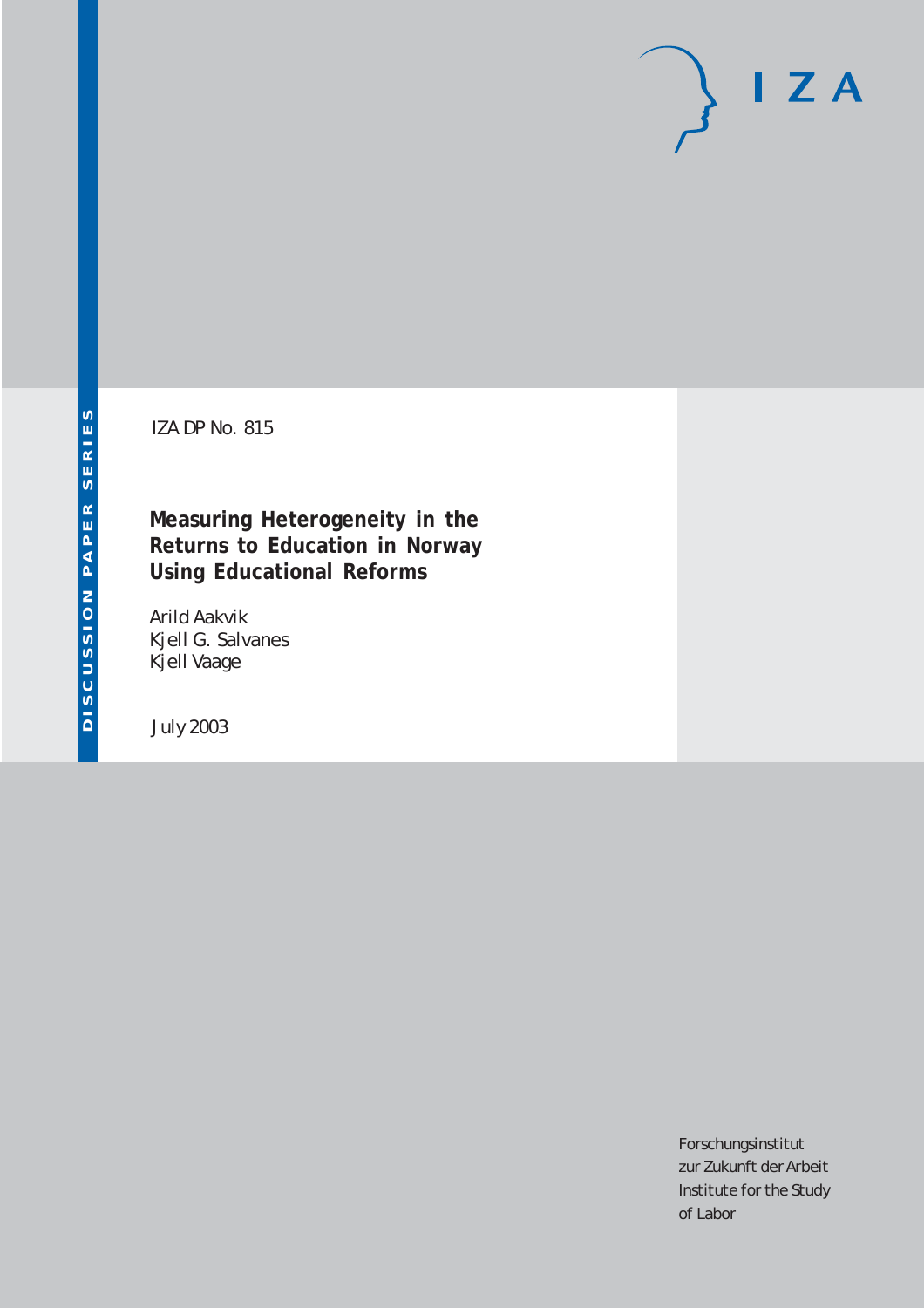# **Measuring Heterogeneity in the Returns to Education in Norway Using Educational Reforms**

## **Arild Aakvik**

*University of Bergen* 

## **Kjell G. Salvanes**

*Norwegian School of Economics and Business Administration, Statistics Norway and IZA Bonn* 

## **Kjell Vaage**

*University of Bergen* 

## Discussion Paper No. 815 July 2003

IZA

P.O. Box 7240 D-53072 Bonn Germany

Tel.: +49-228-3894-0 Fax: +49-228-3894-210 Email: [iza@iza.org](mailto:iza@iza.org)

This Discussion Paper is issued within the framework of IZA's research area *Evaluation of Labor Market Policies and Projects.* Any opinions expressed here are those of the author(s) and not those of the institute. Research disseminated by IZA may include views on policy, but the institute itself takes no institutional policy positions.

The Institute for the Study of Labor (IZA) in Bonn is a local and virtual international research center and a place of communication between science, politics and business. IZA is an independent, nonprofit limited liability company (Gesellschaft mit beschränkter Haftung) supported by Deutsche Post World Net. The center is associated with the University of Bonn and offers a stimulating research environment through its research networks, research support, and visitors and doctoral programs. IZA engages in (i) original and internationally competitive research in all fields of labor economics, (ii) development of policy concepts, and (iii) dissemination of research results and concepts to the interested public. The current research program deals with (1) mobility and flexibility of labor, (2) internationalization of labor markets, (3) welfare state and labor market, (4) labor markets in transition countries, (5) the future of labor, (6) evaluation of labor market policies and projects and (7) general labor economics.

IZA Discussion Papers often represent preliminary work and are circulated to encourage discussion. Citation of such a paper should account for its provisional character. A revised version may be available on the IZA website ([www.iza.org](http://www.iza.org/)) or directly from the author.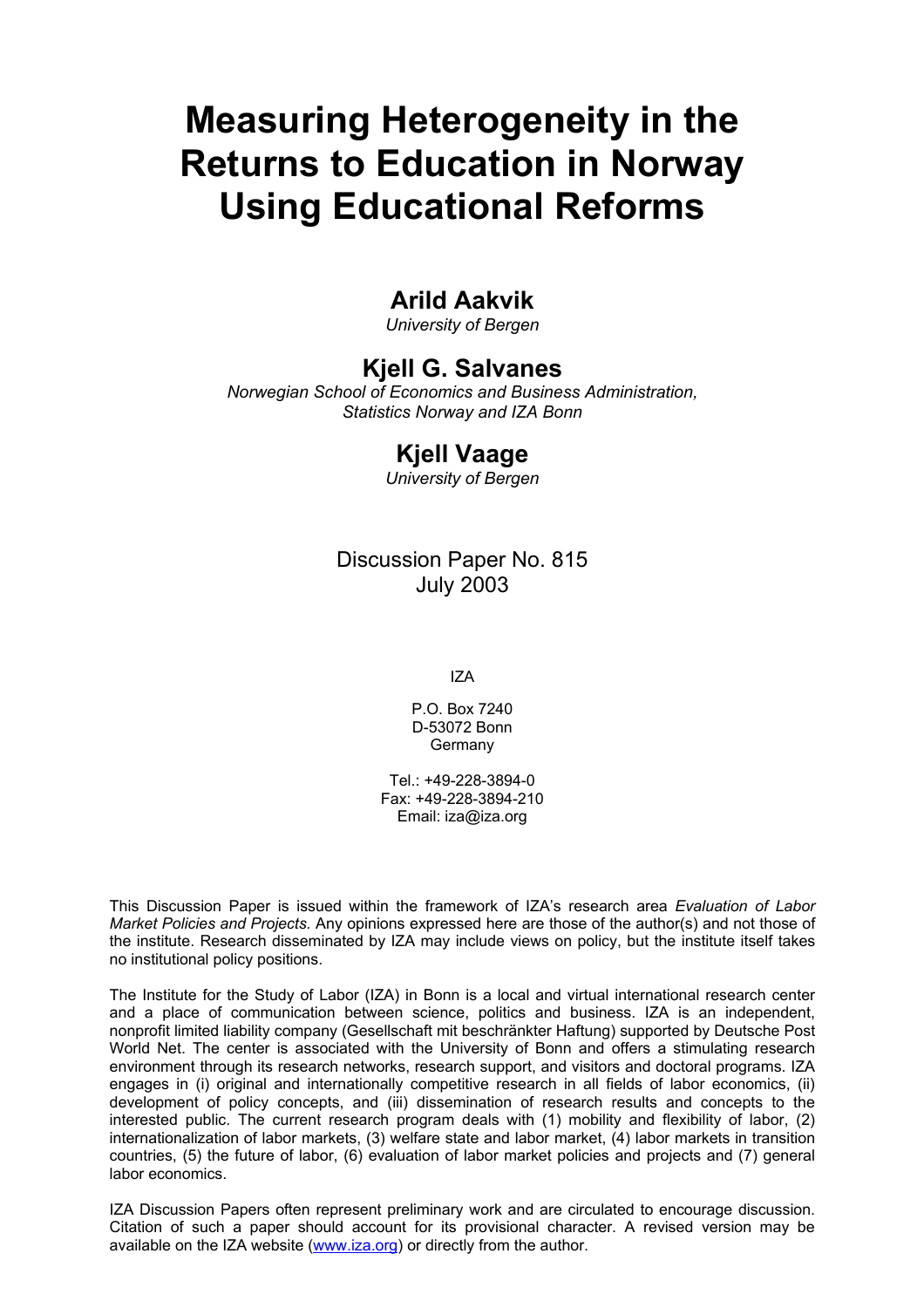IZA Discussion Paper No. 815 July 2003

## **ABSTRACT**

## **Measuring Heterogeneity in the Returns to Education in Norway Using Educational Reforms**[∗](#page-2-0)

The decision to take more education is complex, and is influenced by individual ability, financial constraints, family background, preferences, etc. Such factors, normally unobserved by the researcher, introduce endogeneity and heterogeneity problems into estimating the returns to education. In this paper, these problems are addressed by estimating a comparative advantage model for schooling, in which the returns to education vary at different levels of education. The model requires that instruments must be specified at each level of education, and we suggest that different school reforms in Norway can serve as suitable instruments. In particular, we exploit the staged implementation of a major reform in the comprehensive school system in the 1960s. We find that the returns to education are strongly nonlinear. In particular, we find that the returns to upper secondary school and shorter programs at regional colleges, together with master's programs at universities, have high returns as measured by wages. Also, we find that the average treatment effect is surprisingly high for medium-length educations (up to two years of college education). This means that increasing the general level of education, which was the intention of the comprehensive school reform of the 1960s and of other school reforms, has the potential to generate a high return in wages, although we do not consider the cost to society. We also find that there is a substantial difference between the average treatment effect and the effect of treatment on the treated for bachelor's and master's degrees at universities.

JEL Classification: C3, I2

Keywords: educational reforms, returns to education

Corresponding author:

 $\overline{a}$ 

Kjell G. Salvanes Department of Economics Norwegian School of Economics and Business Administration Helleveien 30 5035 Bergen Norway Email: [kjell.salvanes@nhh.no](mailto:kjell.salvanes@nhh.no)

<span id="page-2-0"></span><sup>∗</sup> This research has benefited from discussions with Sandra Black, Pierre Cahuc, Paul Devereux, Torbjørn Hægeland, Tor Jakob Klette, Jarle Møen, Mårten Palme, Oddbjørn Raaum, Alf Erling Risa and Erik Ø. Sørensen. We would also thank participants at seminars at the Norwegian School of Economics, The University of Bergen, the 2001 ESEM and EER meetings and CEPR workshops in Bergen and Bonn.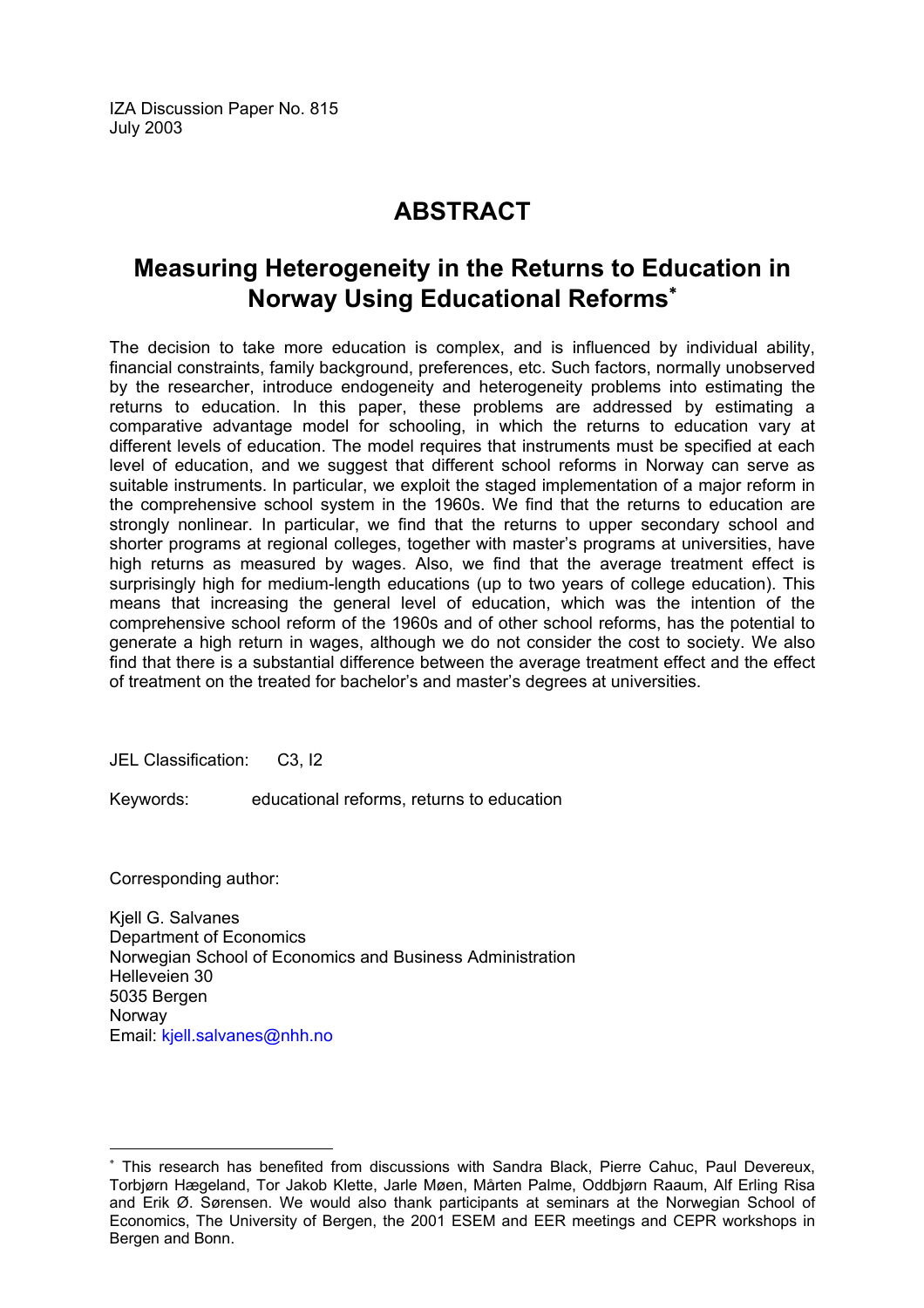## 1 Introduction

There is much controversy regarding the measurement of returns to education, especially because of selection problems and heterogeneity in returns; see, for instance, recent contributions by Card (1999, 2001), Carneiro and Heckman (2002), Carneiro, Heckman and Vytlacil (2001) and Blundell, Dearden and Sianesi (2002). The main problem in measuring returns to education is that the decision to take more education is a complex process. Factors such as individual ability, financial constraints, family background and preferences are usually unobserved by the researcher. This creates an endogeneity problem inherent in most evaluation and labor market studies; see Griliches (1976), Heckman (1974, 1976) and Gronau (1974). An additional problem relates to observed and unobserved heterogeneity in the return parameters of education and the interpretation of different return parameters; see Lang (1991), Willis and Rosen (1979), Card (1995, 1999) and Heckman and Vytlacil (1999). This heterogeneity arises if individuals select their education on the basis of their comparative advantages; see Roy (1951), Garen (1987) and Willis and Rosen (1979).

Estimating a comparative advantage model for schooling with many educational levels (the generalized Roy model)<sup>1</sup>, in which returns vary between individuals at each level of education, requires instruments to be specified for each level of education in order to identify the return parameters, unless very restrictive functional form assumptions are imposed. Our main contribution to this literature is to exploit features of different school reforms in Norway to estimate a Roy model for returns to education in which several levels of education are specified.

The main reform we use in our identification strategy is the school reform extending mandatory years of schooling from seven to nine years. This reform took more than ten years to implement. For those years, we observe the same birth cohorts going through both types of compulsory school system. In addition, we use sequential education reforms in Norway at the upper secondary, college

<sup>&</sup>lt;sup>1</sup>This approach follows Willis and Rosen (1979), Garen (1987), Bjørklund and Moffitt (1987) and Heckman and Vytlacil (1999). Papers estimating the returns to education using this approach usually specify the Roy model for only two levels of education (noncollege and college degrees). For models of this kind using discrete outcome variables, see Aakvik et al. (2000, 2003).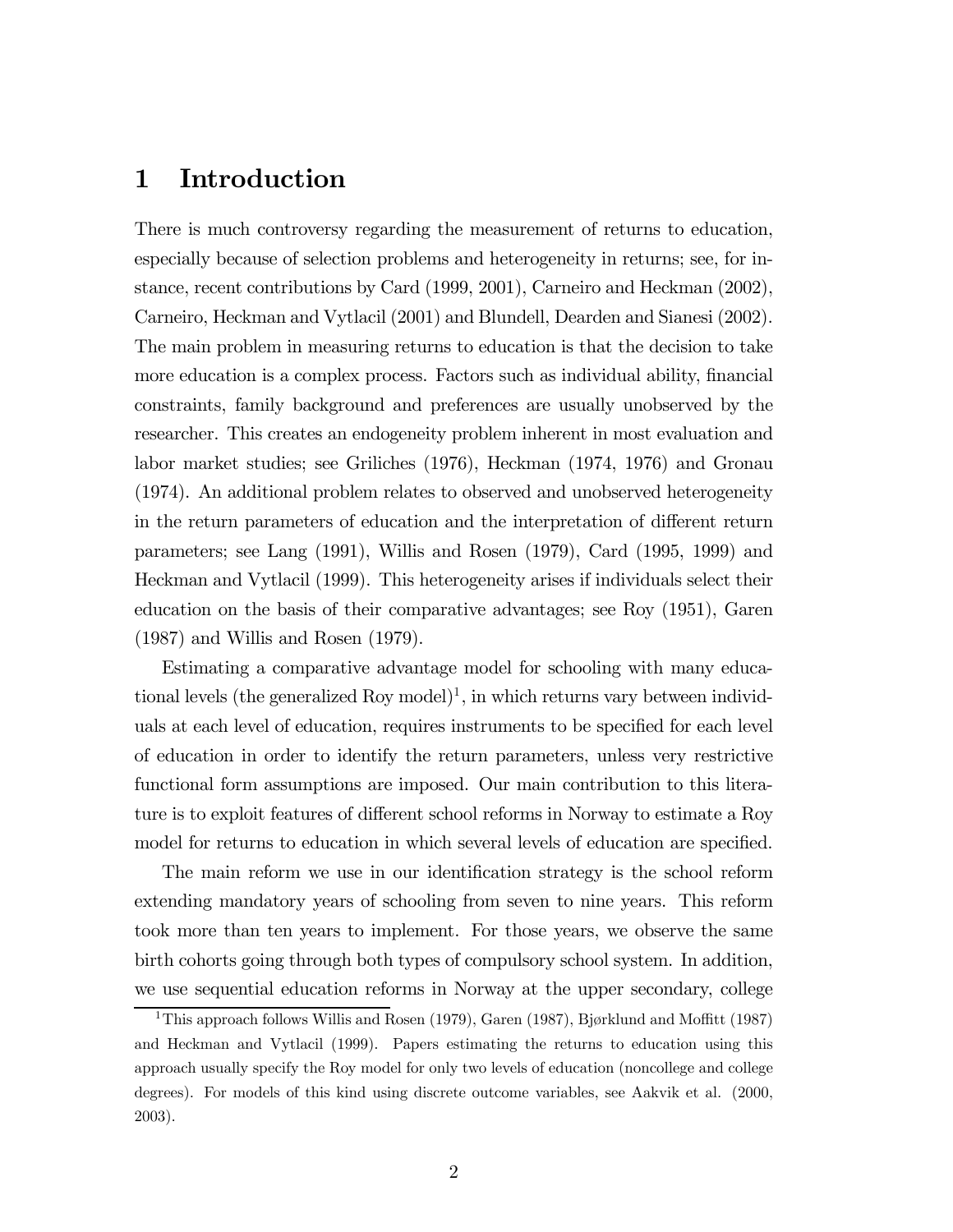and university education levels. The identification strategy uses a difference in differences approach for identification, as in Duflo (2001), to identify the return to each schooling level. We use as instruments the reform of compulsory schooling and additional information on whether schools were providing the six levels above basic schooling in the municipality, and allow for interactions between the availability of schools at different levels and the compulsory school reform.

As well as using detailed data on educational reforms, we exploit an extremely rich database for Norway consisting of very detailed register information on the human capital characteristics of the individuals for the 1948 to 1957 cohorts that were exposed to the reforms. We also have detailed background information on their parents including their education, income, the number of children in the family, and the municipality in which they grew up. These data are from the 1960 and 1970 Censuses. A feature of the data on employer-employee relationships is exploited when calculating tenure. The net sample comprises 160,000 individuals born from 1948 to 1957.

We assess the effect of the reform on increasing participation rates in higher education in general. Furthermore, we test whether the increased education due to the reforms led to higher returns to education. Family background, especially fathers' and mothers' education, is a very important determinant of participation in higher education. We also find that this effect was weaker after the mandatory school reform was introduced. When estimating returns to education, we find that the returns to education are highly nonlinear and that the Roy model is better than a traditional instrumental variables model in which schooling is a continuous variable. In particular, we find that the returns to upper secondary school and up to two years of education at regional colleges, together with master's programs at universities, have a high return as measured by wages. Also, we find that the average treatment effect is surprisingly high for medium-length education (up to two years of, usually regional, college education). This means that increasing the general level of education, which was the intention of the comprehensive school reform of the 1960s and other school reforms, has the potential to generate a high return in wages, although we do not consider the cost issue for society. We also find that there is a substantial difference between the average treatment effect and the effect of treatment on the treated for bachelor's and master's degrees.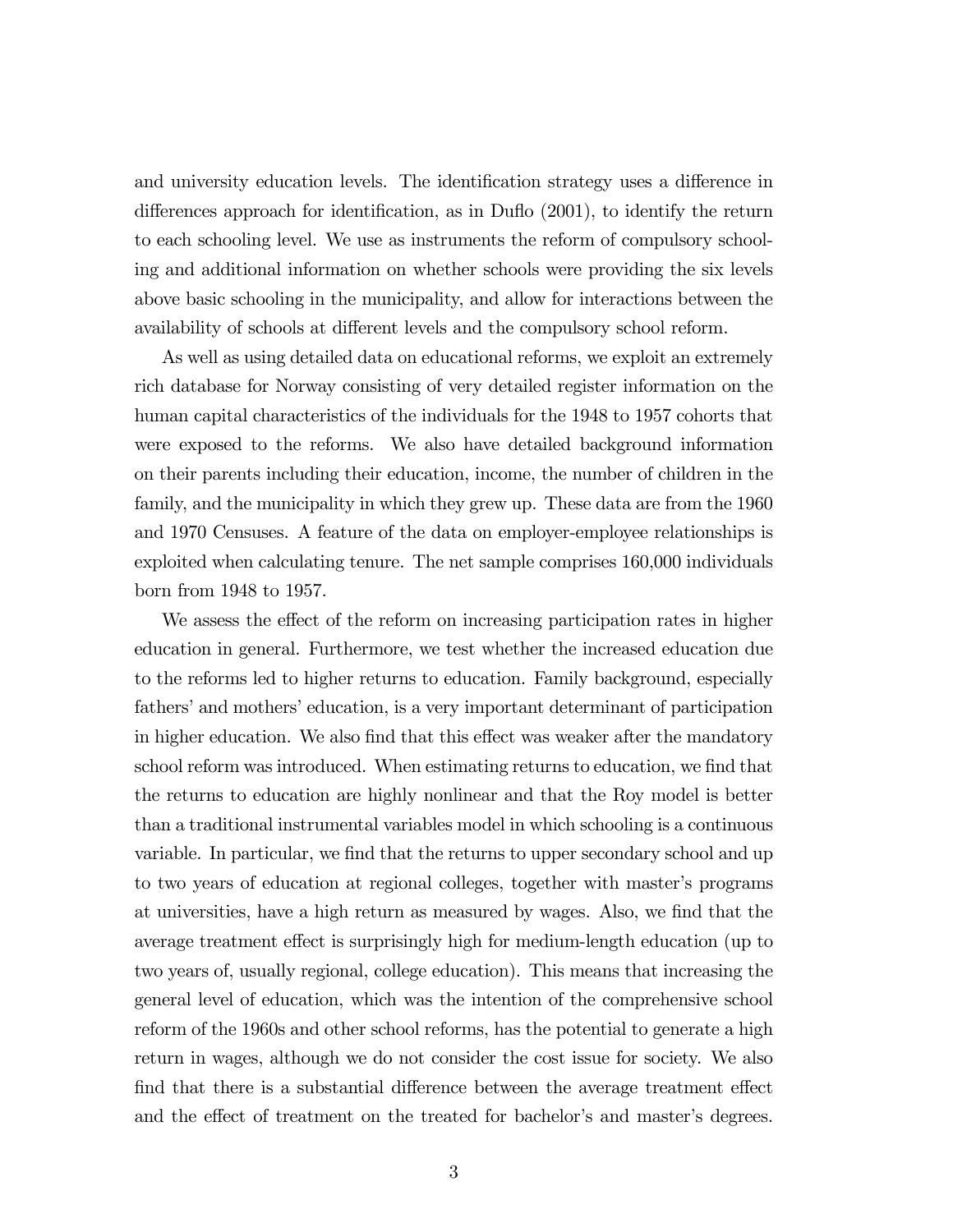Whereas the difference between the average treatment effect and the effect of treatment on the treated is only a few percentage points for educational levels up to bachelor's degree level, the difference in the average treatment effect and the effect of treatment on the treated is more than 12 percentage points per year for bachelor's and master's degrees.

The rest of the paper is organized as follows. Section 2 discusses the data sets and defines variables used in the analysis. Section 3 provides background information on the school reforms in Norway. Special attention is paid to our identification strategy and the robustness of the instruments. Section 4 presents our econometric framework for estimating the returns to education. Section 5 reports the determinants of school choice from the regression analysis. In addition, we report results from earnings regressions and different policy relevant parameters, such as the average treatment effect and the effect of treatment on the treated, from a model that allows for selection into educational levels on the basis of comparative advantage. The final section presents our conclusions.

## 2 Data Set and Variables

The main data sources for our study are administrative registers from Statistics Norway. Each individual is characterized by his or her personal identity code and information from different administrative registers is merged for each person in the population. The data set covers persons working in all sectors - private manufacturing, private services, and the public sector - in 1995, for the birth cohorts of 1948 to 1957. For the wage regressions, we use information on experience, seniority, years of education, type of education, annual income, and the employment relationship. We can calculate seniority and quantify the employment relationships because we have a merged employer-employee data set.

In addition to the information on education for each person, we use information on family background for the period in which the person grew up and started compulsory education. This includes parents' or guardian's income, their education and municipality and county. This information is from the National Censuses of Population and Housing in 1960 and 1970; see Vassenden (1987).

We use both the type and number of years of education received in the empir-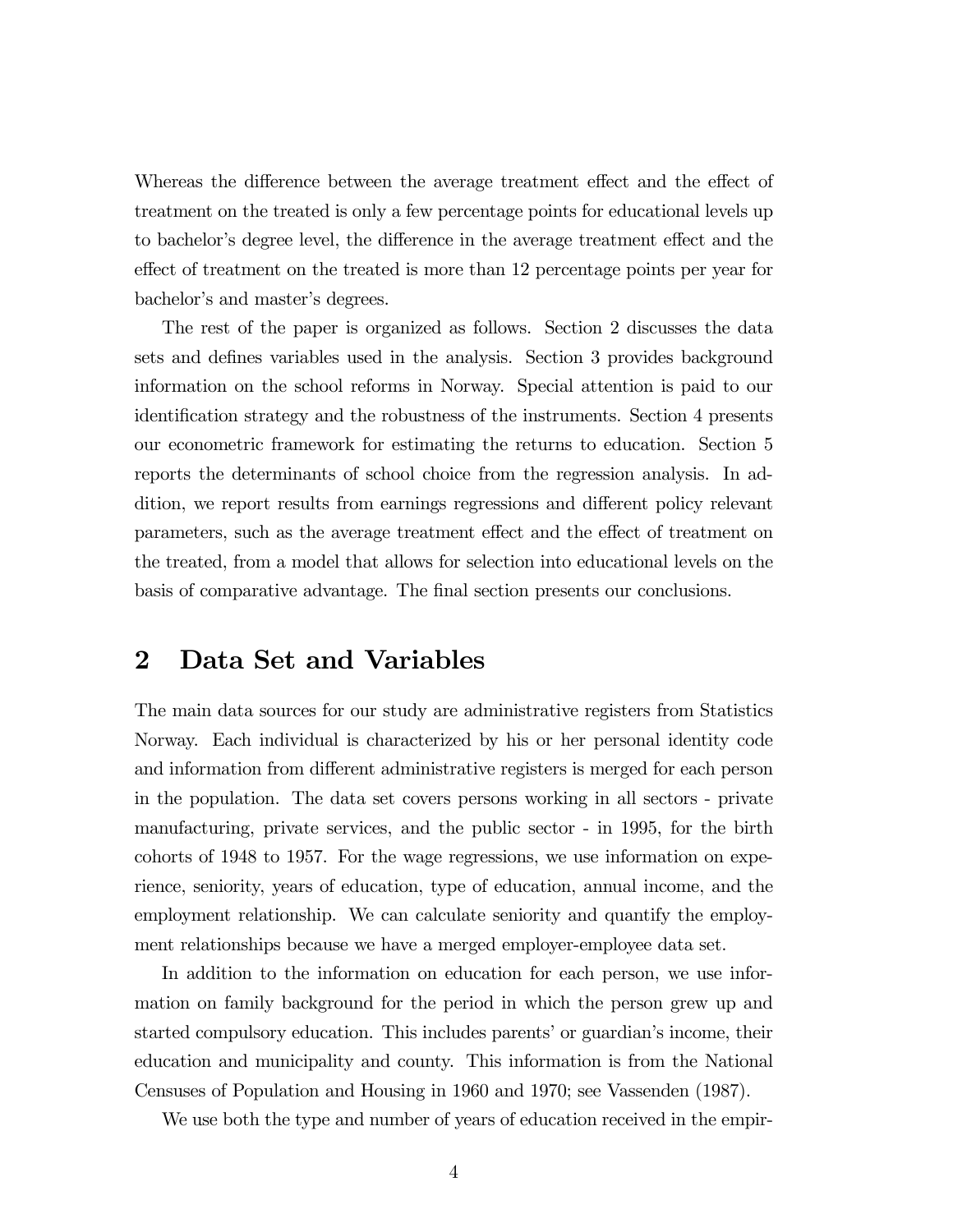ical analysis.Years of education is based on the normal duration of the education. It includes only completed (and highest attained) education, and all formal education courses exceeding 300 hours are registered. This variable has 14 values (from seven to 20 years of education). Type of education is based on characteristics of the Norwegian education system and Statistics Norway's standard classification of education. We group our sample into the seven levels presented in Table I.

#### Table I (Definition of education levels applied in the analysis)

This method of defining the education categories in Norway is very common and is used in the Norwegian educational statistics. It reflects the school system and includes vocational schools, upper secondary schools, up to two years of education in regional colleges, university degrees of three to four years, and degrees of five years or more. This classification fits nicely with the Roy model for education, assuming that individuals have comparative advantages at certain educational levels and act on these when choosing education. One would expect that students primarily think in terms of types of education - for instance of becoming a history teacher - and then perhaps consider years of education for instance, of becoming a history teacher in the primary school system requiring an undergraduate university degree or of teaching in high school with a graduate level degree. A model that specifies the type of education is expected to clarify results of student choices based on comparative advantages. Although we have seven different levels of education, we only have five different types of school. The two vocational levels correspond to the same type of school. In addition, the two upper educational levels correspond to university degrees (bachelor's and master's degrees or higher).

Annual *earnings* in 1995 were calculated from annual taxable income as reported in the tax register. Tenure is defined as the number of years spent working for the current employer. Work experience is based on the number of years in which annual earnings exceed the basic minimum level of the old-age pension. In 1995, this amounted to NOK 40,000 (around USD 5000). This is our best approximation of the number of years spent in the labor market; see Bratberg and Vaage (2000).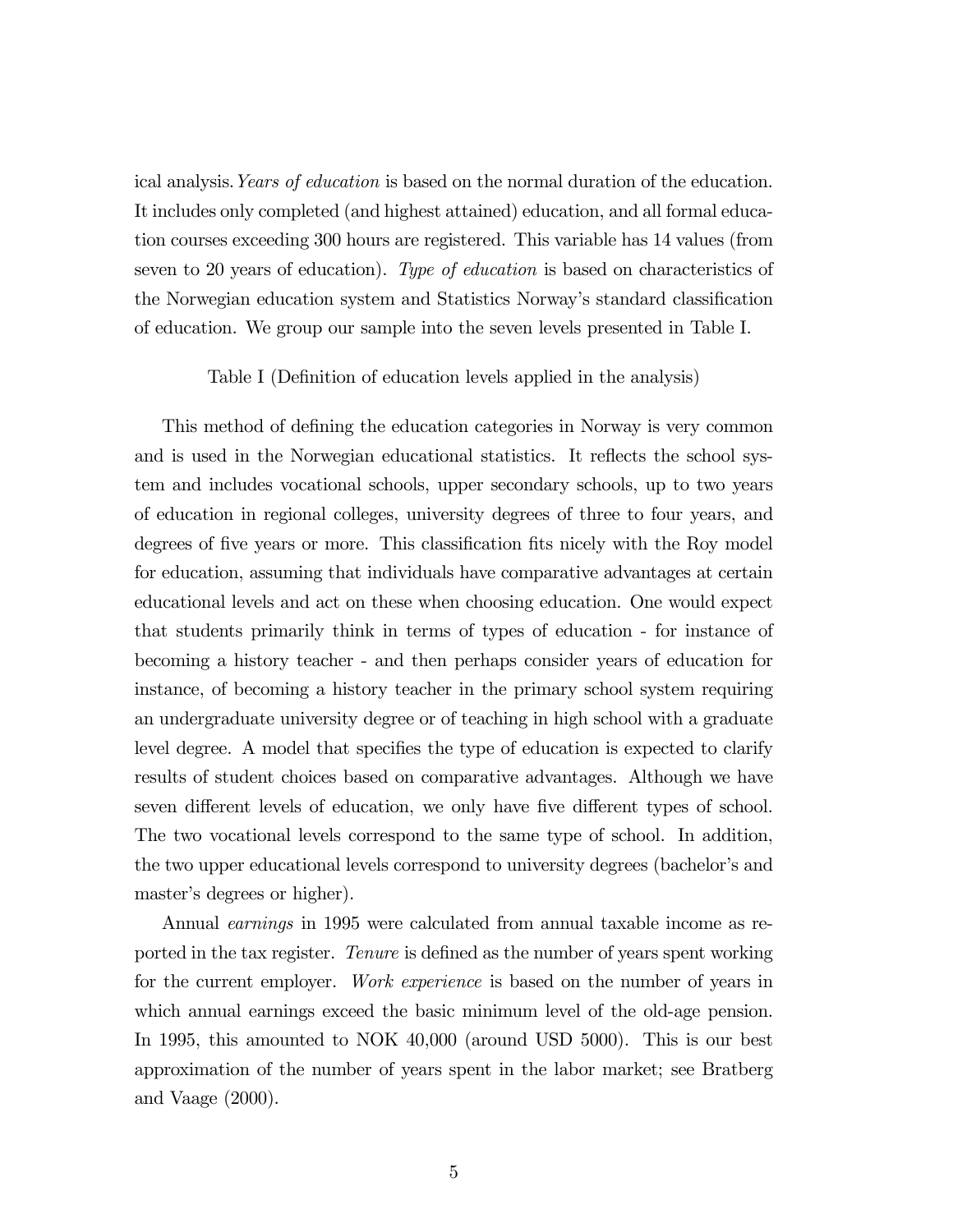To measure labor market outcomes, we use annual earnings. Furthermore, we restrict our sample to full time workers, defined as those working more than 30 hours a week, since annual earnings is used as the outcome variable. Workers holding multiple jobs, self-employed workers and workers participating in labor market programs or receiving unemployment benefits were all excluded from the sample.

For family income, we sum the father's and mother's income in 1970, collected from the Census data. We divide family income into groups based on percentiles. The father's and mother's education is represented by a dummy variable indicating whether or not they have a college education. The data selection process is illustrated in Table II.

#### Table II (Data selection process)

The ten different male cohorts born between 1948 and 1957 amount to 295,646 individuals. Data on parents is missing for more than 20 percent of the individuals in the sample. Data on parents are important for two reasons. First, they are used to determine where individuals grew up and in which municipality they went to school. This is important information because it is used to construct our instruments (the availability of different types of school). Second, family background variables, such as parental education and income, are important factors in modeling the level of education. We have removed from the sample individuals with missing parental information from the Census data from 1960 or 1970.

When looking at the returns to education, we only use full time working persons. We exclude persons in this age cohort who have no work or are working part-time, or have missing data on tenure. This amounts to about 20 percent of the sample. Descriptive statistics for the net sample are provided in Table III.

Table III (Descriptive statistics for the net sample of 159,452 individuals)

The age in 1995 for persons in our sample varies from 38 to 47 years. Mean work experience is 21 years with a standard deviation of 4, and mean tenure is 7.5 years with a standard deviation of almost 6. Mean years of education is 12.1. Around 10 percent of the sample has a father with a college degree. This is not surprising since the level of education for persons with children born in the 1950s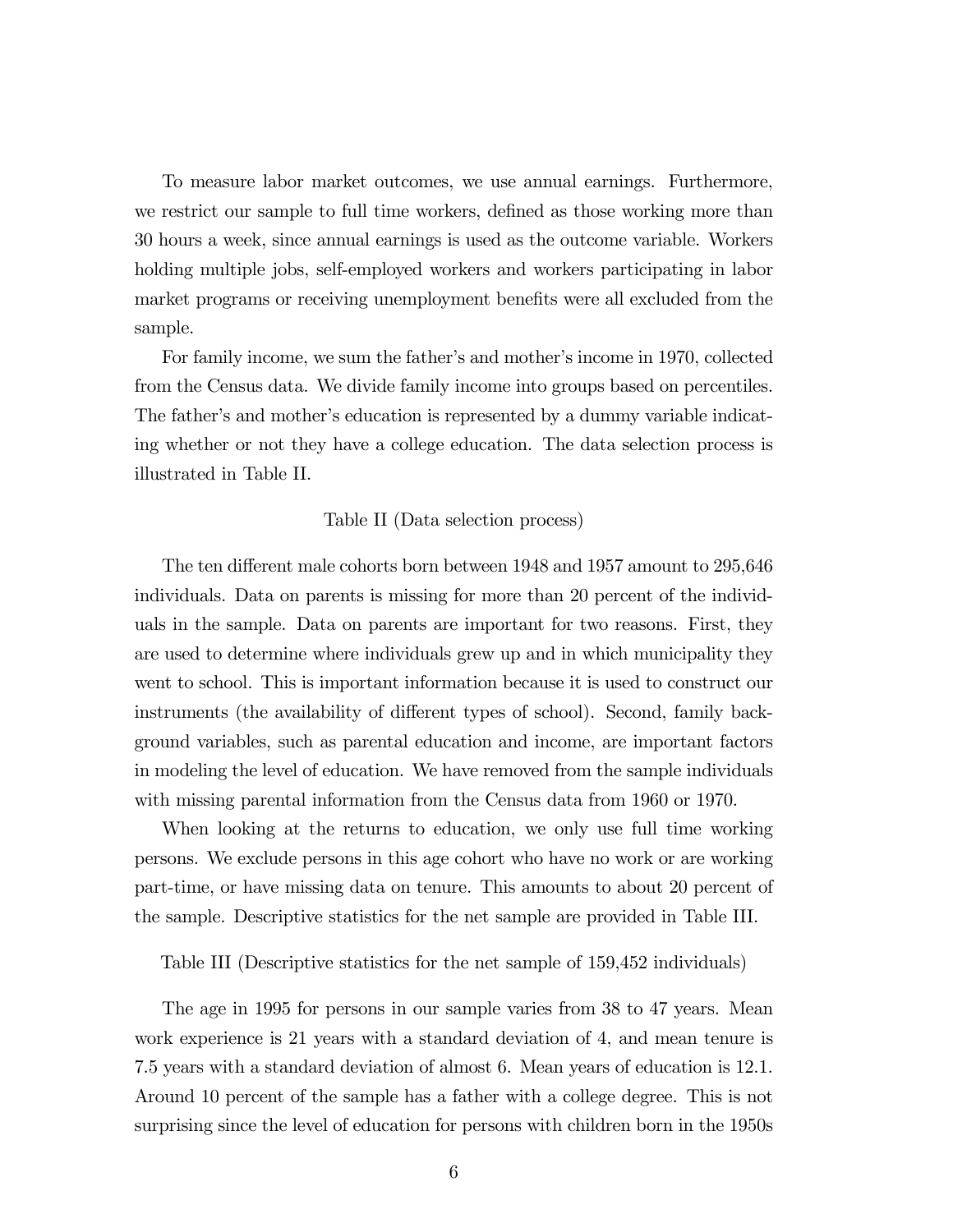is low. Only 3 percent of the sample has a mother with a college degree. The availability of different types of school is an important determinant of educational choice. Eighty percent of those in our sample lived in a municipality that offered vocational training and education. Sixtyeight percent of the sample lived in a municipality that had upper secondary school. Fortytwo percent had a regional college in the municipality in which they grew up. About 20 percent could go to a university in their home municipality. The universities in Norway are located in Oslo, Bergen, Trondheim, and Tromsø.

## 3 Education in Norway

From the 1960s to the 1990s, the Norwegian education system went through several major reforms. The starting point was reforming compulsory primary and junior secondary schools, which happened primarily in the 1960s, and extending the minimum mandatory education period from seven to nine years. During a ten year period, two distinct school systems co-existed: there were municipalities with nine years of mandatory schooling and others with only seven years of compulsory schooling. The potential effects are expected to be larger and thus easier to measure in the case of Norway than in most other countries, because the Norwegian reform went further both in unifying the comprehensive school system and in promoting equality of opportunity; see Leschinsky and Mayer (1990).

The reform process then continued to (voluntary) upper secondary schools ("gymnas") in the mid 1970s. At almost the same time, it reached the post upper secondary/college level, where the reform process lasted until the present college structure was launched in the early 1990s. These reforms are used in this paper as part of the identification strategy for estimating the returns to education. The reform of the mandatory schooling period was probably the most influential, and is closest to being a natural experiment. Hence, it constitutes the main element in our identification strategy. We provide information on the aims of the reform, procedures for implementing it and how it was financed, etc.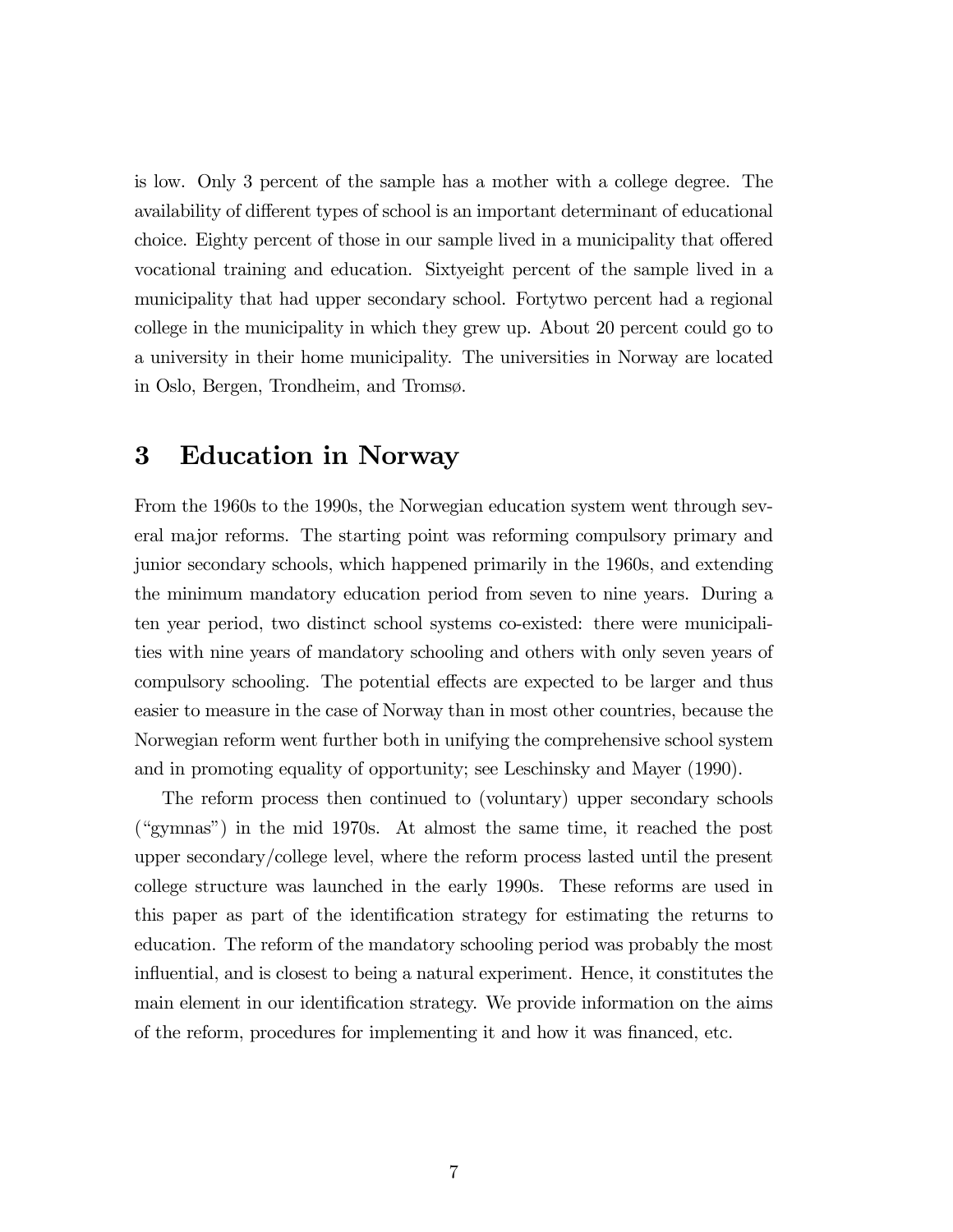#### 3.1 The Mandatory School Reform

The mandatory school reform, enacted by the Norwegian Parliament in 1959, was started in 1960, and lasted until  $1972<sup>2</sup>$ . The reform extended the number of compulsory years of schooling and unified the education system at the tertiary level.3 In the Norwegian pre-reform system, children started school at the age of seven and finished their compulsory education after seven years, i.e., at the age of 14. The old system had a parallel system of voluntary lower secondary education, comprising two years of junior high school ("realskole") in preparation for upper secondary school, followed by university education, and the so-called continuation school ("framhaldsskole") which prepared students for vocational training and general training outside the systems of higher professional training and theoretical education. Selection into junior high school was based on grades, and it was available in some municipalities but not in others. In the new system, the starting age remained at seven years, but the time spent in compulsory education increased to nine years. The nine years were divided into two levels: first, six years of primary school; and second, three years of secondary school, which prepared students for high school.<sup>4</sup>

The aims of the reform were stated explicitly in several governmental background papers. These were: 1) to increase the minimum level of education in society by extending the number of compulsory years of education from seven to nine; 2) to smooth the transition to higher education by unifying the education

3Similar school reforms were undertaken in most other European countries in the same period, notably Sweden, the United Kingdom and, to some extent, France and Germany. Meghir and Palme (2003) present results using Swedish data, and Blundell et al. (1997) do so using U.K. data.

<sup>&</sup>lt;sup>2</sup>See Lov om folkeskolen av 1959 (Law on primary schooling). The reform had already started on a small and explorative basis in the late 1950s, but applied to a negligible number of students because only three municipalities, each with a small number of schools, were involved. See Lie (1974), Telhaug (1969), and Lindbekk (1992), for descriptions of the reform.

<sup>4</sup>The Norwegian school system has been slightly changed recently by the so-called "Reform97". Children now start at the age of six and the time spent in compulsory education is ten years, of which seven are at primary school and three are at secondary school. In addition, three years are available to all students either preparing for university or for a trade (vocational).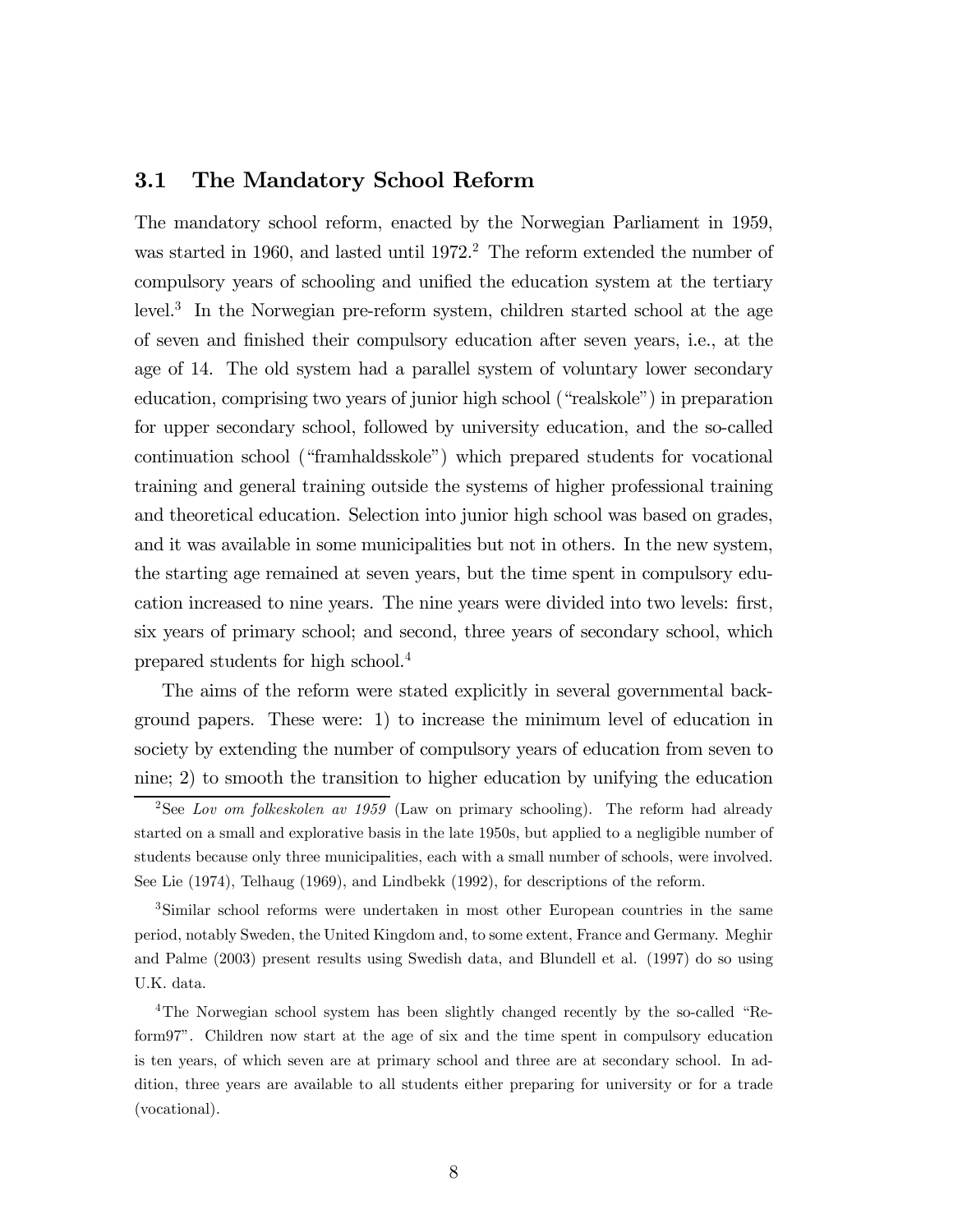system up to secondary education; and 3) to increase equality of opportunity along socio-economic and, in particular, geographic lines both by providing resources to establish the new comprehensive schools in all municipalities and by securing a common curriculum for all schools.

The reform period lasted from 1960 to 1972, when a new law for mandatory schooling was passed, stating that all municipalities should have introduced the nine-year mandatory school system by 1973. Hence, for more than a decade, the Norwegian compulsory school system was divided into two. The first cohort that was affected by the reform was the one born in 1947. This cohort started school in 1954, and (i) either finished the pre-reform compulsory school period in 1961, or (ii) went to primary school from 1954 to 1960, then entered the postreform secondary school system from 1960 to 1962. The last cohort to which, in principle, the old system could apply was born in 1959. This cohort started school in 1965 and finished compulsory school in 1972.

#### 3.1.1 Implementation of the reform

The law of 1959 for mandatory schooling established a central administration agency (under the Ministry of Education), The Royal Council for Experimentation in the Schools ("Forsøksrådet for skoleverket"), to direct the implementation of the reform. It was established to "experiment" by using innovations in schools. The reform was officially regarded as an experiment in the 1960s until the new law for primary schools was enacted in 1969; see Lie (1974). Although the agency was in charge of the reform, it was the municipalities (which is the lowest level of of local administration) that decided whether to implement the reform. The municipalities had to apply to The Royal Council for Experimentation in the Schools to implement the new school system for the whole municipality. In 1960, there were  $750$  municipalities in Norway.<sup>5</sup> In order to apply, the municipalities had to present a plan for the new school in terms of buildings, teachers, and funding. The law of 1959 made it clear that the extra costs of teachers and buildings were funded by the state.

 $5$ In the mid 1960s, the number of municipalities was reduced to about 450. Because we use the municipalities existing in 1960 to identify the reform municipalites, this change has no effect for the identification strategy used in this paper.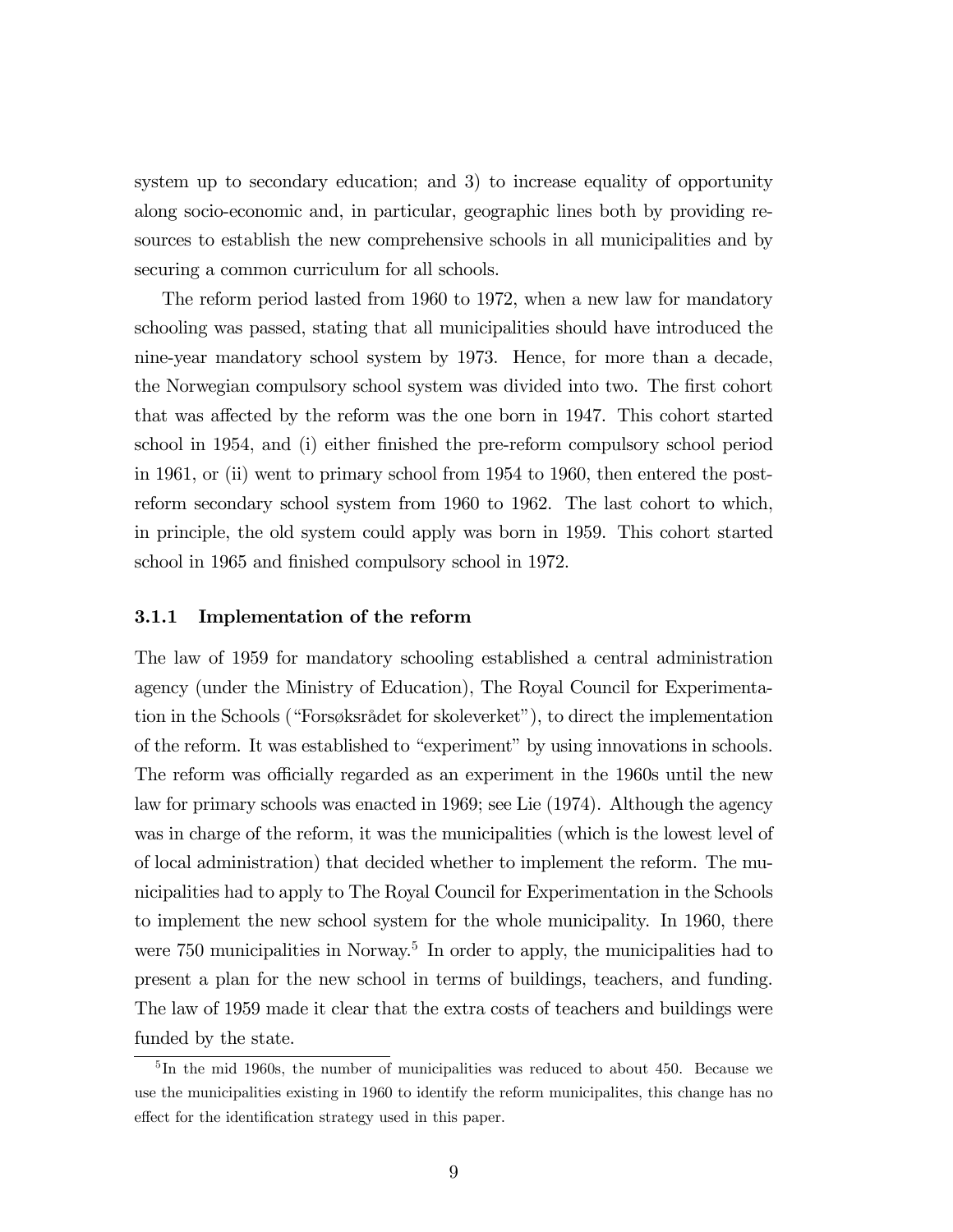It is difficult to determine the criteria under which applicants were selected by the committee. However, the committee wanted to include different communities to make the sample representative of the whole country and ensure that the plans for buildings and so on were acceptable; Telhaug (1969), Mediås (2000). Another important factor for adopting the reforms has been identified by Lie (1973, 1974). The school director at the county level, who is an appointed representative of the state, played a central role in co-ordinating the adoption process being undertaken by the state and the municipality. So-called "dynamic" school directors played an important role in getting the reforms adopted.<sup>6</sup> This is also supported by the finding of Lie (1974) that all municipalities within a county tended to implement the reform at the same time.

In the public debate during 1950s and 1960s, it was claimed that the old educational system with more streaming was a better preparation for high school and university than the new system, indicating that richer and urban areas may have been slow to implement the reform. It was also claimed in the public debate that nine years of mandatory schooling was of less importance in many rural communities, where, since fishing and farming were the main industries, seven years of compulsory education was regarded as sufficient. In her contemporary study of the reform, Lie (1973, 1974), tested different hypotheses about the diffusion of the reform. For instance, were the richest municipalities the first to implement the reform? Were cities first? Alternatively, did poorer rural areas implement the reform first because there were obvious economic incentives to do so? Lie's (1973, 1974) finding that neither average earnings, taxable income nor educational levels had an impact on reform adoption is interesting. Her explanation for this finding relates to the subsidies provided by the central government. The main finding in her dissertation is that there appear to be neighbour effects in adoption. When one municipality adopts the reform, adoption spreads to neighboring municipalities. One explanation for this pattern might be the co-ordinating role played by school directors at the county level. Other reforms of communication or co-ordination between neighboring municipalities were also

<sup>6</sup>The important role of school directors has been reported in several conversations with people who were school administrators during this period, and with researchers from other fields.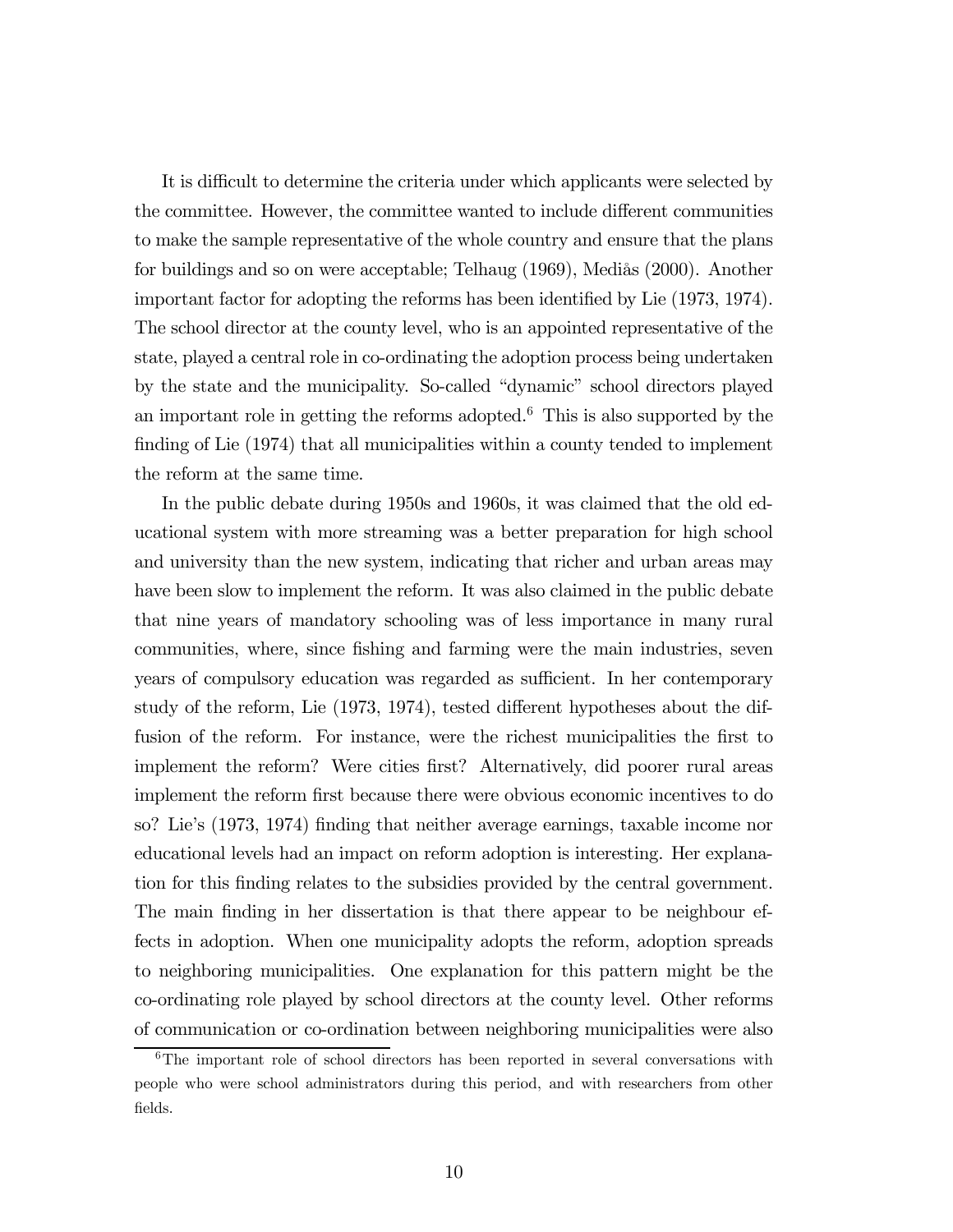used, including regular meetings between politicians in the same county. Another explanation could be that neighboring municipalities share the same characteristics such as income levels, education levels, and political preferences. This is true to some extent because education levels and incomes are regionally dispersed. However, regions in the far east, north, west and south of the country all have low and high incomes and education levels, so that neighboring municipalities include both rich and poor. In sum, Lie's research supports a complex adoption process without finding support for single important factor to explain the implementation process. In Section 3.2, we undertake a more formal evaluation of the reform as an instrument in the earnings equations that we estimate.

#### 3.1.2 Identification of pupils' school reform status

Information on the type of school attended is not available at the individual level, except for those who left school with the minimum level of educational attainment (seven or nine years). In order to classify individuals and neighborhoods according to a before/after-reform indicator, we identify the implementation year at the municipality level. This indicator is constructed as follows. From the 1960 census population, we restrict our attention to those individuals for whom we can clearly identify the type of compulsory schooling attained. For each cohort and municipality, we count the number of people in each group. If there were no geographical mobility and the reform implemented in a clear-cut way, there would be no overlap of observations. However, because some people move, and hence attend school in other municipalities, and the reform was implemented gradually in some places, we need to examine the relative numbers of graduates from the old and the new systems.

Since the number of people who left school with only the mandatory level of education is likely to be affected by the reform, we cannot compare the number of people with seven years of school with the number of people with nine years of school as their final attainment. Therefore, we define two "intermediate" measures of a switching cohort, from which the final indicator is constructed. First, we calculate the average rate at which students leave with only seven years in the 1946 to 1948 cohort<sup>7</sup> in a given municipality. When the yearly fraction

<sup>7</sup>For the identification of the reform year, we exploit information on all cohorts exposed to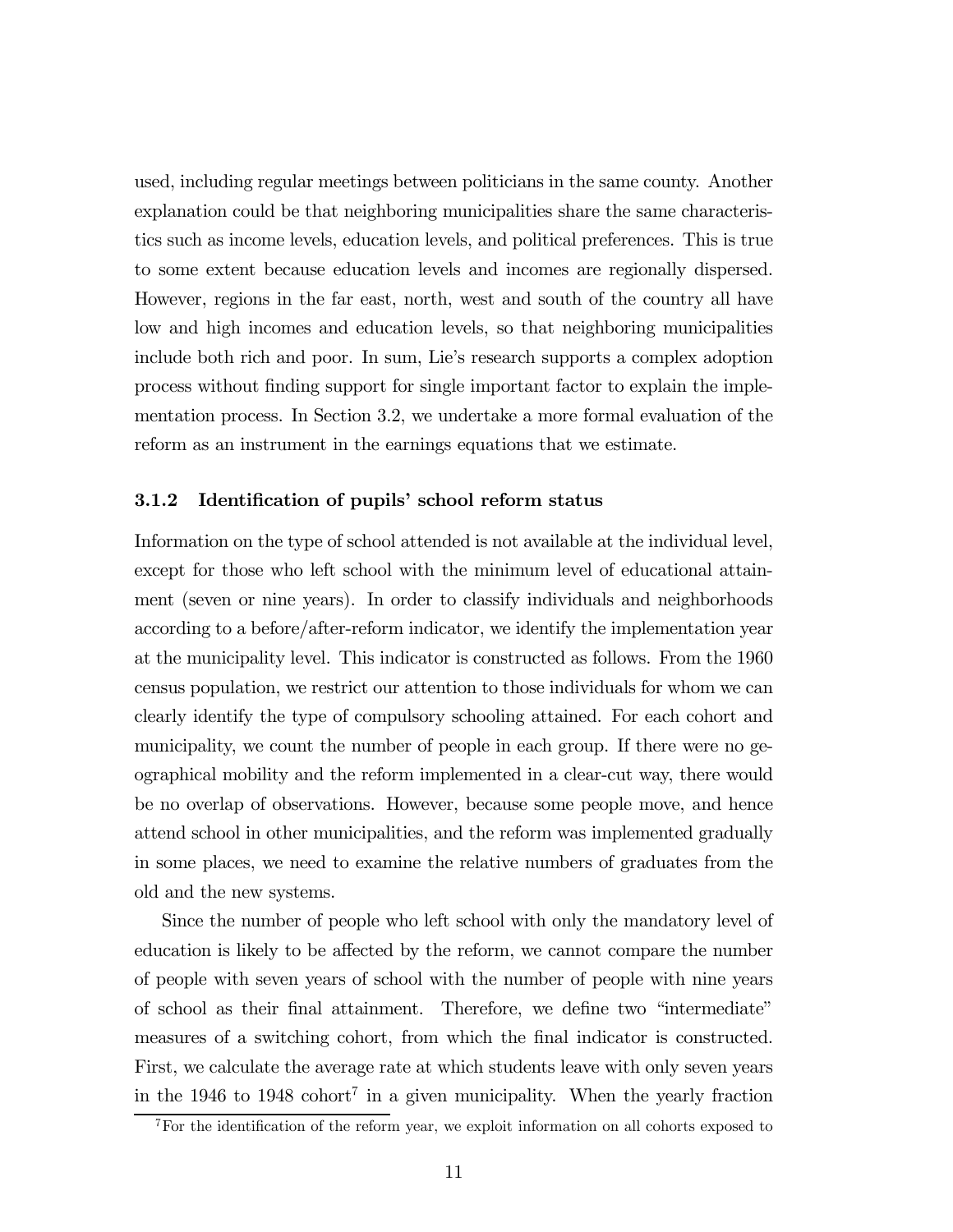of people who finish with seven years of school drops below this "benchmark" by 50 percent, it is a possible indication that the reform has been implemented. Similarly, we calculate the average rate at which students leave with only nine years of school in the 1957 to 1959 cohort. When the yearly fraction of students who leave with only nine years of school reaches 50 percent of this rate is another indicative measure. The two switching indicators are then used to define the year of implementation as follows. When the two coincide, this is our estimate of reform implementation. If there is a gap between them of one or two years, so that it seems that those with seven years of school finished before those with nine years of school started, we use the indicator of nine years as our estimate. For the case of a one-year overlap, so that it seems that those with nine years of school started before those with seven years of school finished, we manually checked all the larger municipalities (more than 100 students) against Ness (1971) and local informants. For smaller municipalities with a one-year overlap between the possible indicators, we have randomly assigned one of the candidates as our estimate of the reform year. We have dropped from the sample the municipalities for which our two indicators diverge by more than two years and those for which manual assignment of the larger municipalities did not work. This procedure provides a unique estimate of the year of implementation (transformed into a birth cohort by subtracting 13) for 545 of the 728 municipalities.<sup>8</sup> See Raaum et al. (2003) for the relative importance of these rules as applied to the data. Although there will certainly be some measurement error in our reform date taken as a flow indicator of reforms, we expect that any measurement error in the stock of reformed and nonreformed municipalities, for a given year, would be small. The implementation profile is displayed in Figure I and illustrates the gradual change in compulsory schooling in Norway for pupils and municipalities.

Figure I (Implementation of the reform)

the reform, even though we have restricted our samples to the 1948 to 1957 cohort in the rest of the study.

<sup>8</sup>We also tested different ways of defining reform indicators and restricting the sample, including taking out problematic municipalities, taking out problematic cohorts, and using simpler definitions of indicators. The results are robust to these variations.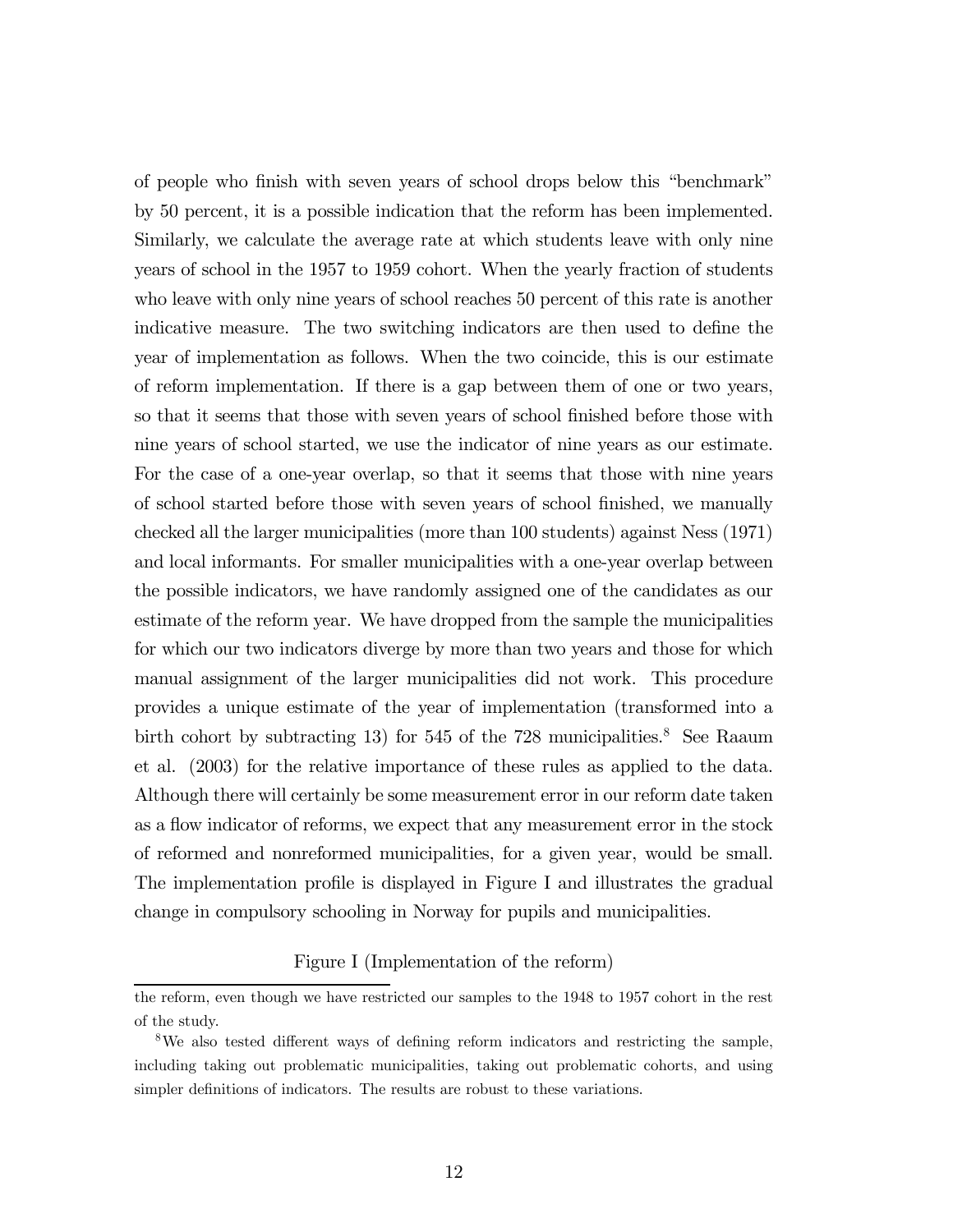#### 3.1.3 High school, college and university reforms

The reform of upper secondary schools took place in the mid 1970s. At the same time, the post upper secondary/college level was reorganized, in which the reform process lasted until the present college structure was launched in the early 1990s. All of these reforms will be used as part of the identification strategy for estimating returns to education using the Roy model. The reform of compulsory schooling is also used as a basis for the instrument in this model in which we estimate returns to types of education, by allowing for interactions between the availability of schools at higher education levels and the compulsory school reform. Variation in the availability of different upper secondary schools and colleges/universities is partly explained by educational reforms that led to an expansion in the number of schools. However, most of the variation is along the cross-sectional dimension. Hence, these instruments are to be interpreted primarily as the distance to education; see Card (1995).

We have constructed a database that assigns different types of educational institutions to the different municipalities.<sup>9</sup> Combined with our information on the municipalities in which the individuals grew up, we are able to construct a variable that indicates whether an individual had access to different educational levels in the same municipality. Table IV illustrates availability for the oldest, the median, and the youngest cohort, represented by the fraction of individuals, with access.

#### Table IV (Availability of different schools. Individual data)

Table V illustrates availability for the oldest, the median, and the youngest cohorts, represented by the fraction of municipalities.

Table V (Availability of different schools in municipalities. N=435)

Both methods of calculating availability show an increase in the density of all schools over time. Obviously, the largest effect is for the compulsory schools,

<sup>9</sup>For the period 1974 to 1992, Statistics Norway provides data in electronic format. For earlier years, we have collected data from issues of Norwegian Educational Statistics (various years). Years after 1992 were not regarded as relevant, since not even the youngest cohort in question (1957) was considered to be in education.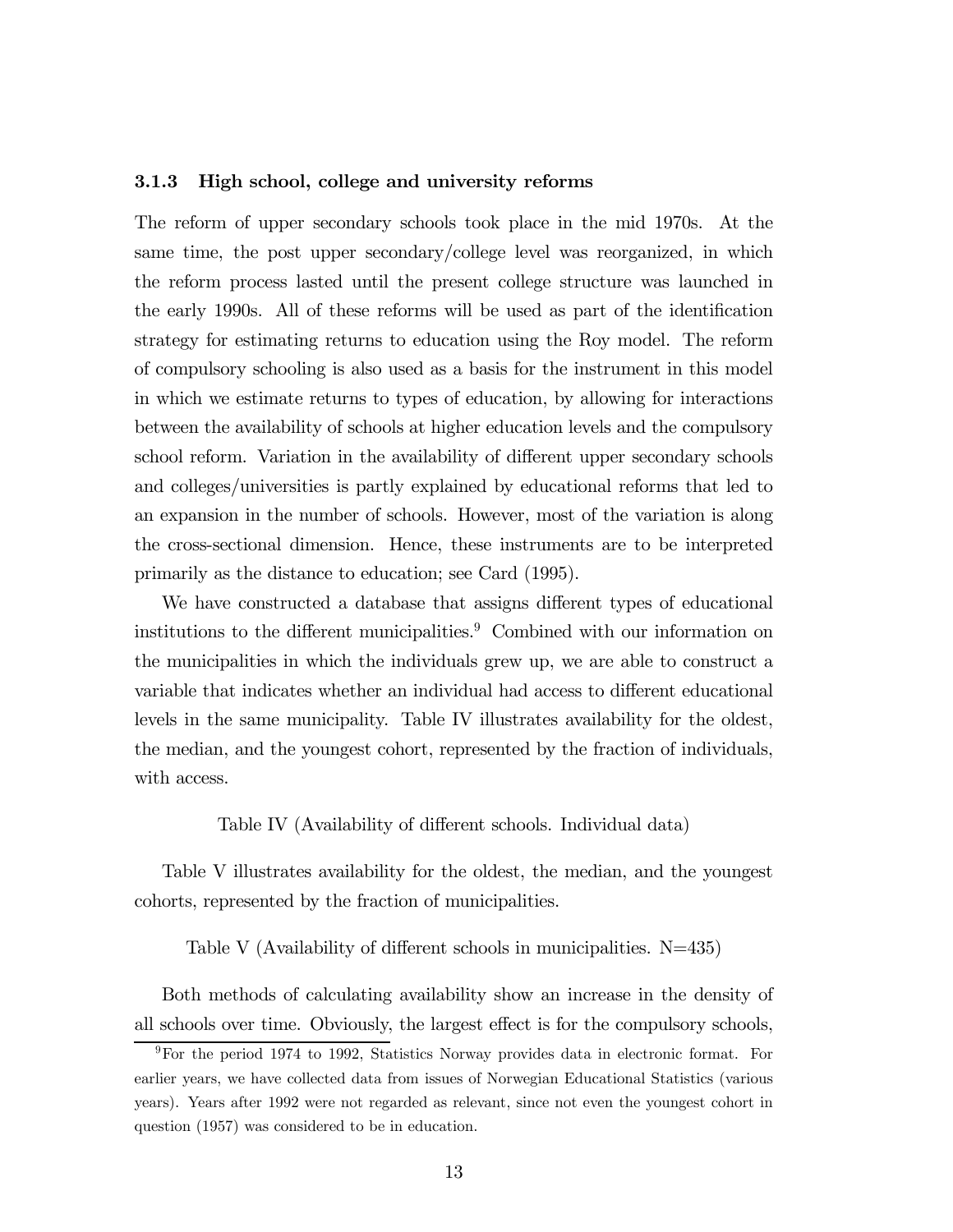which form the main part of our identification strategy. As for levels higher than compulsory school, important reforms have taken place in the previous decades, all of which (to some extent) were intended to make schools available in more municipalities, or to more individuals. For example, between 1961 and 1970, there was a six percent increase in the number of municipalities providing upper secondary schools, which meant that this level of education was available (within the municipalities) to 71 percent of the individuals in the 1957 cohort, compared with 65 percent in the 1948 cohort. However, our data also allow us to exploit the variation between municipalities. The fractions reported in Tables IV and V reveal that this variation is even greater than the variation over time.

#### 3.2 Evaluation of the Instruments

In this section, we discuss the validity of the instruments on the basis of two standard criteria: (i) their impact on the variable(s) for which they serve as instruments; and (ii) their independence of the error term.

#### 3.2.1 Impact of comprehensive reform

Table VI reports the unconditional proportion of persons in different qualification groups by reform status, and the difference in educational attainment between the two subsamples.

Table VI (Observed distribution of qualification levels by reform status)

Comparing pre- and post-reform samples, there is a distinct decrease (6.4 percentage points) in the proportion of individuals with compulsory education only. For the remaining levels, educational attainment is higher for pre-reform than post-reform individuals, particularly for lower educational levels. For example, the proportion of people with upper secondary school is 4.4 percent for the prereform sample, and 5.5 percent for the post-reform period, which is an increase of more than 22 percent. The only exception is the highest level of education, where attainment is lower for the post-reform sample; however, the difference is not significant.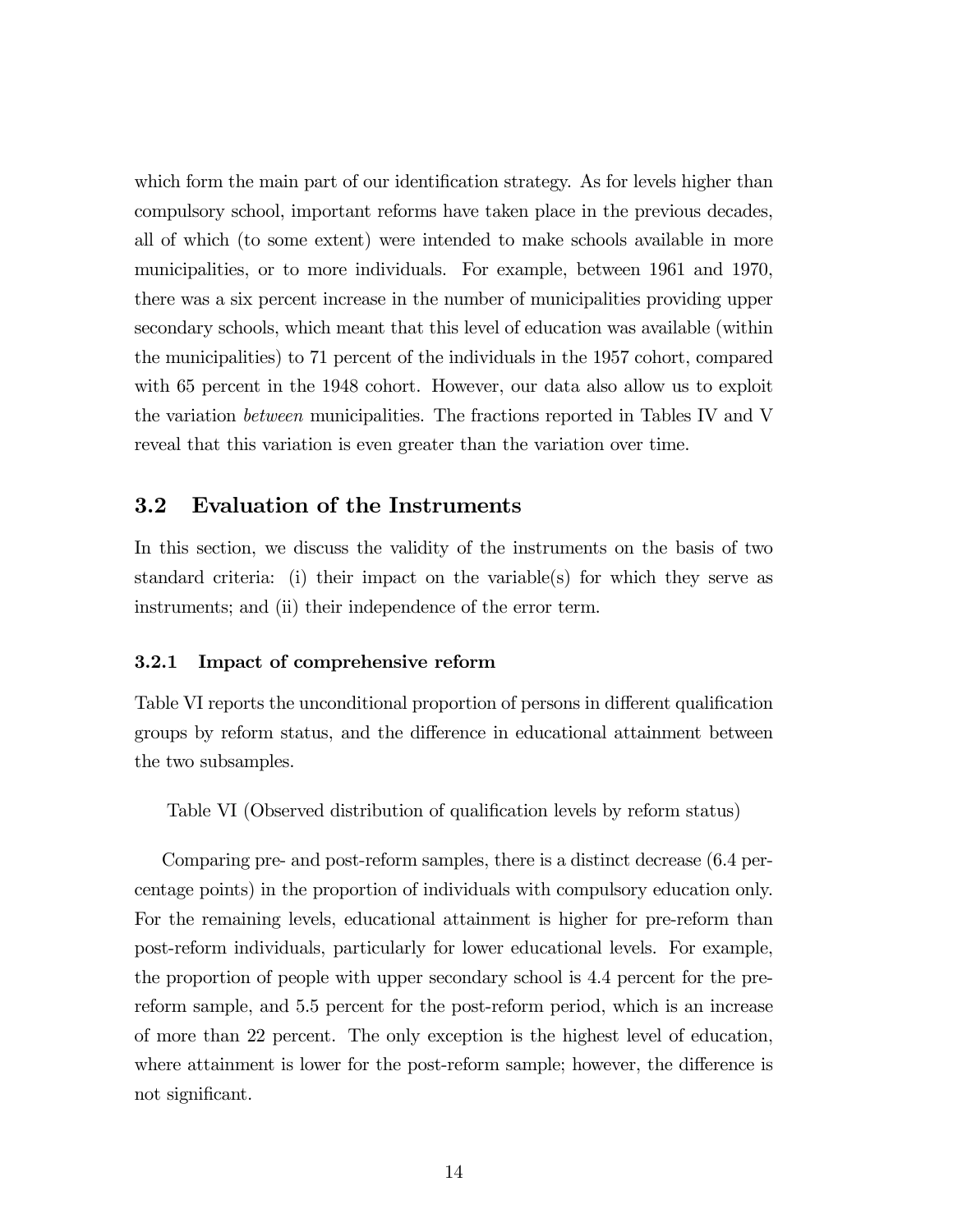Note, however, that the cohorts in question all experienced a major expansion of the general education system. The numbers in Table VI are unconditional of this trend. Because the reform was implemented sequentially from 1959 to 1973, the fraction of individuals with post-reform compulsory education is higher in younger cohorts. Furthermore, the 1960s was a period of major change in the municipality structure, including changes in the localization of schools. Consequently, cohorts and regions should be controlled for. Two other sources frequently debated in the literature, see for instance Card (1999), are differences in ability and differences in liquidity constraints. Unfortunately, direct information on ability (exam scores , IQ-tests, etc.) is very limited in Norway, and is not included in our data set. On the other hand, our data is rich in other types of background information, such as family income and education, and has information on the individuals' parents.

To evaluate the reform's impact on educational attainment conditional on these arguments, we estimate an ordered probit model for levels of education. The explanatory variables included in the schooling equation are cohort dummies (ten cohorts), dummy variables for geographical location (19 counties), family income in 1970 (quartiles) and the level of education for mothers and fathers (dummy variables for college education).

The parameter estimates from the ordered probit model are presented and discussed in Section 5.1. Here, we report predicted pre- and post-reform education levels.

Table VII (Predicted distribution of qualification levels by reform status)

It is clear that the reform, taking account of the positive trend in educational attainment, parents' income, etc., had an impact, particularly at the lower levels of higher education. We find counter-intuitive responses at the highest levels of education, i.e., for the second highest and the highest levels of education (bachelor's and master's degrees). This indicates that the reform produced a (small) fraction of "defiers"; i.e., individuals who would have attained the highest level of education under the old system, but fail to do so under the new system. This result should be interpreted with care, however. Reform of comprehensive schools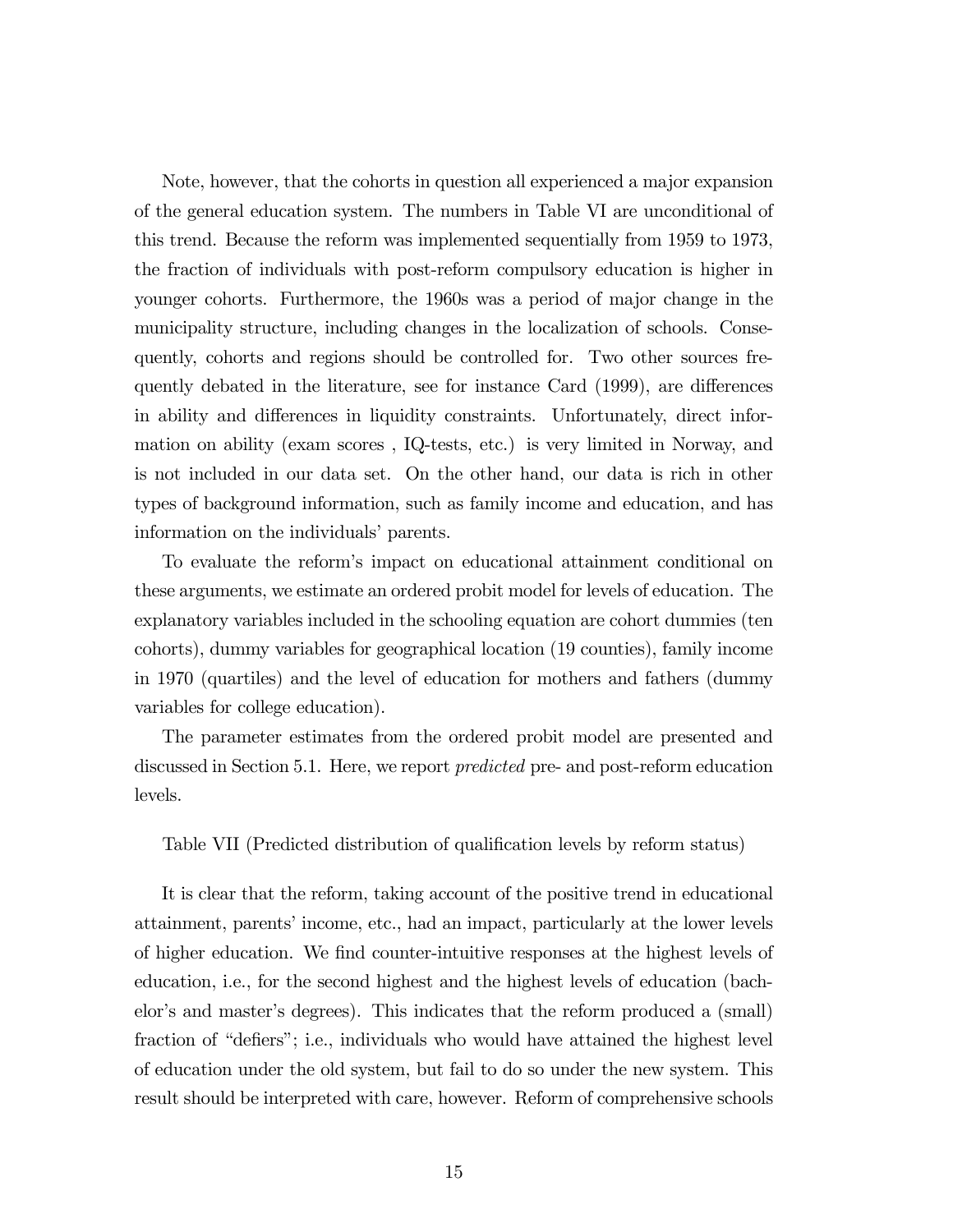is likely to be a poor predictor of the highest levels of education, and the reported decrease in attainment might be coincidental rather than systematic.

Reform of compulsory schooling is used as the single instrument only in the traditional earning-schooling equation, in which the schooling variable is treated as a continuous variable. This model is discussed in Section 4.1. To take into account possible nonlinearities as well as observed and unobserved heterogeneity, we estimate a Roy model in which we use education as a discrete variable instead of education as a continuous variable. The Roy model is discussed in Section 4.2. To identify the returns to education in this model, we need an instrument for each level of education. We use variation in availability of different postcompulsory schools as part of our identification strategy. We use the availability of these schools interacted with the reform of compulsory schooling dummy as our instrument; see for instance Duflo (2001). We illustrate the idea behind the use of this difference-in-differences strategy with a two-by-two table for each type of school. The table shows the average number of years of education<sup>10</sup> for individuals in municipalities that introduced the mandatory school reform and those that did not, and in municipalities in which all other types of schools were available and in those in which they were not.

#### Table VIII.1-VIII.4 (Means of education by school availability)

The tables show that the average number of years of educational attainment is higher in municipalities that introduced the reform that increased mandatory education to nine years, but it also shows that the average length of education increased more in municipalities with schools providing higher education. The difference in these differences can be interpreted as the causal effect of the educational reforms, under the assumption that the mean years of education would have been the same in areas with and without the higher educational institutions. On average, the effect of the reform in terms of the increase in the duration of education is 0.21 years in municipalities without vocational schools, and 0.20 years for municipalities that did offer this form of education. The difference, 0.01 years,

 $10$ We use years of education in these tables for convenience only. In our model, we use the level of education, rather than years of education, but to present Table VIII using levels of education would produce 28 different tables, which we do not report here.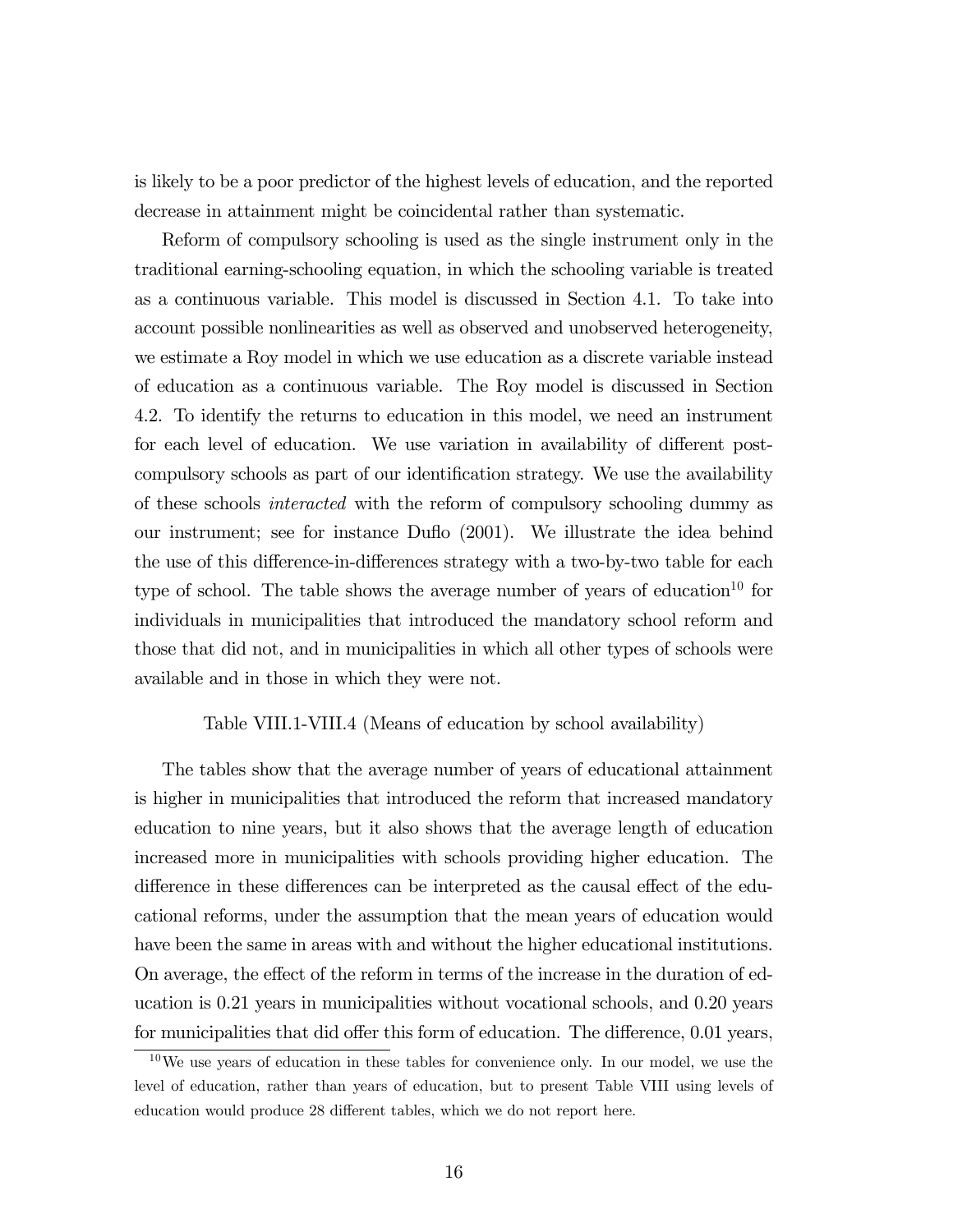is approximately the same for municipalities with and without upper secondary schools, whereas it is distinctly higher, almost 0.17 years, for the highest level of education (University II). The only exception to this pattern is the second highest level (University I, i.e., regional colleges), where the effect of the reform is higher for municipalities not providing this form of education.<sup>11</sup>

#### 3.2.2 Testing the instrument

We now turn to a formal treatment of the question raised in Section 3.1.1, namely, whether it is possible to treat the reform as a natural experiment. If the implementation of the reform was not random across municipalities, a principal methodological problem occurs if we want to use the reform as an instrument. In other words, it rests on the assumption that the comprehensive school reform was introduced randomly and not systematically by, for instance, being introduced first in rich municipalities. If it relied on local financing, more affluent municipalities could have afforded to select themselves into the reform at an early stage. Children in these municipalities would have been more likely to become better educated and earn more as adults. Hence, we need to explore whether the reform implementation is correlated with municipality characteristics that might have (indirect) effects on earnings.

In Table IX we regress the year of implementation against different background variables based on municipality averages, such as parental income and the level of education, age, size of the municipality, etc.

Table IX (Implementation of reform. Regression. Cohort 1948-1957)

It seems reasonable to conclude that there is no systematic pattern in the introduction rate in relation to parental average earnings, education levels and age, or in relation to urban/rural location. When controlling for localization (using dummy variables indicating the respective counties), we find none of the

<sup>&</sup>lt;sup>11</sup>This finding does not contradict the results in Tables VI and VII, which show that the reform had no effect on the highest level of education, measured using the fraction of individuals that completed degrees. What we report in Table VIII.4, is that the reform had an effect in the average duration of education for all inhabitants in those municipalities that offered the highest forms of education.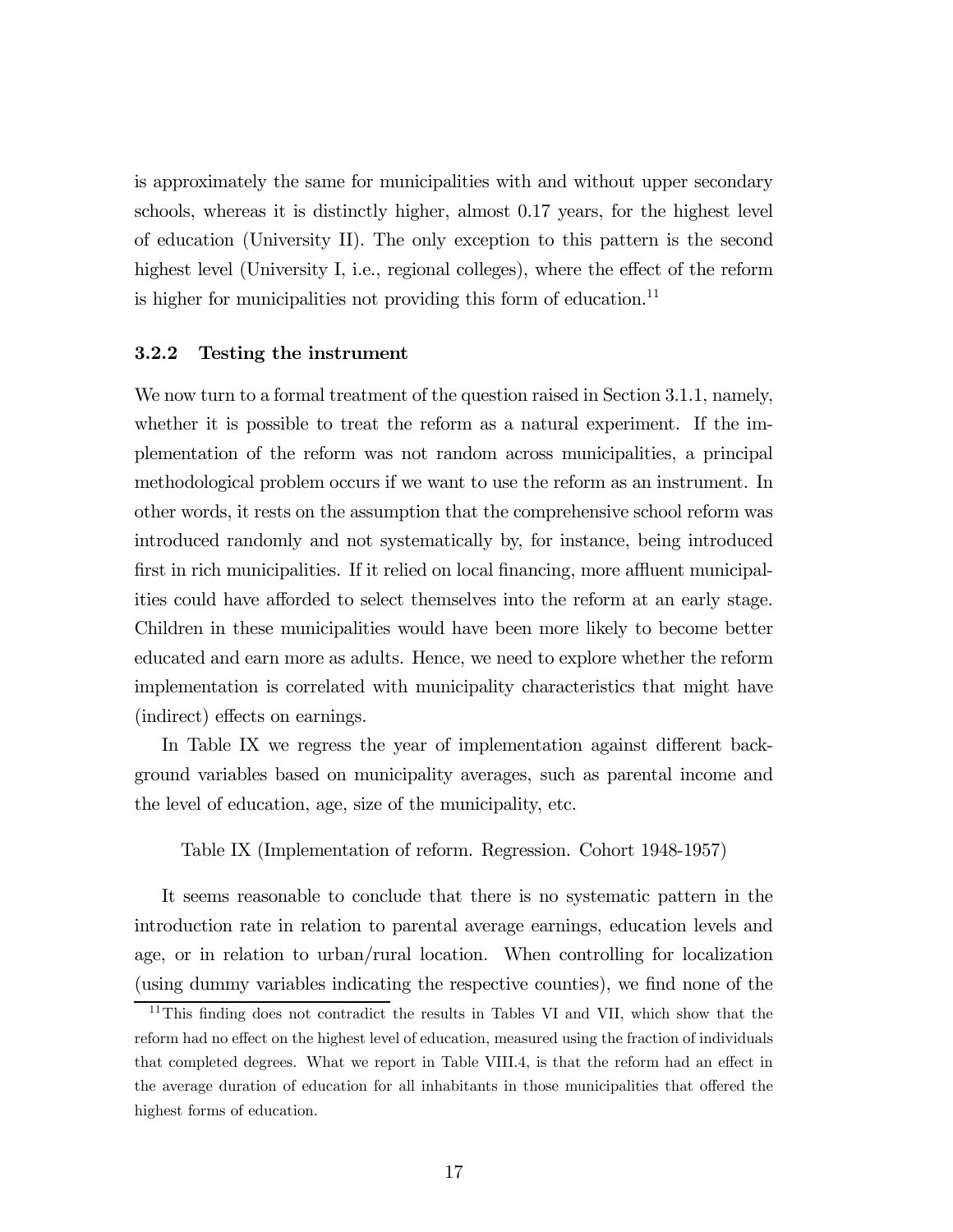other variables are statistically significant. Hence, the reform assignment appears to be determined exogenously, at least with respect to factors that are testable with our data.

Although an even development of the reform by city/rural, rich/poor areas was wanted by the reform committee, and we do not find any pattern, we cannot completely rule out the allocation being systematic in relation to relevant factors. For instance, systematic action on behalf of parents (migration to municipalities with the preferred education system, etc.) cannot be totally ruled out. We have, however, reason to believe that this is a minor problem and, hence, we ignore it in this study; see the discussion in Telhaug (1969).

## 4 The Model

We estimate two models for the returns to education; one in which schooling is treated as a continuous variable, and one in which we estimate the returns to different levels or types of education. There are several reasons for estimating returns to years of education. First, most studies of the returns to education define education in terms of the number of years spent in school. Thus, to compare our results with previous studies, we define schooling as a continuous variable. Second, the interpretation of the return to schooling is easier if schooling is continuous since the number of estimated parameters is reduced.

However, there are strong arguments for treating schooling as discrete. First, evidence on the returns to education indicates nonlinearities; see Layne-Farrar et al. (1996) and Bound and Jaeger (1996). A model in which schooling is treated as a continuous variable implies that returns to schooling are assumed to be identical for each level of education, which is clearly more restrictive than a specification allowing for nonlinearities. Second, treating schooling as discrete allows us to specify a comparative advantage model. In such a model, the effects of both observed and unobserved factors are different for each educational level, thus allowing for heterogeneity in the returns to education.

In the generalized Roy model (comparative advantage model) we have L potential outcomes associated with each level of education:  $y_{1i}, y_{2i}, ..., y_{Li}$ , where  $y_{li}$ is the outcome for person i if this person takes educational level  $l$ . The returns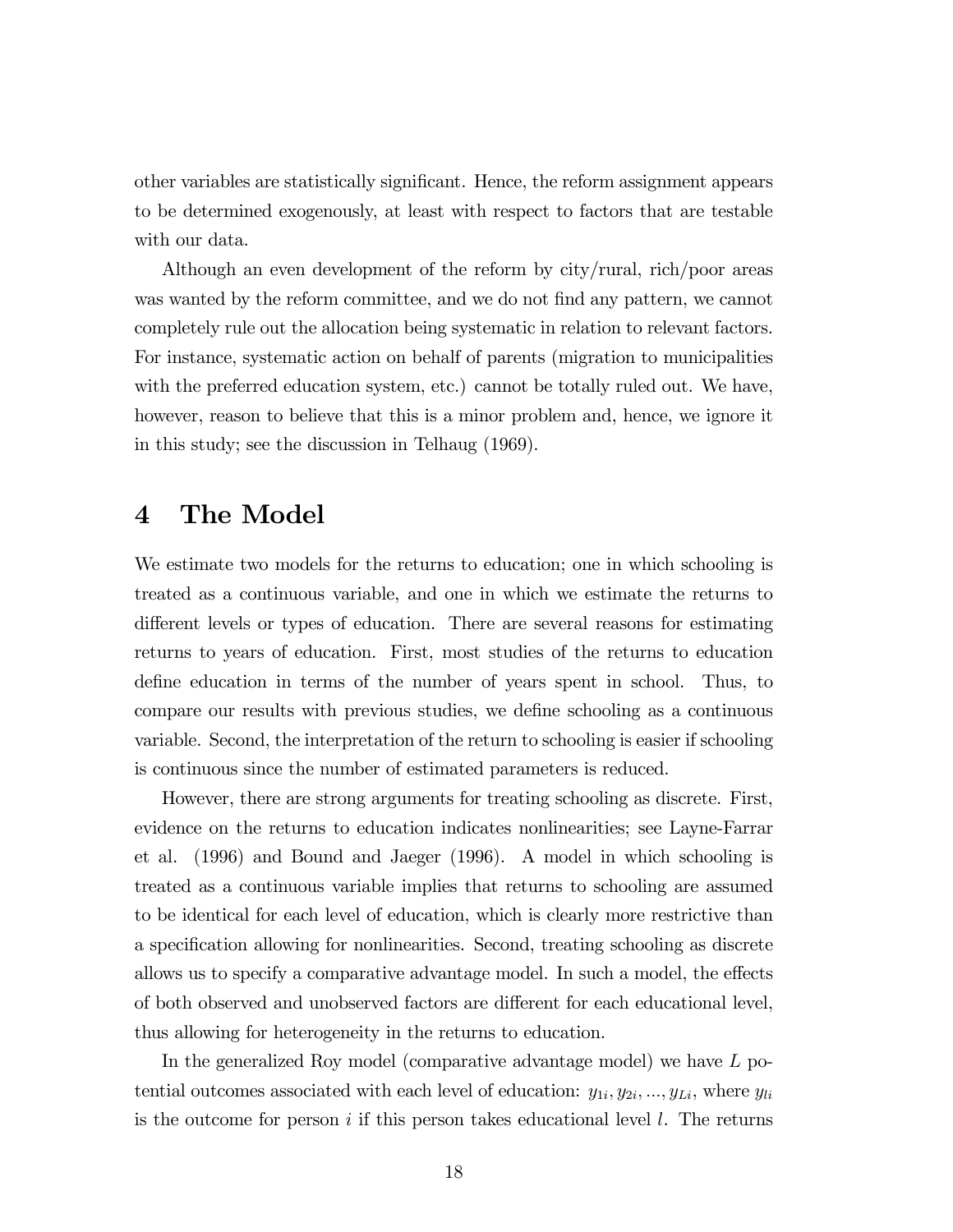to education in the Roy model are the outcome (log earnings) given the educational level l minus the outcome this person would have had with compulsory education:  $(y_{li} - y_{1i})$ . This quantity is never observed directly. However, given a flexible model that accounts for both observed  $(X_i)$  and unobserved  $(U_{li})$  selection into different educational levels, we can predict the outcome for a person under different educational levels. We then average the individual returns over a given population, such as the total population (for the average treatment effect) or the subpopulation of persons that obtained educational level  $l$  (for the treatment effect on the treated).

We estimate two models for returns to education: one linear and continuous in education, and one allowing for nonlinearities and heterogeneity in the returns to education. The two models are analyzed within quite different framework and the second model is specified as an extended Roy model. For both models, we consider a model of log annual earnings  $(y)$  in 1995 and analyze only full time employed male workers. Thus, we do not look at females and we do not consider the selection of persons into full time work, part time work or no work.

#### 4.1 Education as a Continuous Variable

#### 4.1.1 Educational attainment

We allow for heterogeneity in the individual returns to schooling and in the individual costs of schooling. The optimal level of schooling in the heterogeneity model is, see for instance Card (1995):

$$
S_i^* = \frac{b_i - r_i}{k},\tag{1}
$$

where  $b_i$  is individual ability that generates heterogeneity in the marginal returns to schooling,  $r_i$  represents individual differences in opportunities that generate heterogeneity in the marginal cost of schooling, and  $k$  is a nonnegative constant. The school reforms may affect both  $b_i$  and  $r_i$ .

We use an ordered probit model to estimate the effect of control variables and school reforms on completed school outcomes. The ordered probit model is built around a latent regression equation,

$$
S_i^* = Q_i \beta_S + \theta_S Z_i + V_i,\tag{2}
$$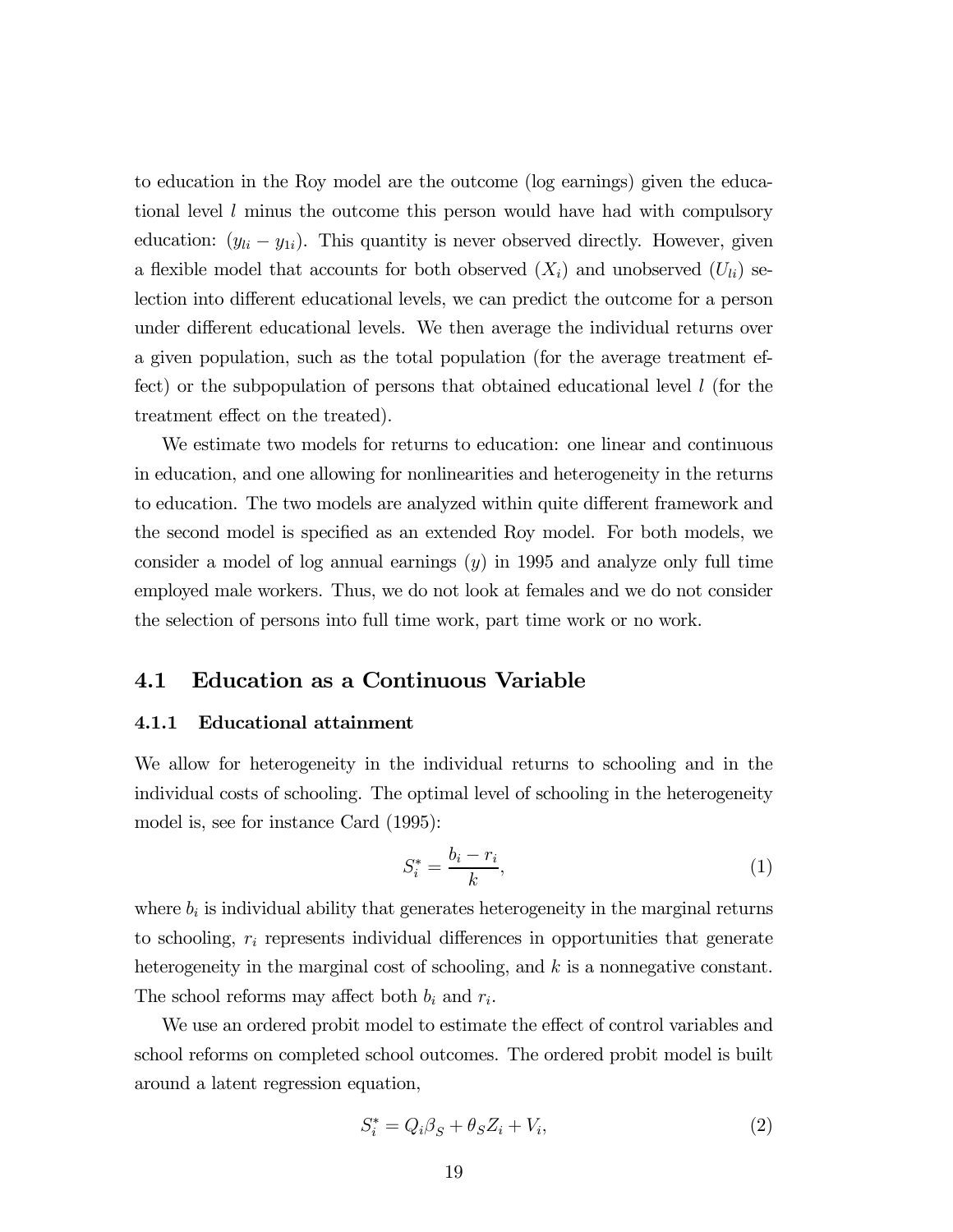where  $S_i^*$  represents the optimal level or type of schooling,  $Q_i$  is a vector of individual and family background variables,  $\beta_S$  is the effect of observed background variables on educational attainment,  $Z_i$  is the instrument used in this specification (school reform),  $\theta_S$  is the effect of the instrument on educational attainment, and  $V_i$  is the error term distributed normally with  $E(V) = 0$  and  $Var(V) = 1$ . We do not observe the latent variable  $S_i^*$ . However, the observed optimal choice of education can be modeled in the following way:

$$
S_i = l \text{ if } c_{l-1} < S_i^* < c_l,
$$

where  $l = 1, 2, \ldots, L$  are educational levels and  $c_l$  are cut-off levels in the ordered probit model. We have divided qualification levels into seven discrete categories as defined in Table I, i.e.  $L = 7^{12}$  We define  $c_0 = -\infty$  and  $c_L = +\infty$ ; i.e., the two extreme categories 1 and  $L$  are open-ended intervals. From the ordered probit model, we can predict the probability of a person attaining the different qualification levels. Thus, we predict  $Pr(S_i = l | Q_i, Z_i)$  for all persons in the sample, and from different versions of this equation. In the ordered probit model,  $Pr(S_i = l | Q_i, Z_i)$  is calculated as

$$
Pr(S_i = l | Q_i, Z_i) = \Phi(c_l - Q_i \beta_S - Z_i \theta_S) - \Phi(c_{l-1} - Q_i \beta_S - Z_i \theta_S),
$$
 (3)

where  $\Phi$  is the cumulative distribution function of the normal distribution.

From the ordered probit model, we calculate the "generalized residual" for each level of education l. We call the generalized residual  $\xi$  and this new variable is used to model unobservables in the earnings equations. The  $\xi s$  for each educational level are calculated as follows:

$$
\xi_{li} = \frac{\phi(c_{l-1} - Q_i\beta_S - Z_i\theta_S) - \phi(c_l - Q_i\beta_S - Z_i\theta_S)}{\Phi(c_l - Q_i\beta_S - Z_i\theta_S) - \Phi(c_{l-1} - Q_i\beta_S - Z_i\theta_S)},
$$
(4)

where  $\phi$  is the probability density function of the normal distribution.

 $12$ We also tested a model with 14 different educational groups based on the number of years of schooling. This variable varies from seven years of schooling to 20 years of schooling. A linear regression model of the number of years of education gives the same results as an ordered probit model if the cut-off levels are the same distance apart. Here, we use an ordered probit model even in the case in which  $S$  is treated as continuous in the earnings equations.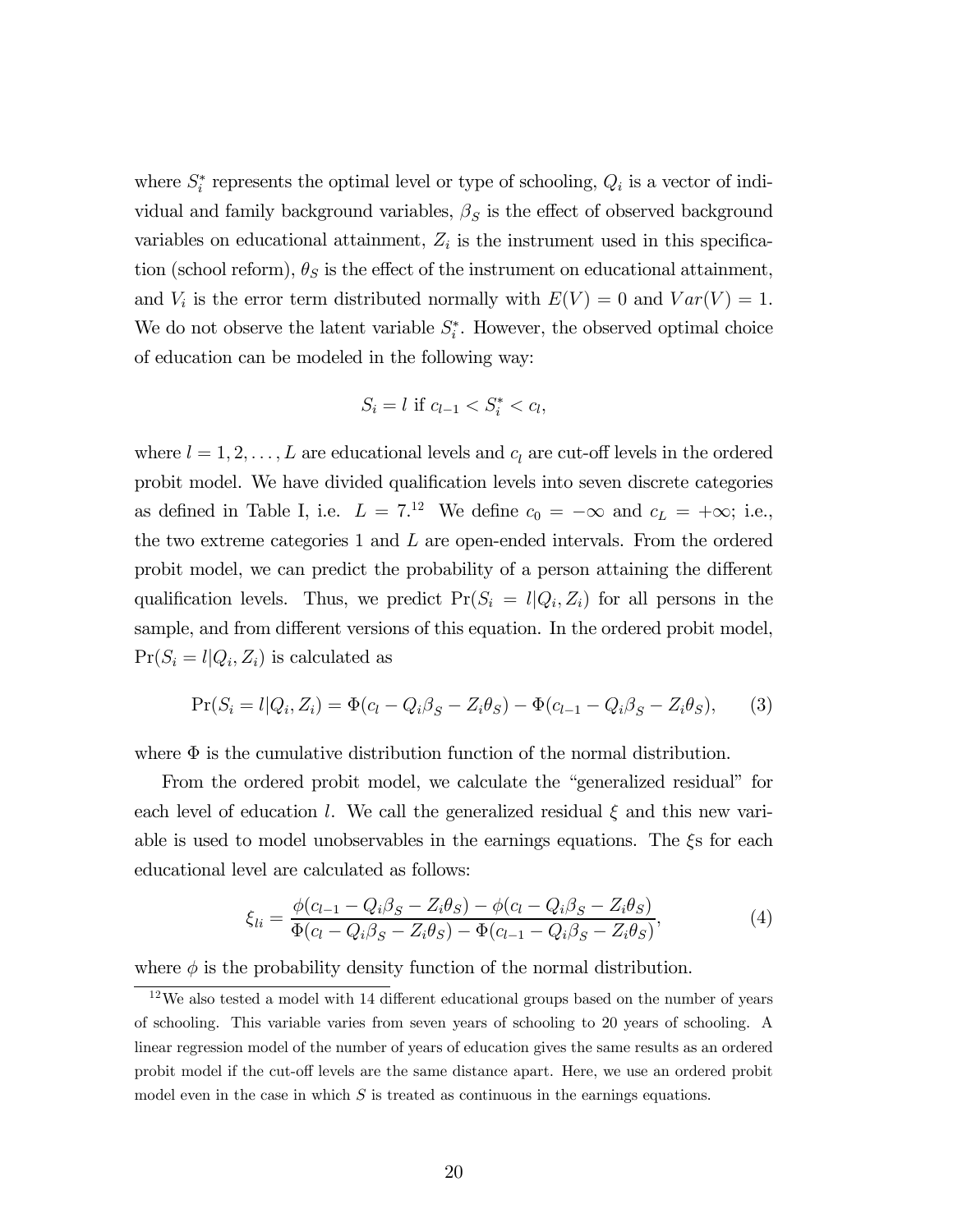As explanatory variables, Q, in the ordered probit model, with which we predict educational outcomes, we use age-cohort dummies, dummy variables for childhood geographical location (19 counties), father's and mother's income in 1970 (quartiles), and father's and mother's education (whether they have college degrees or not).  $Z$  is the instrument we use (reform of the compulsory school system). We estimate two versions of the ordered probit model: one in which we use only the reform of compulsory schooling, and the other in which we interact all the background variables with the instrument  $(Q \cdot Z)$ , to allow the instrument to affect the level of schooling differently in terms of family and individual background variables. In Section 4.2, in which we estimate a comparative advantage model, Z is a vector of instruments (different school reforms).

#### 4.1.2 Earnings specification

We consider a model of log earnings of the following form:

$$
y_i = \alpha_i + X_i \beta + b S_i \tag{5}
$$

where  $\alpha_i$  is a person-specific constant, b is the effect of schooling, S is the continuous schooling variable, and  $X$  is a vector that includes the following variables in addition to the Q vector in the first step: tenure, tenure squared, actual work experience, actual work experience squared, and location when adult (19 counties).

Equation (5) does not take into account the possibility of heterogeneity in the returns to education.13 However, the model allows individual heterogeneity to affect the intercept of the earnings equation through  $\alpha_i$ . A model that incorporates heterogeneity in the returns to education can be specified by splitting  $b$  into two parts,  $b = \bar{b} + b_i$ , where  $\bar{b}$  is the common (average) return to education and  $b_i$ is the random return parameter for number of years of schooling, which we allow to vary from person to person. We split  $\alpha_i$  into two parts, where  $\alpha_i = a_0 + a_i$ . We rewrite equation (5) as follows:

$$
y_i = a_0 + X_i \beta + (\bar{b} + b_i) S_i + a_i,
$$
\n(6)

<sup>&</sup>lt;sup>13</sup>However, it is possible to estimate heterogeneity in returns to education on observables with this model by allowing for interactions between education and observable characteristics.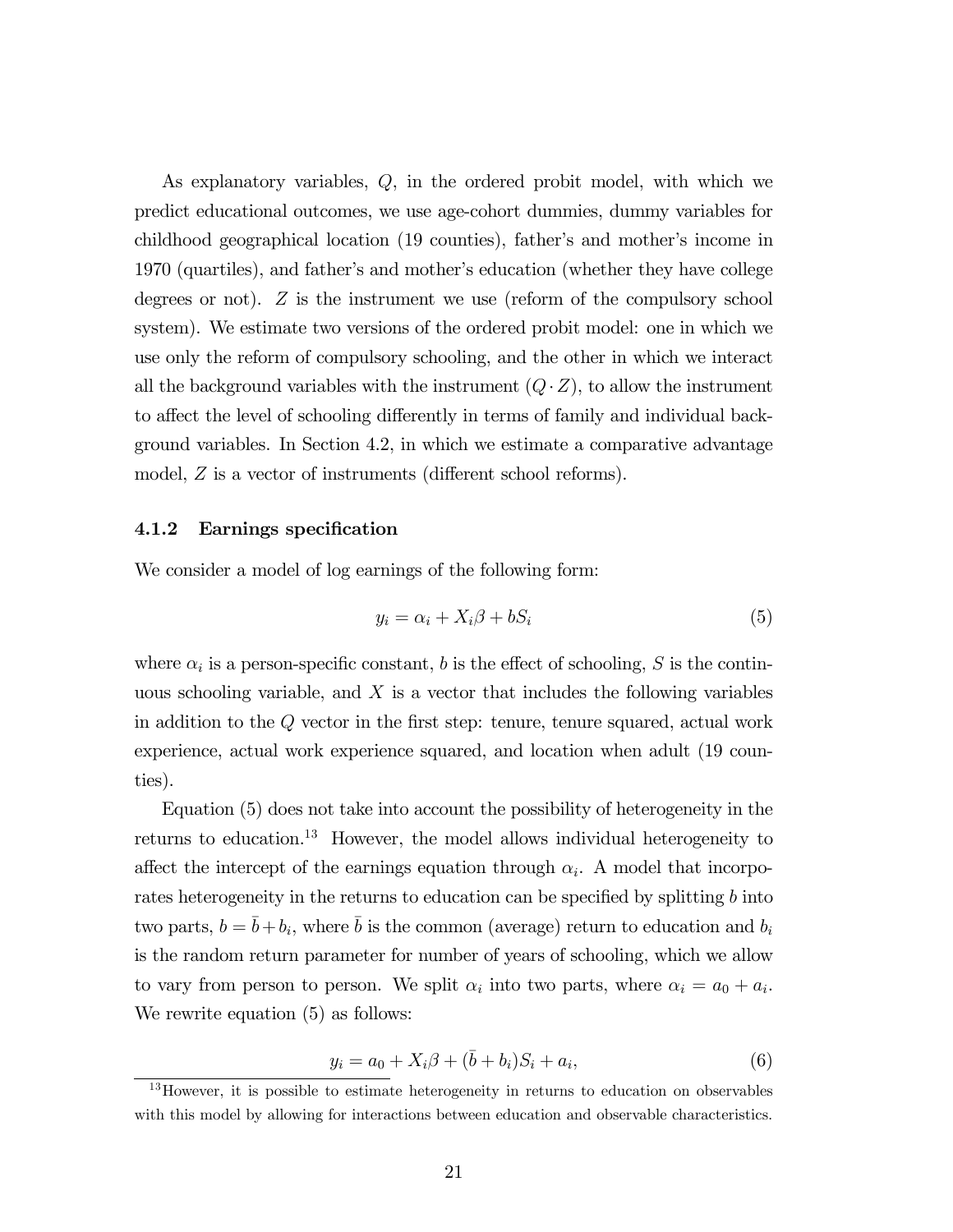where  $b_i$  represents heterogeneity in the returns to education, and  $a_i$  is heterogeneity that affects the level of earnings. Both  $b_i$  and  $a_i$  are unobserved variables.

There are two potential sources of bias in equation (6). The first is the standard ability bias problem, which is due to the correlation between  $a_i$  and  $S_i$ . The second is due to heterogeneity in the returns to education, which is due to the correlation between  $b_i$  and  $S_i$ . We use a control function approach to model the effect of unobserved factors. We assume

$$
E[a_i|S_i, Q_i, Z_i] = \lambda \xi_i
$$

and

$$
E[b_i|S_i, Q_i, Z_i] = \psi \xi_i,
$$

where  $\lambda = Cov(a_i, S_i)/Var(S_i)$  and  $\psi = Cov(b_i, S_i)/Var(S_i)$ . The variable  $\xi_i$  is in this case pooled over each educational level since we are analyzing the case in which  $S$  is continuous. Hence, we have the following earnings equation :

$$
E[y_i|X_i, S_i, \xi_i] = a_0 + X_i\beta + \bar{b}S_i + \psi\hat{\xi}_iS_i + \lambda\hat{\xi}_i;
$$
\n<sup>(7)</sup>

see Card (1999, 2001), and Wooldridge (2003). Applying OLS to equation (7) yields a consistent estimate of the average effect of schooling on earnings. We also estimate an instrumental variables (IV) version of this model, which does not allow for heterogeneity in the returns to education:

$$
E[y_i|X_i, S_i, \xi_i] = a_0 + X_i\beta + \bar{b}S_i + \lambda \hat{\xi}_i.
$$
\n
$$
(8)
$$

The model in equation (8) is used as a benchmark against which other models are compared.

#### 4.2 A Model of Comparative Advantage

We now turn to estimation when education is measured as a discrete variable. In the first stage of the model, that of estimating the school choice model, we use a sequential probit model. From this model, we estimate an endogeneity correction term, which is used in the estimation of the Roy model. This correction term is allowed to work differently for each educational level.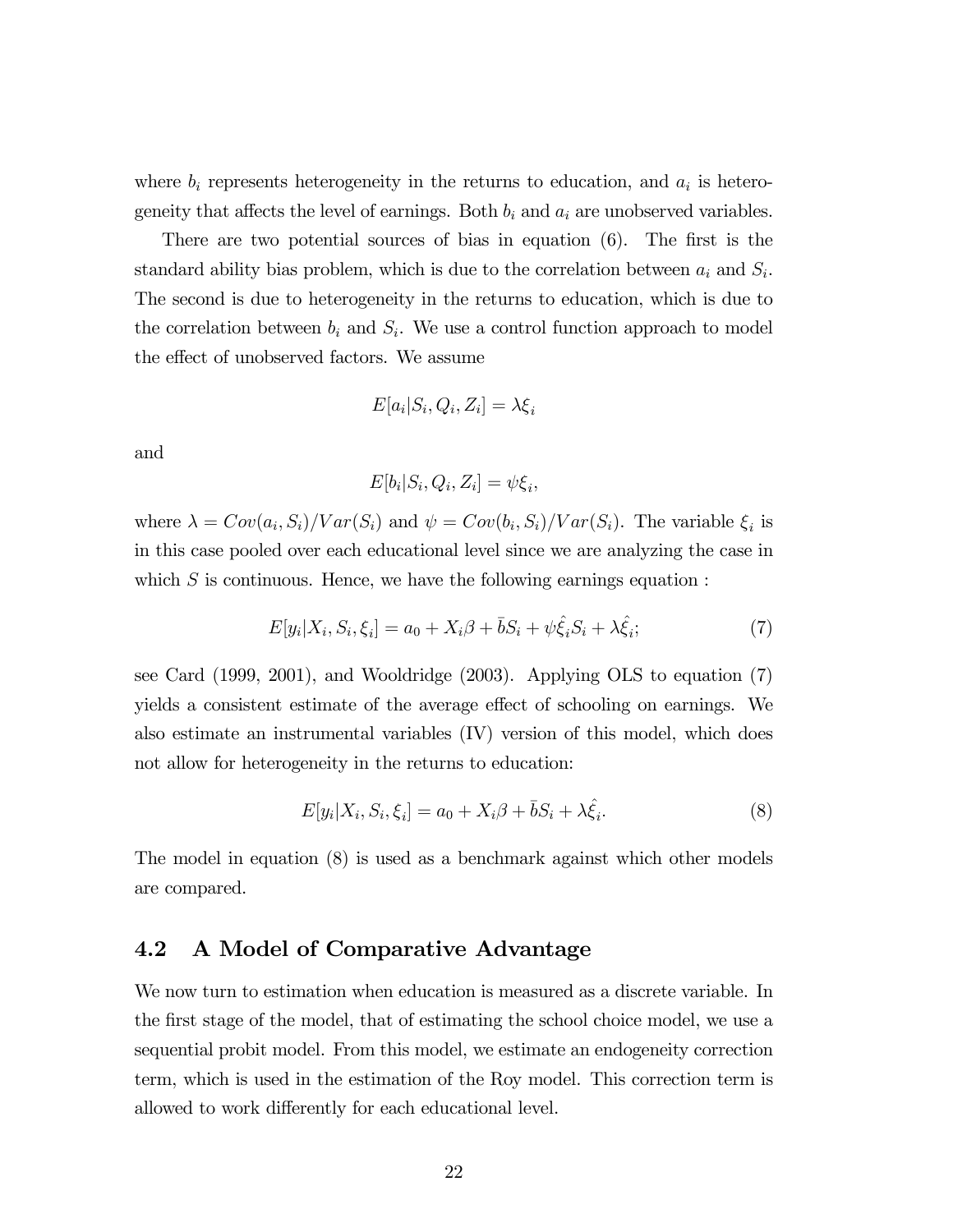#### 4.2.1 Educational attainment

The sequential probit model can be used when the dependent variable (the level of schooling) can be separated into a sequence of binary choices; see for instance Heckman and Cameron (1998). This is an alternative to the ordered probit model used in Section 4.1, and allows for the flexible estimation of educational attainment. We use the simplest version of the model in which the error term is independent across sequences, mainly because of identification issues; see for instance Taber (2000).

In the model of educational choice, we have L levels of education. School choice is represented by a set of discrete variables:  $D_{1i}, D_{2i}, \cdots, D_{Li}$ , where  $D_{li}$ is the discrete outcome for person  $i$  if this person has finished educational level l − 1.  $D_{li} = 1$  if a person completes grade l and  $D_{li} = 0$  otherwise. In the first choice (education beyond compulsory education, i.e., educational level 2), we let  $D_{2i}$  represent a discrete choice. In the second-choice stage, we let  $D_{3i}$  represent a discrete binary choice only when  $D_{2i} = 1$ , etc.

For the first stage, we write  $D_{1i}^* = Q_i \beta_{S_1} + \theta_{S_1} Z_i + V_{1i}$ , where we observe  $D_{1i} = 1[D_{1i}^* > 0]$ ; hence,  $Pr(D_{1i} = 1|Q_i, Z_i) = \Phi(Q_i \beta_{S_1} + \theta_{S_1} Z_i)$ . Estimation is by standard maximum likelihood on the full sample. For the second stage, we use Bayes' formula to formulate

$$
Pr(D_{1i} = 1, D_{2i} = 1 | Q_i, Z_i) = Pr(D_{1i} = 1 | Q_i, Z_i) \cdot Pr(D_{2i} = 1 | D_{1i} = 1, Q_i, Z_i).
$$

We write  $D_{2i}^* = Q_i \beta_{S_2} + \theta_{S_2} Z_i + V_{2i}$  where we observe  $D_{2i} = 1[D_{2i}^* > 0]$ ; hence,  $Pr(D_{2i} = 1|Q_i, Z_i) = \Phi(Q_i \beta_{S_2} + \theta_{S_2} Z_i)$ . Estimation is by standard maximum likelihood on the selected sample. We continue this strategy up to the last educational level  $(D_{Li})$ . Since we have seven different educational levels, to estimate the model, we assume independence between the error terms in the different specifications.

The vector of instruments, Z, includes the availability of different types of schools at the municipality level. In particular, we use interaction terms between the reform of compulsory schooling and changes in the availability of other types of school as identifying exclusion restrictions. Our specification requires that we have a valid instrument at each level of education. Variables and instruments used in the regressions are discussed in Sections 2 and 3.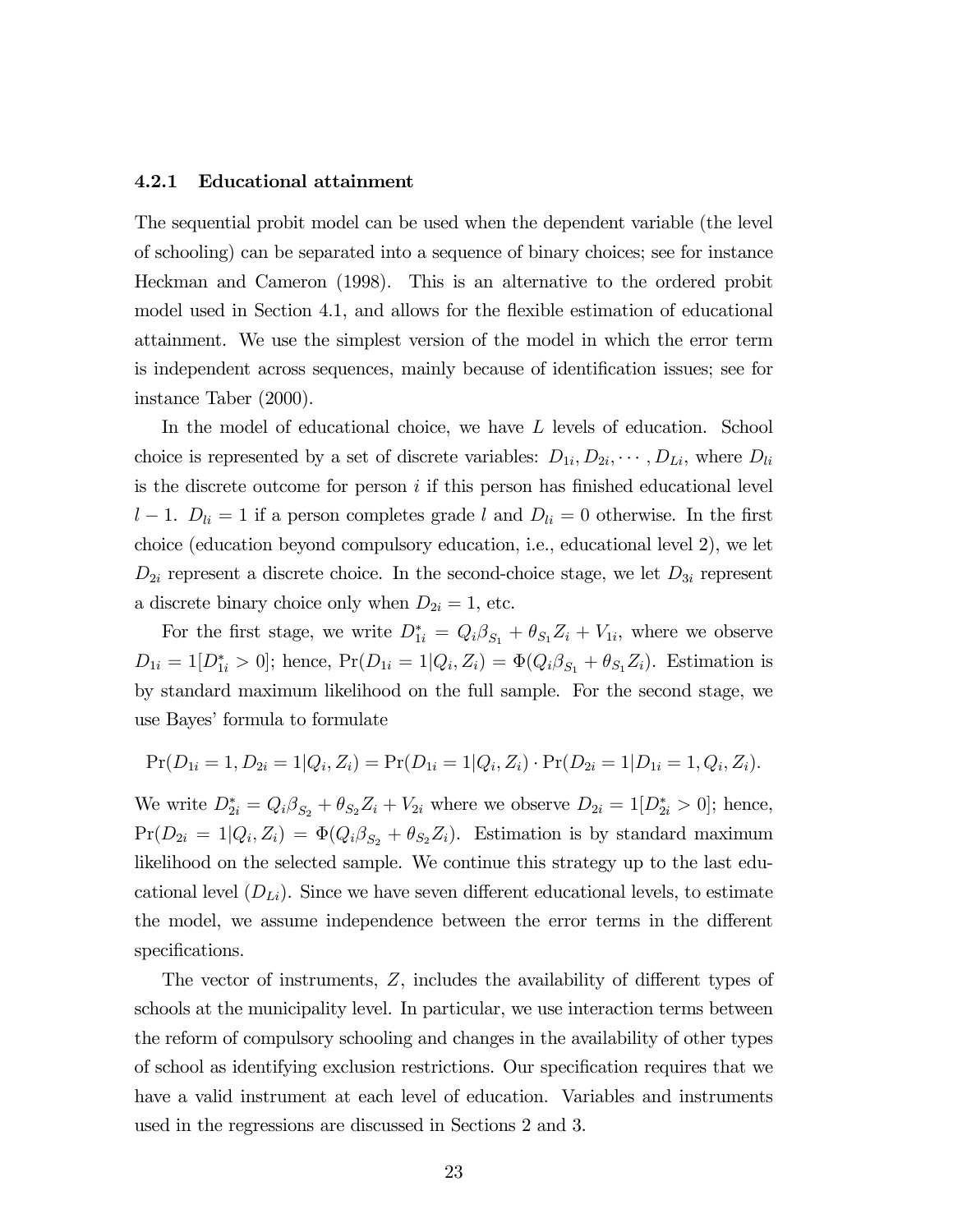#### 4.2.2 The Roy model

The most flexible method of allowing both for nonlinearities in the returns to education and for heterogeneity in returns, is to specify a Roy model for each level of education using an identifying instrument for each education level. We use a switching regression framework, in which earnings regressions are estimated for each educational level,; see for instance Heckman, Tobias, and Vytlacil (2000). The advantage of using such a framework is that the returns to education are allowed to vary both in terms of observed and unobserved individual factors. This is a demanding framework in the sense that it requires many observations to avoid the problem of missing cells.

The model has the regression specification

$$
E[y_{li}|X_i, \xi_{li}, D_{li} = 1] = a_0 + X_i \beta_l + \psi_l \hat{\xi}_{li}
$$
\n(9)

for each educational level l. The results from these different regressions can be used to predict the outcome for educational levels other than the one that is observed for individual i. The return to education is then the outcome of schooling level l relative to another schooling level, such as schooling level 1, which is compulsory schooling. Thus, the effect of schooling level  $l$  is the difference between the predicted outcome for person i given schooling level  $l$  and the predicted outcome for the same person had he or she had only compulsory schooling. The return to schooling is then an average of these differences. For instance, if we average over the whole population, we get the average treatment effect (ATE). If we average over the subsample of persons with the exact schooling level  $l$ , we get the effect of treatment on the treated (TT). The TT parameter given specific values of  $X$  and  $S$  is given by

$$
\Delta^{TT(S=l,x)} = x_i(\beta_l - \beta_1) + (\psi_l - \psi_1)\hat{\xi_{li}}.
$$
\n(10)

The parameters  $\beta$  and  $\psi$  come from the estimation of equation (9) for each educational level, and  $\xi$  is calculated from a sequence of probit regression models. Unconditioned estimates of equation (10), i.e.  $\Delta^{TT(S=l)}$ , can be found by integrating  $\Delta^{TT(S=l,x)}$  over the distribution of X.

Both the TT and the ATE are relevant policy parameters in our application in which we are analyzing reforms such as comprehensive school reform. The ATE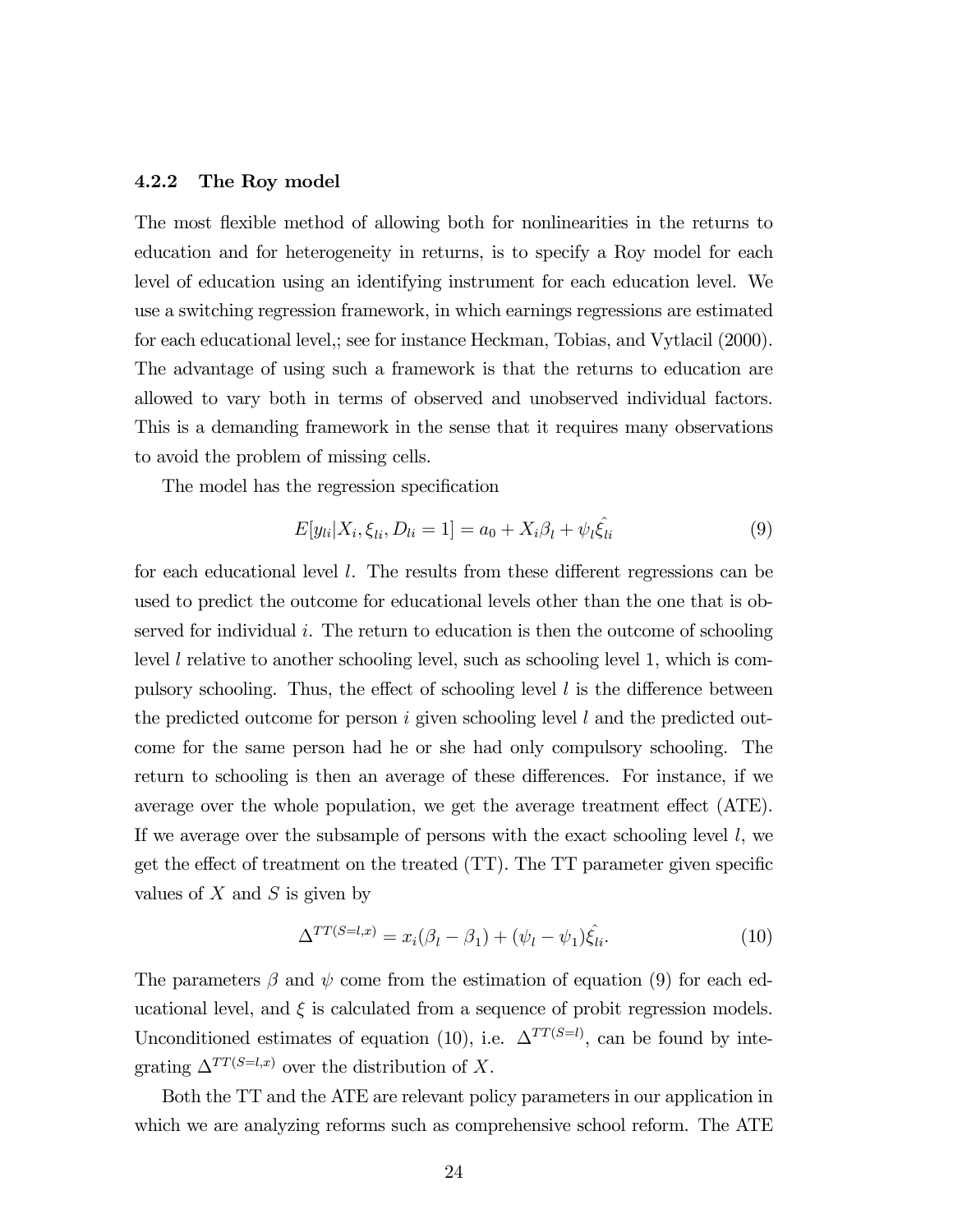parameter gives the effect of selecting at random a person from the population into a different educational level than the one in which that person is observed. We can thus predict the effect of school reforms that are intended to increase the level of education in the population as a whole. The effect of the TT parameter is a relevant policy parameter when calculating the returns to schooling for a group of individuals with a particular level of education.

Return parameters in the Roy model, such as the one given in equation (10), have two heterogeneity components. The first is related to observable variables. In equation (10), the effects of observed individual and family background variables  $(x_i)$  are allowed to be different for different schooling levels. Thus, the effect of, for instance, family income during childhood is allowed to be different for different educational levels. Second, the effect of unobservables  $(\xi_i)$  is also allowed to be different for different schooling levels. Thus, the effect of, for instance, unobserved ability can vary between educational levels. We now have a comparative advantage model in terms of both observed and unobserved factors, in which individuals are allowed to act on their differences. This comparative advantage model (or Roy model) is challenging since we need to estimate earnings equations for each educational level. The estimation of treatment effects can be sensitive to imprecise parameter estimates in the earnings equation.

## 5 Results

#### 5.1 Estimating Educational Attainment

As noted in Section 3.2.1, we wish to establish the effect of reform of compulsory schooling on educational attainment. Table X reports the ordered probit coefficients for the school choice (level of education), in which, as well as adding the dummy for the old/new regime, we have controlled for a broad range of demographic and socio-economic covariates, the most interesting being parental education and income. Model 1 in Table X is the basic model (which includes cohort and county dummies whose coefficients are not reported to save space). In Model 2 in Table X, the reform dummy is interacted with all the variables of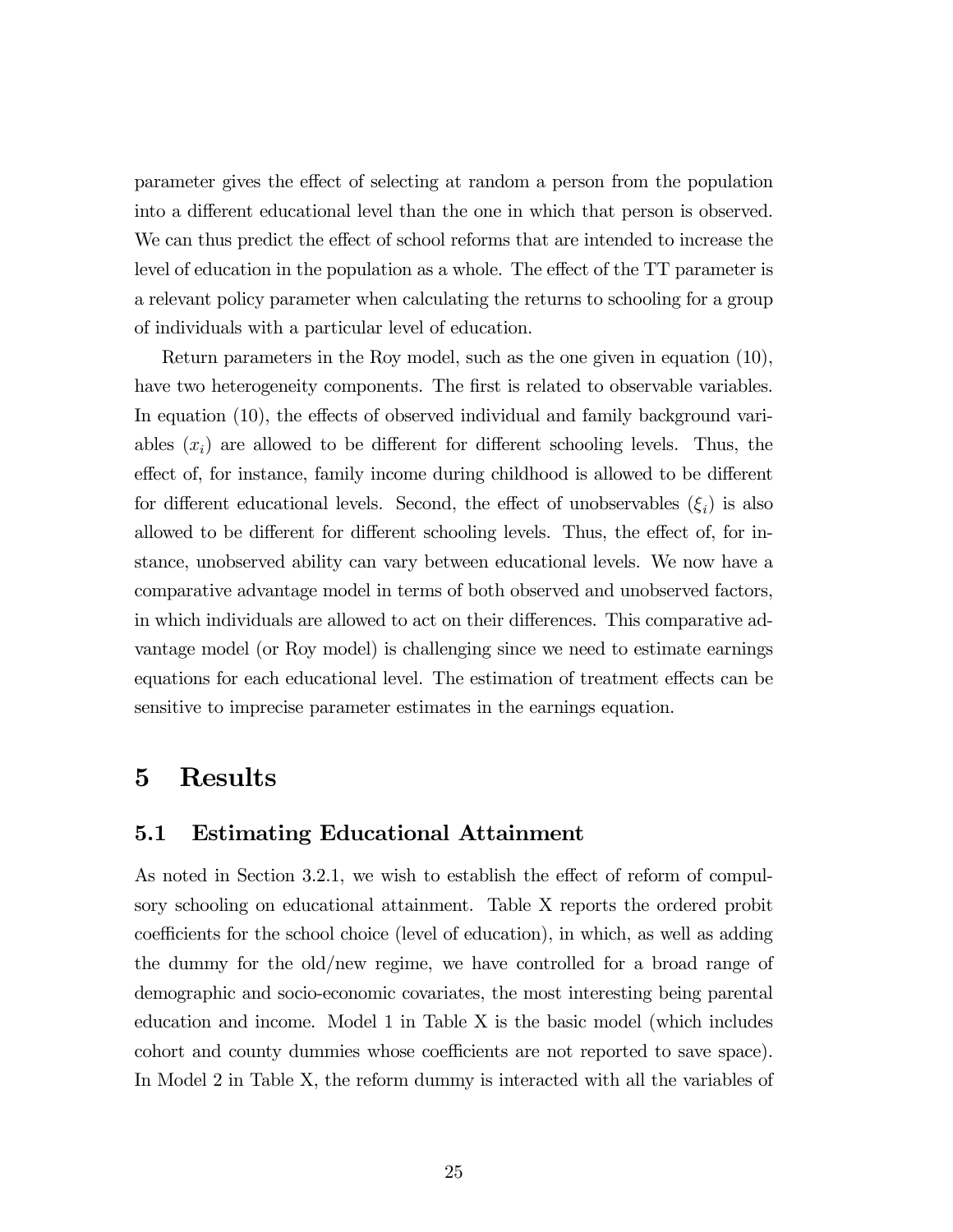Model  $1.14$ 

Table X (Educational choice. Ordered probit model)

In addition to the estimated coefficients, we calculate the effects of changes in the covariates on the probabilities of the respective education levels, reported in Table XI.

Table XI (Effects on cell probability choice of changes in covariates)

First, we note from Table X that pupils from the reformed compulsory schools generally have a significantly higher level of education than those from the nonreformed. The magnitude of the effect is illustrated in Table XI. Post-reform pupils are about 4.5 percent less likely to choose the lowest level of education compared with the pre-pupil group, and about 3 percent more likely to choose the highest level.

Parental education appears to be a strong predictor of the educational choice of the children. If a child's father has a college education, the probability of the child leaving school with only compulsory education (Level 1) is reduced by almost 20 percent, and the probability of attaining a master's degree (Level 7) increases by more than 12 percent. Note, however, that this dependence on the father's education is lower for the post-reform group than the pre-reform group (by 3 percent at the bottom and 2 percent at the top). The effect of the mother's education shows the same pattern, with the magnitude being slightly smaller, as is the change from the old to the new system.

Parental income (the sum of the father's and mother's income) is included in the form of quartiles, the lowest quartile being used as a reference. As expected, higher parental income appears to raise the level of the child's education. The effect increases from being quite modest for the second quartile to being quite large for the fourth. The changes from the old to the new system is less apparent,

<sup>14</sup>We report the results from the ordered probit model using only one instrument (reform of compulsory schooling) since we use this specification when estimating the model when schooling is treated as a continuous variable; see section 4.1. For the model described in Section 4.2, we use several school reforms and interactions between them in our identification strategy; however, the results from these regressions are not reported here.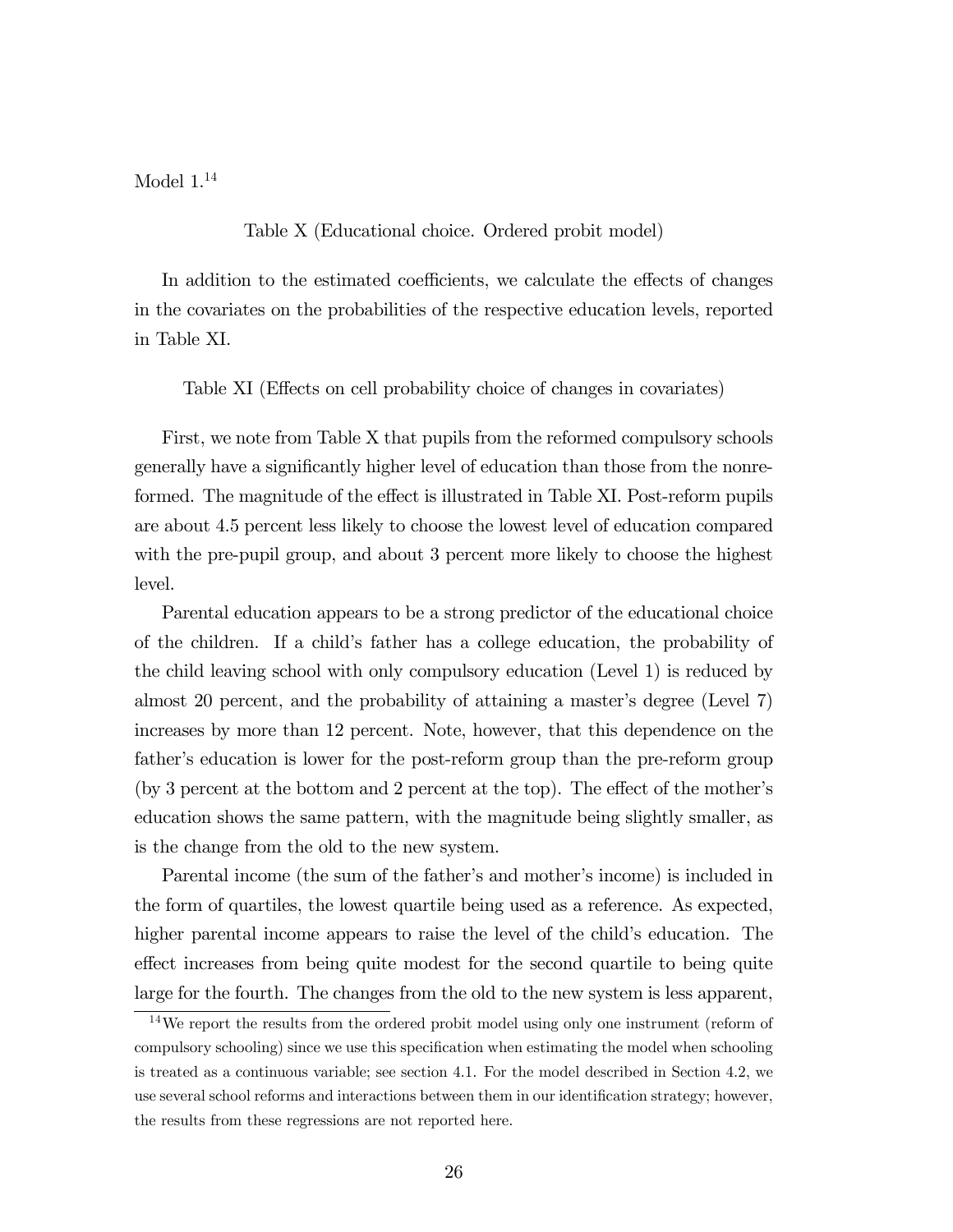but seem to suggest a reduced dependence on parental income for the upper quartile; see Table XI. The results of Table XI are depicted in Figures II to VII.

Figures II to VII (Marginal effects in the ordered probit model)

The steepness indicates the respective variable's influence on educational choice, and the difference between the solid and dotted lines indicates the effect of the reform.

#### 5.2 Results from Estimation of the Wage Equation

In this section, we present the results from the estimated wage equations for the different models. We start with the model in which education is treated as a continuous variable and present results from OLS, IV (selection model) and random coefficient models. Then we present the results for the model in which education is treated as a discrete variable representing the type of education. In this model, we allow for differences in returns for different educational levels. The model also allows for heterogeneity in terms of observed and unobserved variables.

#### 5.2.1 Constant returns to years of education

In Table XII, we report the results of the earnings equation in which we assume constant returns to education by specifying the education variable as a continuous variable.

Table XII (Earnings equations, full-time employed men, cohorts 1948-1957)

In column 1, we tabulate the OLS returns to education for male workers for all sectors. Note that we are estimating the wage equation on the birth cohorts 1948-1957, which means that they are 38-47 years of age in 1995. Since prime age males are used, returns to education are higher than if we were to use a wider age range. The returns to education using OLS are 7.5 percent.<sup>15</sup>

 $15$  In the model in which education is treated as a continuous variable, we have two versions of the model. First, we use the actual number of years of education, which ranges from seven to 20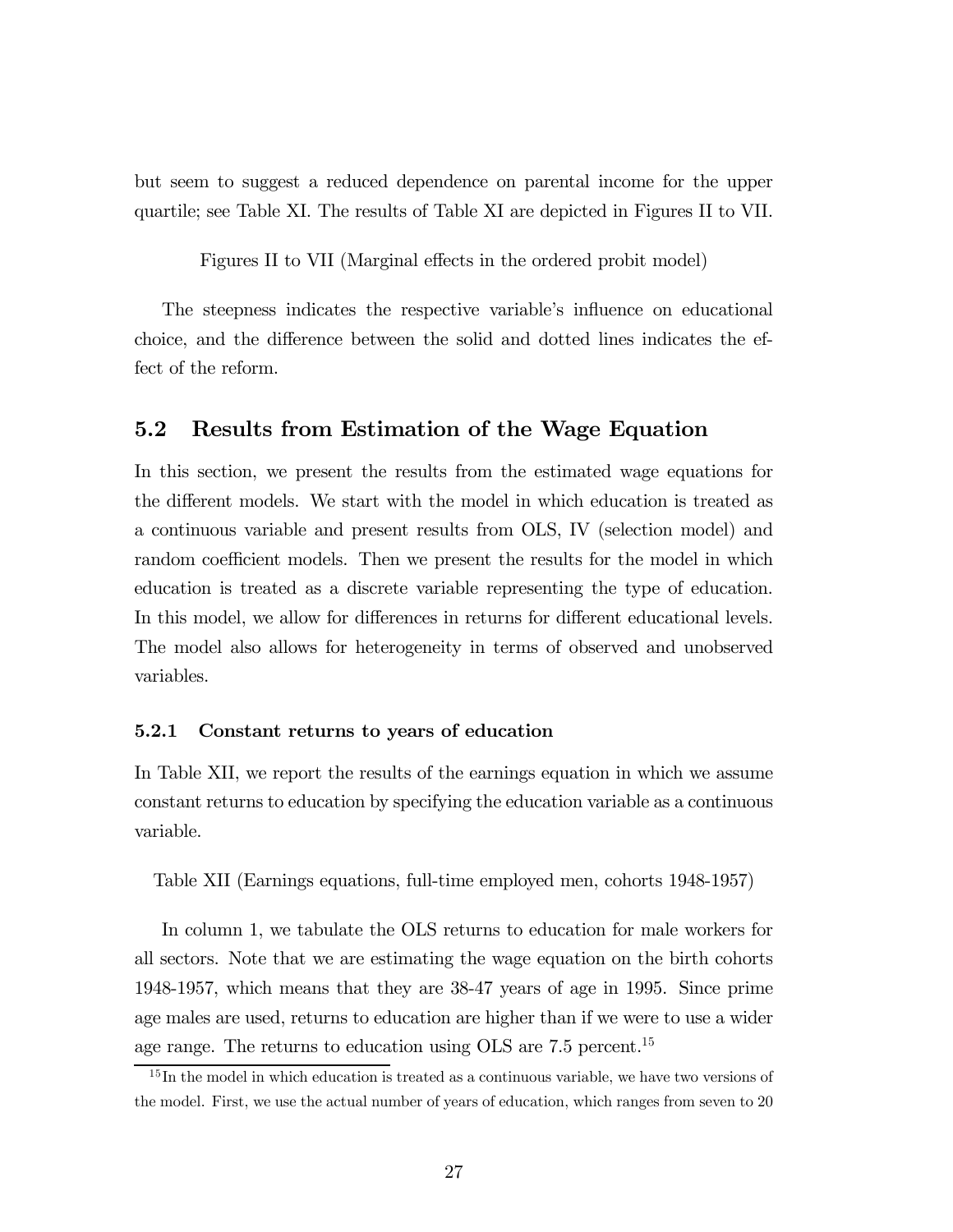In column 2, results controlling for the endogeneity of education are presented in which reform of compulsory schooling is used as the identifying instrument. The model used in column 2 is a standard selection model; see equation (8) in Section 4.1.2. The results show that returns to education increase to 10.2 percent. This is a standard result from, for instance the literature using a measure of distance to higher education as an instrument (see Card (1995, 1999)) and for Norway (see Hægeland et al. (1999)). It indicates heterogeneity in returns to education in that the instrument we use picks up the returns to education for the group that complies with the treatment (reform of compulsory schooling). In this case, it is reasonable to suppose that the compliers, who were being pushed to higher educational attainment when the new compulsory school system was introduced, have higher returns to schooling compared with those groups that were unaffected by the reform (for instance, the "always takers" and "never takers"). The reform may thus have affected both the return and cost parameters in equation (1), with some feedback to the level of education. The LATE interpretation of returns to education, which is the interpretation of IV estimates in the case of discrete instrumental variables (see Angrist et al. (1996)) is that our estimated parameter of returns to education is the returns to education for a person acquiring an extra year of education just because of the educational reform and who would have dropped out of education after seven years otherwise. This result contrasts with that from a similar specification in Meghir and Palme (2003), who find no significant effect on returns to education using participation in the reform of compulsory schooling as the instrument.

years. Second, we use the level of education, but treat this variables as a continuous variable. This variable has seven levels (values). We do this to compare our results with the results in which education is a discrete variable in Section 5.2.2. In Table XII, we report the results for the model in which we use seven levels of education, rather than the model with the actual number of years of education. (The results from the regressions that use the actual number of years of education are available upon request.) The results from this model are comparable to the one reported here, although the increase in the IV return parameter compared with the OLS estimates are smaller than the one reported in Table XII. The OLS estimate of the returns to education for the model not reported here is 5 percent, which is in accordance with results from other studies in Norway; see Hægeland et al. (1999), Hægeland (2001), Raaum and Aabø  $(2000).$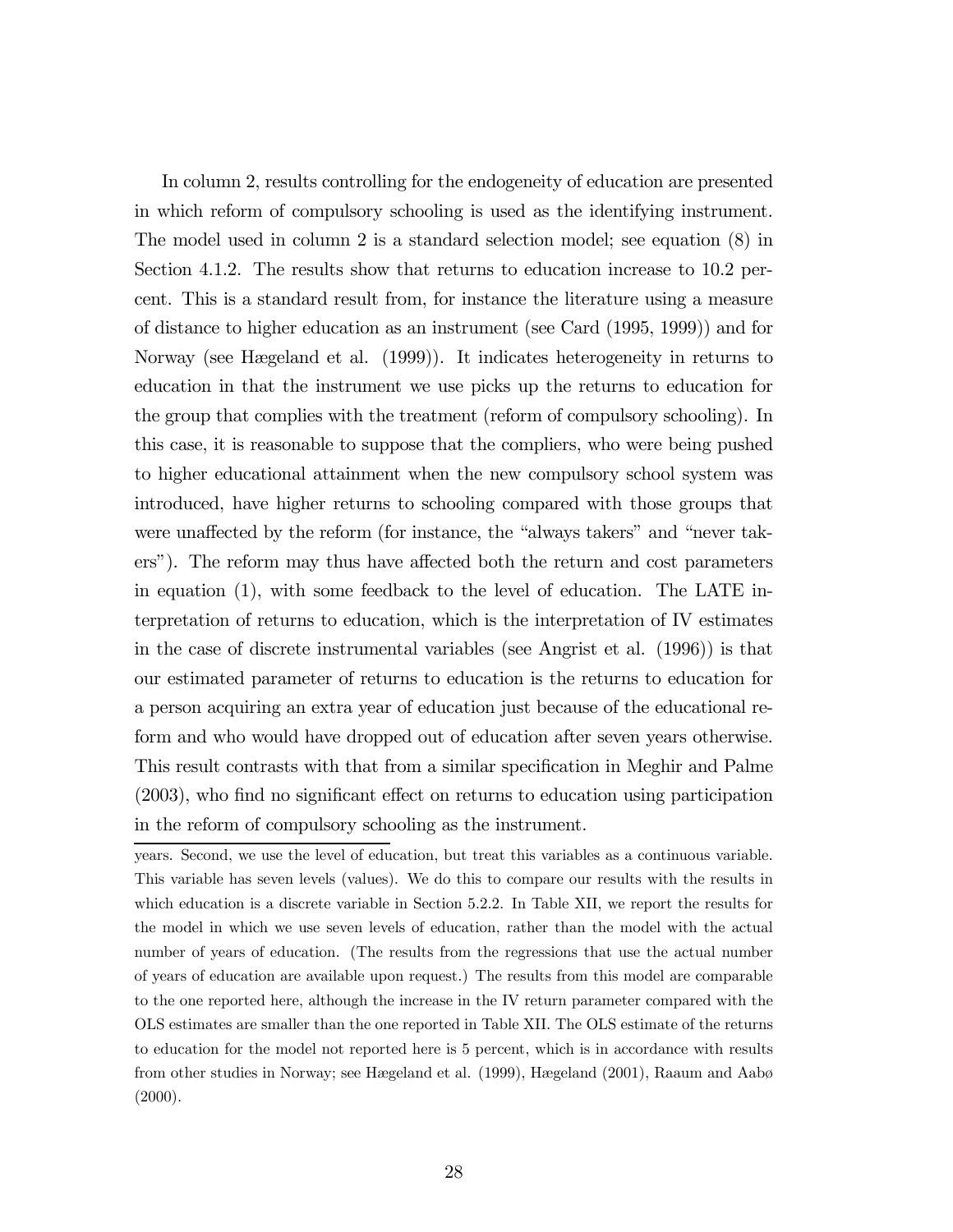The standard interpretation of the IV results indicates that it is pupils with poor family backgrounds or pupils with long travel distances to the nearest schools that are identified when using the school reform as an instrument. This was one of the groups particularly targeted by the government when it introduced the reform. The interpretation that credit constraints matter has been challenged in recent papers; see Carneiro and Heckman (2002) and Carneiro et al. (2001). In these papers, Heckman and his co-authors find support for the notion that, for the United States, income constraints on families cannot explain the results. They emphasize long-run factors such as parental guidance and the genes that form the cognitive and noncognitive abilities of children and which are correlated with long-run parental income.

For a third specification, we estimate the random coefficient model in which the interpretation is an average effect since both endogeneity and heterogeneity are purged from the wage equation. The estimation follows from equation (7) in Section 4.1.2. The return to education is now 6.3 percent on average per unit of education, which is slightly lower than in the OLS specification as well as the selection result reported in column 2 of Table XII. If we interpret this result literally, it means that the returns to education in the population are lower when heterogeneity and endogeneity is controlled for. In our case, this implies that there must have been a slight positive selection into higher education caused by the reform because the average return to education is lower when this is controlled for. This result is in line with the LATE result obtained from the IV estimates presented in column 2, in which the results indicate positive selection into higher education. We also note that the interaction term between the selection parameter,  $\xi$ , and years of education is negative in this model, pointing in the same direction.

#### 5.2.2 Returns to education levels

In Table XIII, we first present the regression results from the estimated Roy model for returns to education by defining education in terms of qualification levels from one year of vocational training to master's degree level; see equation (9) in Section 4.2.2. The reference level is compulsory education; see also Table I for definitions of education levels applied in the analysis.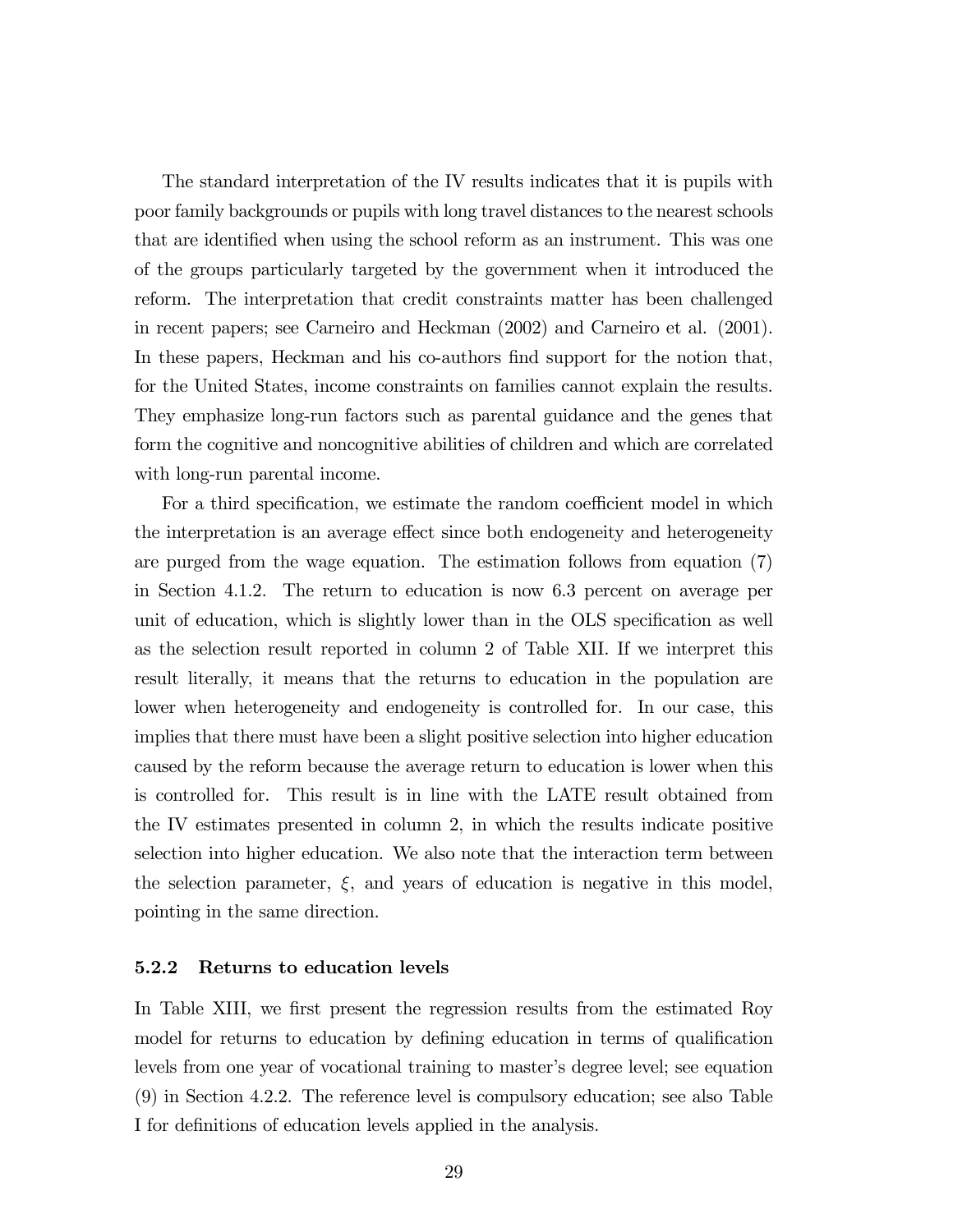Table XIII (Earnings equations, full time employed men. Roy model)

The table shows that earnings increase with work experience, but at a decreasing rate, at all educational levels. The effect of tenure is the same as that of work experience, but the effect is smaller in magnitude. Note that the effect of one more year of work experience on earnings is much higher for the two highest levels of education (university degrees) than is the effect on lower levels of education. The effect of family background characteristics on earnings is much smaller than the effect of these variables on educational attainment. The effect of having a mother with a college education is about the same as the effect of one more year of work experience. Note also that the effect on earnings of having a mother with a college education is larger than the effect of having a father with a college education. Only 10 percent of the sample had a father with college education, and only 3 percent had a mother with college education; see Table III. The effect of family income on earnings is clearly positive as we go from the first income quartile to the second. This applies for all educational levels. However, the effect of moving to a higher family income quartile is less clear, and is negative for the highest educational levels. The effect of the selection correction term of moving from one educational level to the next is negative for all educational levels. However, the effect is not significantly different from zero for the four highest levels of education in this specification.

We now turn to the estimation of returns to different levels of education; see Table XIV. The estimation of different return parameters is based on equation (10) in Section 4.2.2. The coefficient estimates from Table XIII are used to form the  $\beta_l$  and  $\psi_l$  coefficients in equation (10).

Table XIV (Returns to education. Effects are measured in percent)

We report the unconditioned mean log earnings and differences in returns to education in the first two columns. The unconditioned results show that upper secondary school generates a 24 percent return for the three years of education. Two to three years of vocational training gives a much lower return of about 8.6 percent, and one year of vocational training yields a return of about one percent. Note that undergraduate regional college or short university degrees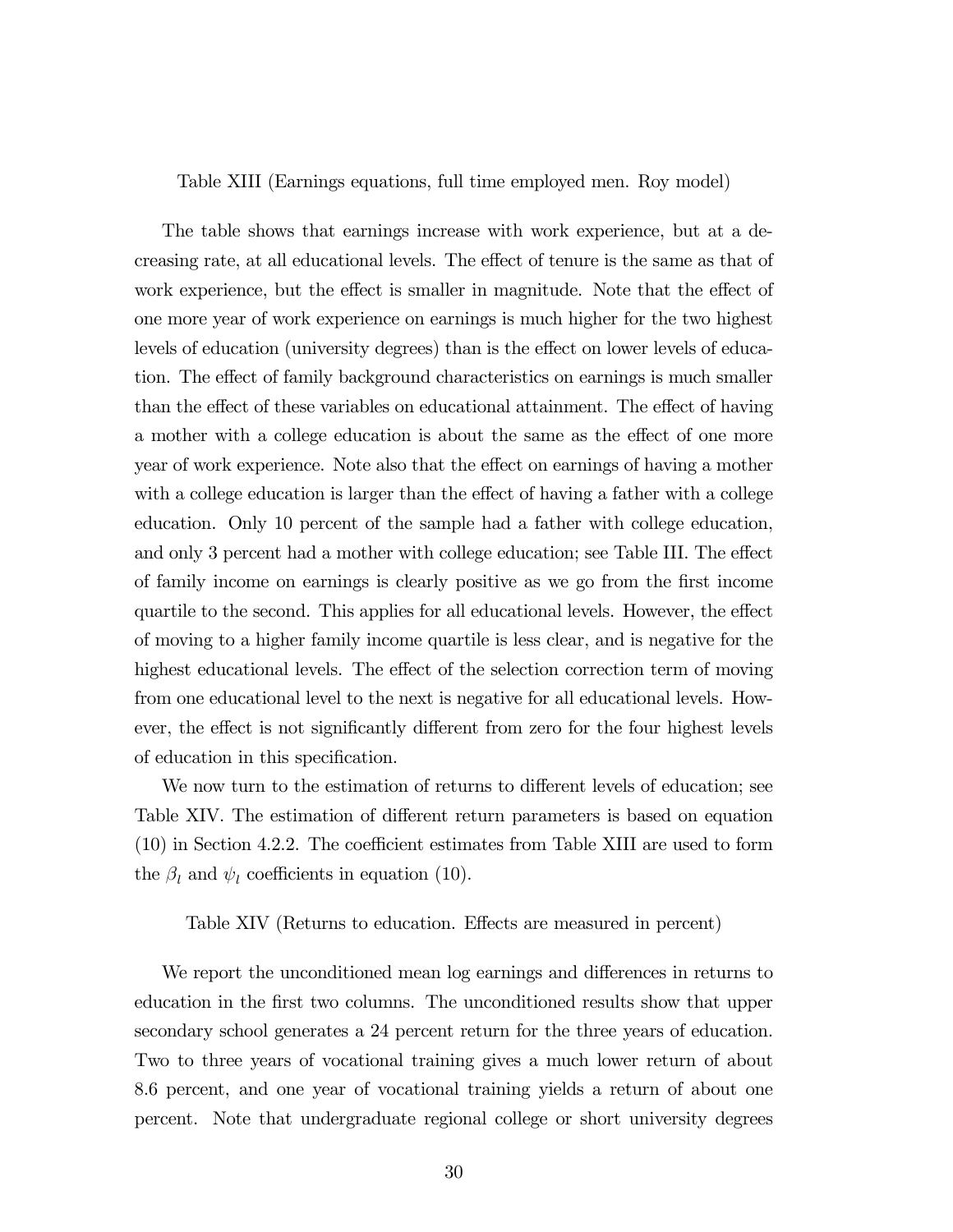do not give a much higher return compared with that given by upper secondary school on the basis of the unconditional estimates; in fact, it gives a loss in one case. This nonlinearity in returns is a striking result and has been noted before; see Hægeland, Klette and Salvanes (1999).<sup>16</sup> The return to a master's degree is 45 percent relative to that of compulsory school. All these results compare well with the results of others; for instance, for Sweden see Edin and Holmlund (1997) and Meghir and Palme (2003).

The next two columns provide the ATE results and the TT effect allowing for selection on observable and unobservable background characteristics within the comparative advantage model; see Section 4.2. The results are similar to the unconditioned results, but there are slight differences. First, notice that the returns to upper secondary school are lower when measured as an ATE than are the unconditional averages in the population. The Roy model predicts an average effect of a 20 percentage point gain in earnings each year from having an upper secondary school diploma. Second, adjusting for observed and unobserved selection, we find that the average effect of higher education is higher than that implied by the unconditional estimates. Nonlinearities in the average returns to education remain, but are less apparent than in the unconditional case.

Moving to the results for the TT effect, the final column in Table XIV shows that these effects provide higher returns at all levels than the ATE and unconditional effects, except at the vocational level. This means that selection into higher education is important. The TT effect results indicate strongly that returns to education are high for higher education. Considering the ATE results, which we can interpret as the result of an experiment of putting the whole population into a particular level of education, the return to education is lower than for those students at that education level. This result implies that selection on comparative advantage is also important because the returns due to selection into different education levels are important. This finding supports earlier findings in

 $16$ Note that these categories of 1-2 years and especially 3-4 years of college/university degrees comprise many different types of education, as one year of university without a degree via two years of a college degree to a four-year university degree both in universities (cand.mag. in the Norwegian system), or a degree from a technical university and a degrees from a business school, which are difficult to enter on the basis of high school marks. Hægeland (2000) has analyzed this in detail and the difference in returns is noticeable.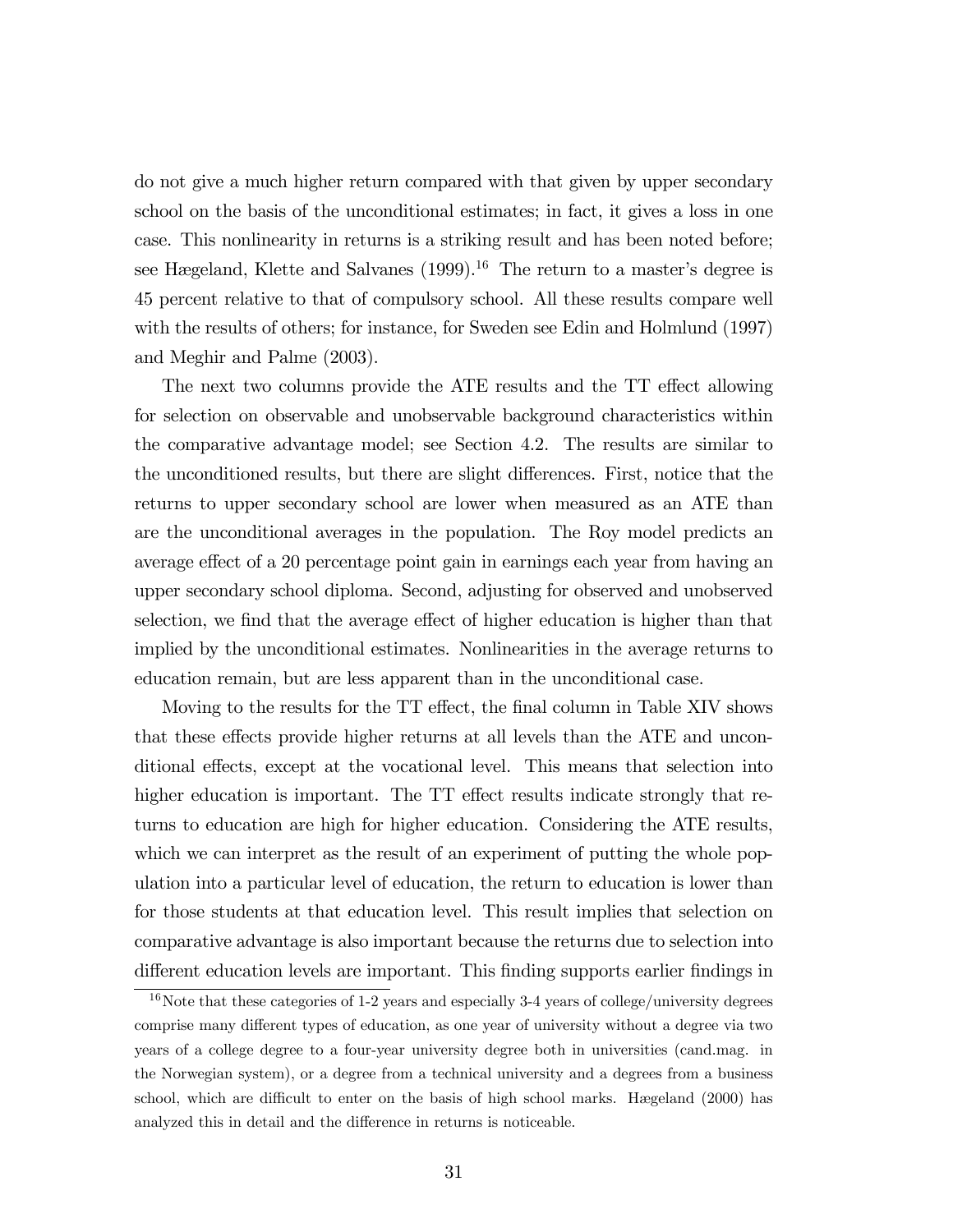the literature that test for only two levels of education; see Willis and Rosen (1979) and Garen (1984).

From the final column of Table XIV, we find that the effect of a bachelor's degree (level 6) is considerably higher for those actually taking a bachelor's degree than the effect of randomly selecting a person into that particular level of education. In addition, the effect of randomly selecting a person into upper secondary school or a short college programs (one and two year programs), ATE, gives a surprisingly high effect. Thus, increasing the general level of education, the intention of the comprehensive school reform in the 1960s and also of other school reforms, has the potential of giving a high return in wages up to the level of short college programs, although we do not consider the cost issue for society. We also find that there is a substantial difference between the ATE and the TT for bachelor's and master's degrees at universities. Thus, selection effects are important for university degrees.

### 6 Concluding Remarks

In this paper, we have used a rich data set and a flexible framework for estimating the returns to education. We have studied different return parameters of education, both in a linear and nonlinear framework, in which we allow the effect of education to vary both in terms of observed and unobserved factors. The model allows agents to act on the effect of schooling and, hence, we have assumed forward looking agents who can predict the effects of different schooling levels on wage outcomes. Supply side "shocks" are useful instruments in demand type models and we explored the use of educational reforms as instruments in identifying and interpreting different return parameters of education.

We found that the returns to education are strongly nonlinear and that, because of nonlinearities, the Roy model is better than the traditional IV model in which schooling is a continuous variable. In particular, we found that the returns to upper secondary school and one and two years of education at regional colleges, together with master's programs at universities, have a high return as measured by wages. Also, we find that the average treatment effect, the effect of randomly selecting a person, is surprisingly high for medium-length education (up to two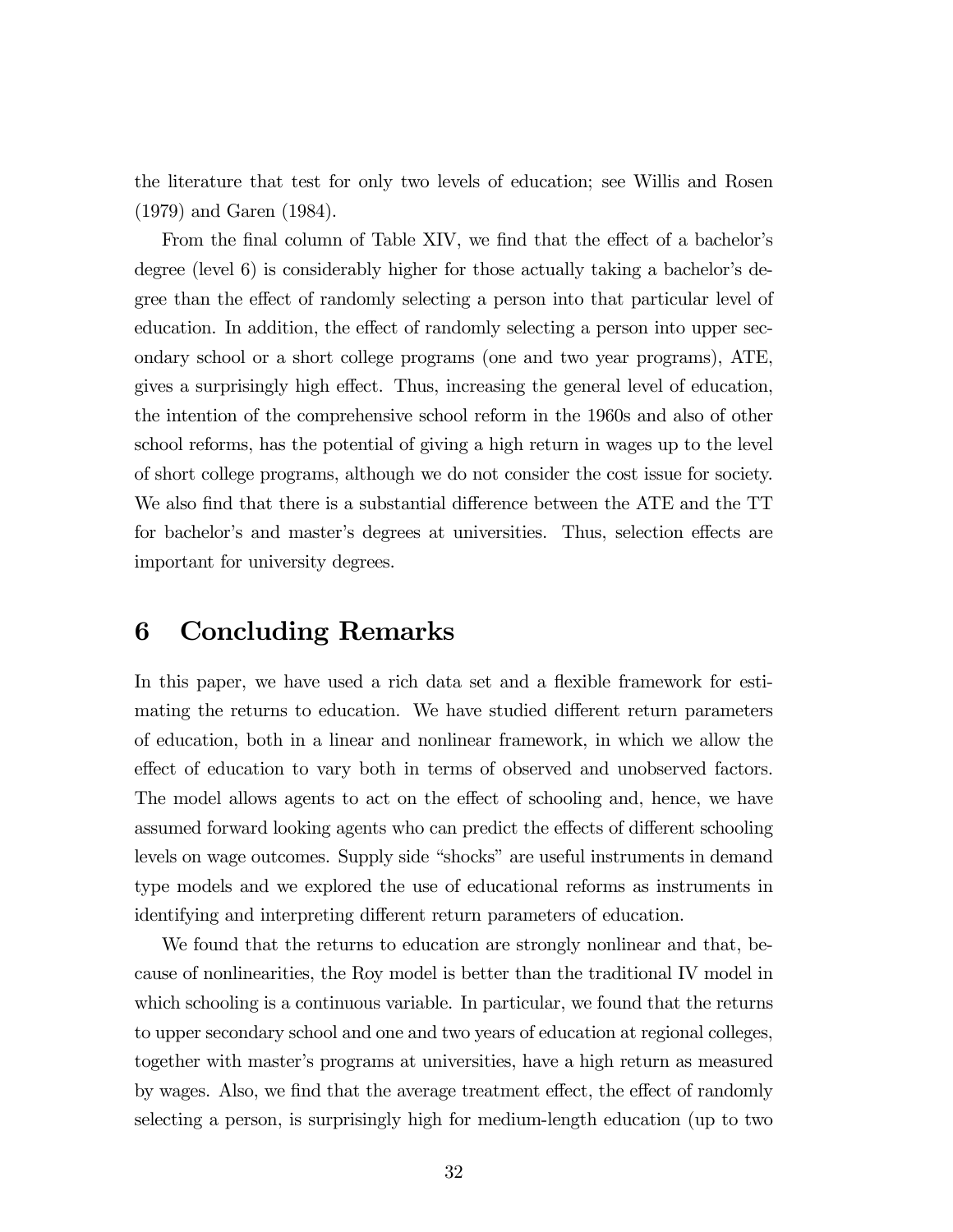years of college education). This means that increasing the general level of education, the intention of the comprehensive school reform in the 1960s and other school reforms, has the potential of giving a high return in wages, although we do not consider the issue of the cost to society.

## References

- [1] Aakvik, Arild (2001) "Bounding a Matching Estimator: The Case of a Norwegian Training Program," Oxford Bulletin of Economics and Statistics, 63(1), 115-143.
- [2] Aakvik, Arild, James J. Heckman, and Edward J. Vytlacil (2000)"Treatment Effects for Discrete Outcomes when Responses to Treatment Vary Among Observationally Identical Persons: An Application to Norwegian Vocational Rehabilitation Programs", NBER Technical Working Paper 262 (Journal of Econometrics).
- [3] Aakvik, Arild, Tor Helge Holmås, and Egil Kjerstad (2003) "A Low-key Social Insurance Reform - Effects of Multidisciplinary Outpatient Treatment for Back Pain Patients in Norway." Journal of Health Economics, 22(4).
- [4] Angrist, Joshua D, Guido W. Imbens, and Donald B. Rubin (1996), "Identification of Causal Effects Using Instrumental Variables," Journal of the American Statistical Association, 91, 444-472.
- [5] Becker, Gary S. (1964), Human Capital: A Theoretical and Empirical Analysis with Special Reference to Education, Columbia University Press, New York.
- [6] Bjørklund, Anders, and Robert Moffitt (1987), "The Estimation of Wage Gains and Welfare Gains in Self-selection" Review of Economics and Statistics,  $69(1)$ , 42-49.
- [7] Blundell, Richard, Lorraine Dearden, Alissa Goodman, and Howard Reed (2000), "The Returns to Higher Education in Britain: Evidence from a British Cohort", Economic Journal, 110, F82-F99.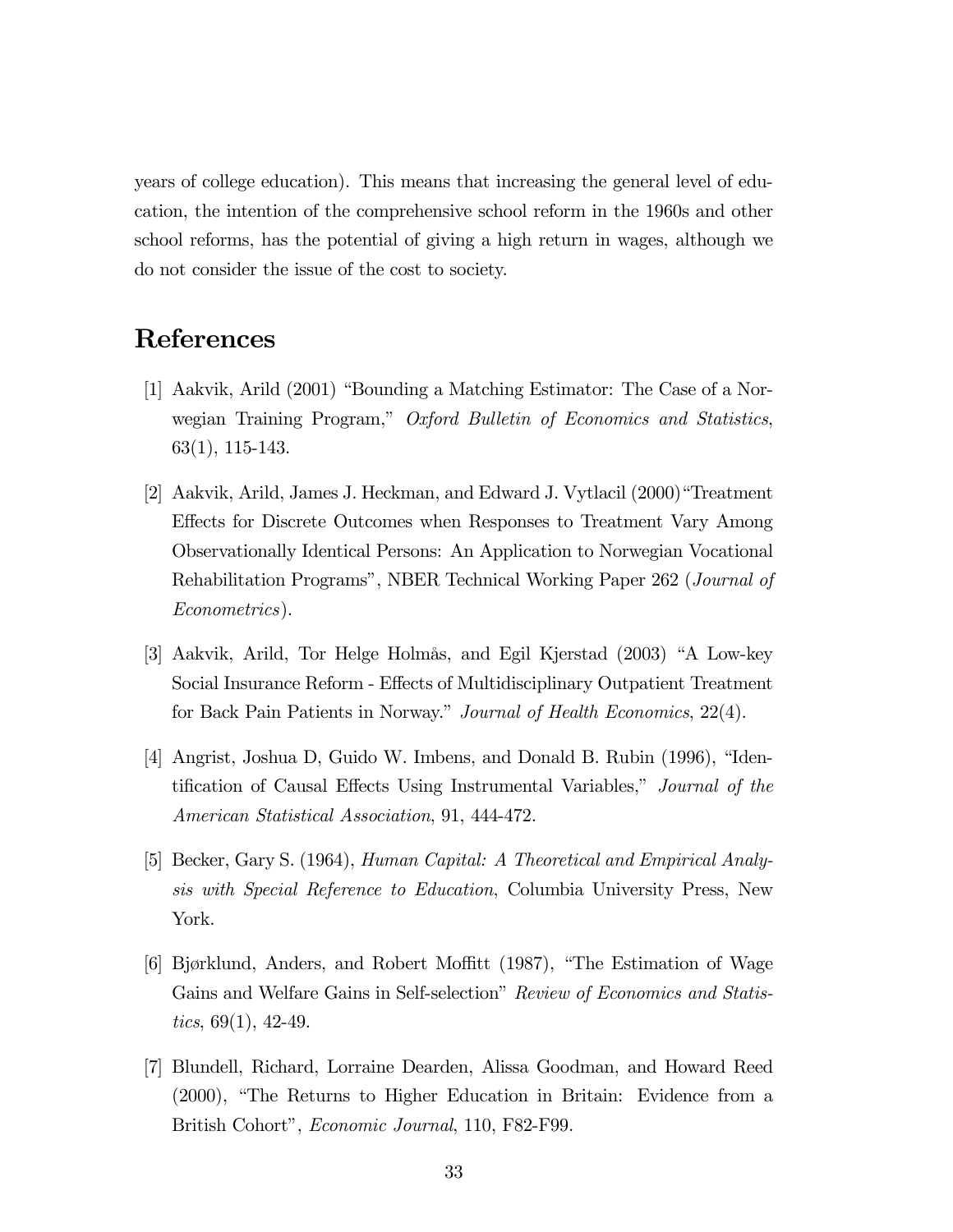- [8] Blundell, Richard, Lorraine Dearden, Alissa Goodman, and Howard Reed (1997), "Higher Education, Employment and Earnings in Britain," Institute for Fiscal Studies. Working paper.
- [9] Blundell, Richard, Lorraine Dearden, and Barbara Sianesi (2002), "Evaluating the Impact of Education on Earnings in the UK: Models, Methods and Results from the NCDS," Institute for Fiscal Studies. Working paper.
- [10] Bratberg, Espen and Kjell Vaage (2000), "Spell Durations with Long Unemployment Insurance Periods," Labour Economics, 7(2), 153-80.
- [11] Bound, J. and D. Jaeger (1996), "On the Validity of Season of Birth as an Instrument in Wage Equations: A Comment on Angrist and Kruger's Does Compulsory School Attendence Affect Schooling and Earnigs?" NBER Working Paper 5835.
- [12] Cameron, Stephen V. and James J. Heckman (1998), "Life Cycle Schooling and Dynamic Selection Bias: Models and Evidence for Five Cohorts of American Males," *Journal of Political Economy*, 106(2), 262-333.
- [13] Card, David (1995), "Using Geographic Variation in College Proximity to Estimate the Return to Schooling," in Luis N. Christofides, Kenneth E. Grant, and Robert Swidinsky (eds), Aspects of Labour Market Behaviour: Essays in Honour of John Vanderkamp, University of Toronto Press, 201-22.
- [14] Card, David (1999), "Causal Effect of Education on Earnings," in Orley Ashenfelter and David Card (eds), Handbook of Labor Economics, Vol. 3A, Amsterdam: Elsevier, 1801-1863.
- [15] Card, David (2001), "Estimating the Return to Schooling: Progress on some Persistent Econometric Problems," Econometrica, 69. 1127-1160.
- [16] Card, David and Alan B. Krueger (1996), "School Resources and Student Outcomes: An Overview of the Literature and New Evidence from North and South Carolina," Journal of Economic Perspectives, 10(4), 31-50. 153-80.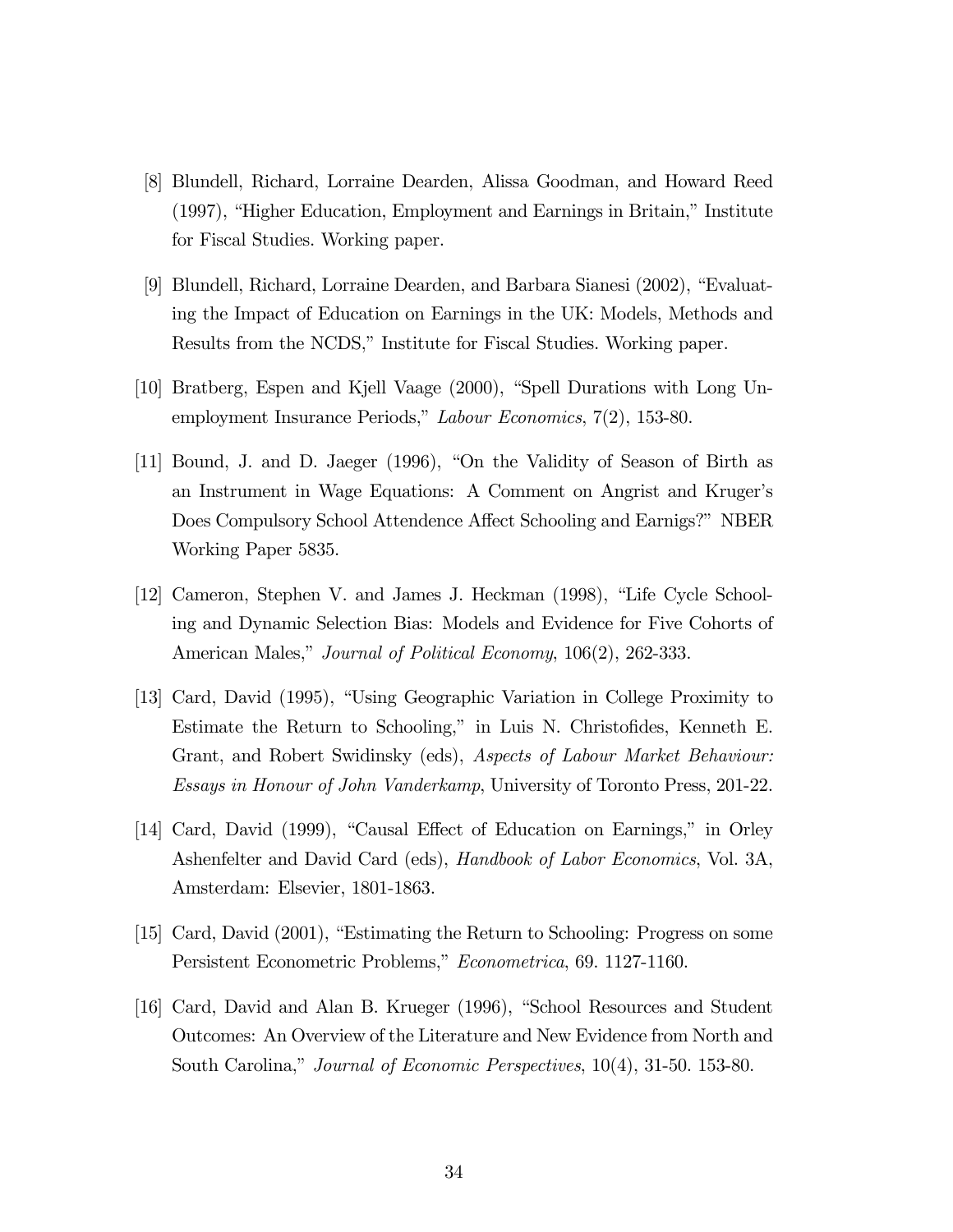- [17] Carneiro, Pedro, James J. Heckman and Edward J. Vytlacil (2001), "Estimating the Return to Schooling When it Varies among Individuals," working paper, University of Chicago.
- [18] Carneiro, Pedro and James J. Heckman (2002), "The Evidence on Credit Constraints in Post-Secondary Schooling," The Economic Journal, 112(482), 705-734.
- [19] Duflo, Esther (2001) "Schooling and Labor Market Consequences of School Construction in Indonesia: Evidence from an Unusual Policy Experiment," American Economic Review, 91(4), 795-813.
- [20] Edin, Per-Anders and Bertil Holmlund (1997), "Sectoral Structural Change and the State of the Labor Market in Sweden," in Siebert, Horst (ed.) Structural change and labor market flexibility: Experience in selected OECD economies. Institut fur Weltwirtschaft a der Universitat Kiel Symposia and Conference Proceedings. Tubingen: Mohr (Siebeck), 1997; 89-122.
- [21] Garen, John (1984), "The Returns to Schooling: A Selectivity Bias Approach with Continuous Choice Variable," *Econometrica*, 52(5), 1199-1218.
- [22] Griliches, Zvi (1977), "Estimating the Returns to Schooling: Some Econometric Problems," Econometrica, 45, 1-22.
- [23] Gronau, Reuben (1974), "Wage Comparisons A Selectivity Bias," Journal of Political Economy, 82(6), 1119-1143.
- [24] Harmon, Colm and Ian Walker (1995) "Estimates of the Economic Return to Schooling for the United Kingdom" American Economic Review, 85(5), 1278-1286.
- [25] Heckman, James J. (1974), "Shadow Prices, Market Wages, and Labor Supply," Econometrica, 42(4), 679-694.
- [26] Heckman, James J. (1997), "Instrumental Variables: A Study of Implicit Behavioral Assumptions Used in Making Program Evaluations," Journal of Human Resources, 32, 441-462.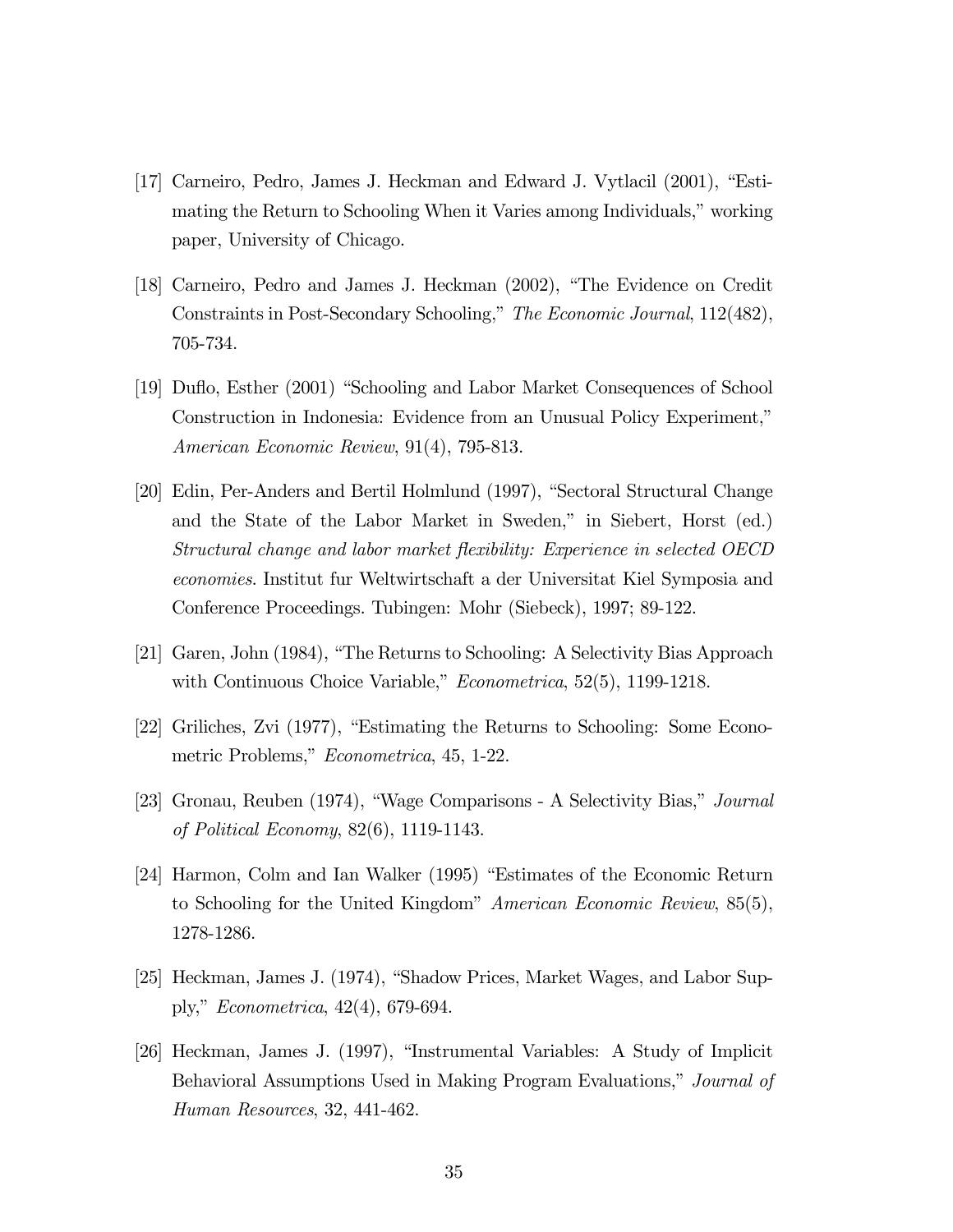- [27] Heckman, James J. and Bo Honore (1990), "The Empirical Content of the Roy Model," Econometrica, 50, 1121-1149.
- [28] Heckman, James J. and Stephen V. Cameron (1998), "Life Cycle Schooling and Dynamic Selection Bias: Models and Evidence for Five Cohorts of American Males," Journal of Political Economy, 106(2), 262-333.
- [29] Heckman, James J. and Edward J. Vytlacil (1998), "Instrumental Variables Methods for the Correlated Random Coefficient Model: Estimating the Average Rate of Return to Schooling when the Return is Correlated with Schooling," *Journal of Human Resources*, 33, 974-987.
- [30] Heckman, James J., Justin L. Tobias, and Edward J. Vytlacil (2000), "Simple Estimators for Treatment Parameters in a Latent Variable Framework with an Application to Estimating the Returns to Schooling," NBER Working Paper 7950.
- [31] Hægeland, Torbjørn, Tor Jakob Klette, and Kjell G. Salvanes (1999) "Declining Returns to Education in Norway? Comparing Estimates across Cohorts, Sectors and over Time" Scandinavian Journal of Economics, 101(4), 555-576.
- [32] Ichino, Andrea and Rudolf Winter-Ebmer (1998) "The Long-Run Educational Cost of World War II: An Example of Local Average Treatment Effect Estimation," Centre for Economic Policy Research, Discussion Paper 1895.
- [33] Ichino, Andrea and Rudolf Winter-Ebmer (1999) "Lower and Upper Bounds of Returns to Schooling: An Exercise in IV Estimation with Different Instruments," European Economic Review, 43(4-6), 889-901.
- [34] Imbens, Guido and Joshua Angrist (1994) "Identification and Estimation of Local Average Treatment Effects," Econometrica, 62, 467-476.
- [35] Kirke og undervisningsdepartementet, Lov av 10. april 1959 (The Act of April 10, 1959), Oslo: Kirke og undervisningsdepartementet.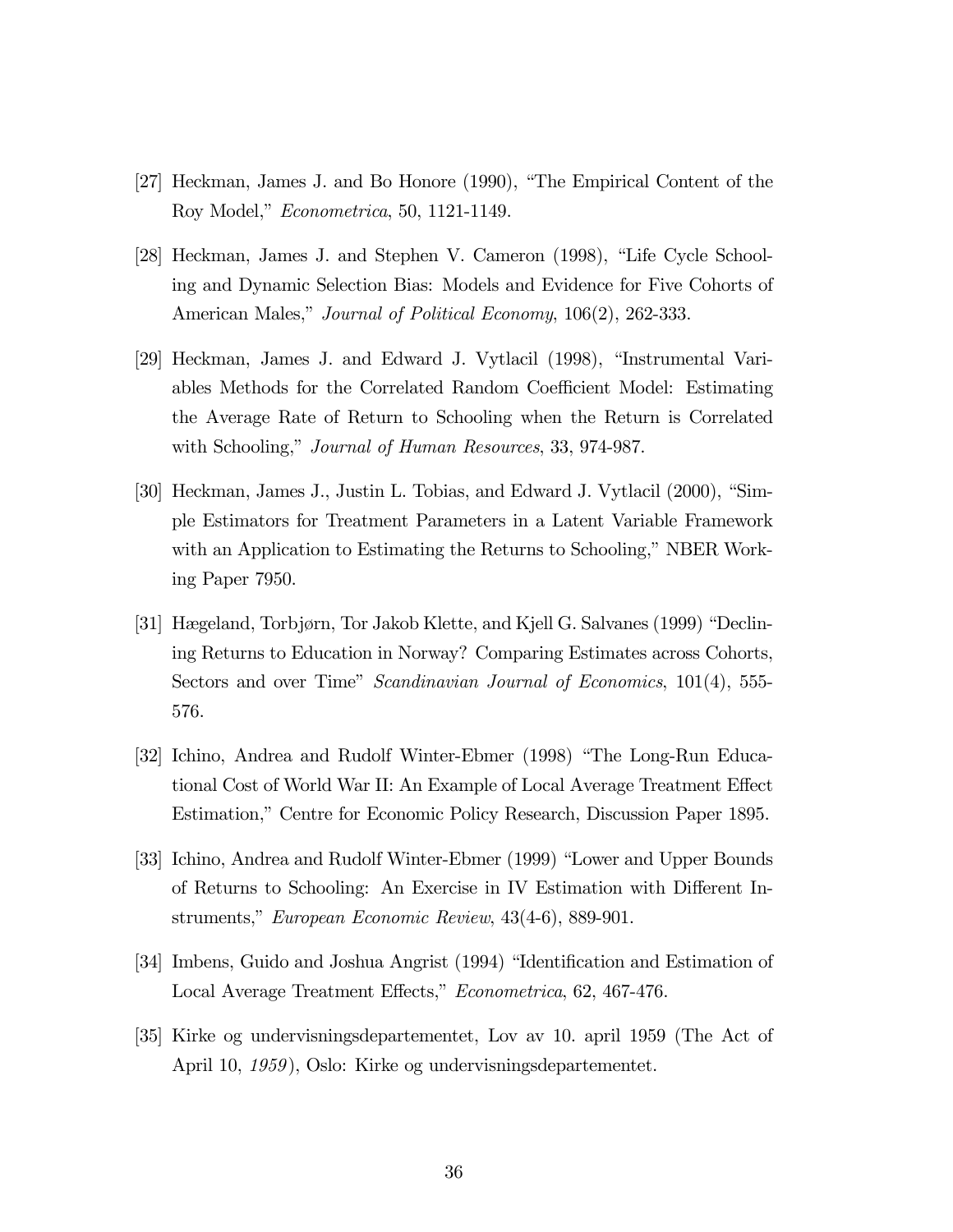- [36] Leschinsky, Achim and Karl Ulrich Mayer (eds) (1990) The Comprehensive school experiment revisited: evidence from Western Europe Frankfurt am Main.
- [37] Layne-Farrar, A., J. Heckman, and P. Todd (1996) "Human Capital Pricing Equations with an Application to Estimating the Effect of Schooling Quality on Earnings," Review of Economics and Statistics, 562-610.
- [38] Lie, Suzanne S. (1973) The Norwegian Comprehensive School Reform. Strategies for Implementation and Complying with Regulated Social Change. A Diffusion Study. Part 1 and II. Washington, D.C., The American University.
- [39] Lie, Suzanne S. (1974) "Regulated Social Change: a Diffusion Study of the Norwegian Comprehensive School Reform", Acta Sociologica, 16(4), 332-350.
- [40] Lindbekk, Tore (1992) "School Reforms in Norway and Sweden and the Redistribution of Educational Attainment." Journal of Educational Research, 37(2), 129-49.
- [41] Murphy, Kevin M. and Finis Welch (1990) "Empirical Age-Earnings Profiles, " Journal of Labor Economics, 8(2), 202-229.
- [42] Mediås, O. A. (2000) Fra griffel til PC. Steinkjer: Steinkjer kommune. (In Norwegain).
- [43] Meghir, Costas and Mårten Palme (2000) "Ability, parenthal background and educational policy: empirical evidence from a Social Experiment," Working paper 5/03, IFS, London.
- [44] Ness, E. (red) (1971) Skolens årbok 1971. Oslo: Johan Grundt Tanum Forlag. (In Norwegian).
- [45] OECD (1996) Assessing and certifying occupational skills and competences in vocational education and training. Paris: OECD.
- [46] OECD (1998) Human Capital Investments: An International Comparison, Paris: OECD.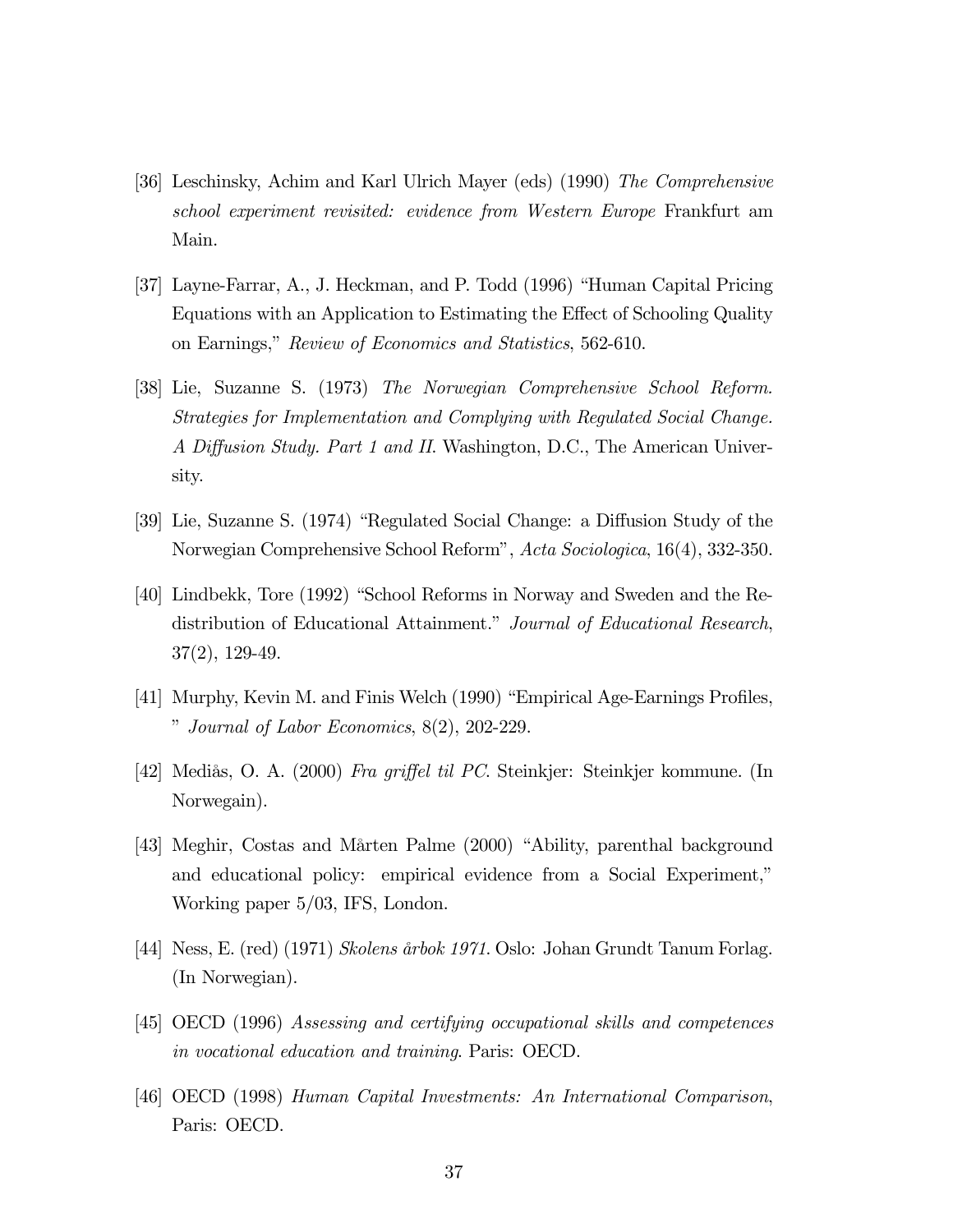- [47] Quandt, Richard (1972) "Methods for Estimating Switching Regressions," Journal of The American Statistical Association, 67(338), 306-310.
- [48] Raaum, Oddbjørn, Kjell G. Salvanes, Erik Ø. Sørensen (2003) "Measuring the Impact of Primary School on Educational Attainment: A Norwegian Study of Neighbour and School Mate Correlations," Manuscript, Norwegian School of Economics.
- [49] Raaum, Oddbjørn and Tom Erik Aabo (2000) "The Effect of Schooling on Earnings: Evidence on the Role of Family Background from a Large Sample of Norwegian Twins," Nordic Journal of Political Economy, 26(2), 95-113.
- [50] Roy, Andrew D. (1951) "Some Thoughts on the Distribution of Earnings," Oxford Economic Papers, 3, 135-146.
- [51] Taber, Christopher R. (2000) "Semiparametric Identification and Heterogeneity in Discrete Choice Dynamic Programming Models," Journal of Econometrics, 96(2), 201-29.
- [52] Telhaug, A. O. (1969) Den 9-årige skolen og differensieringsproblemet. En oversikt over den historiske utvikling og den aktuelle debatt. Oslo: Lærerstudentenes Forlag. (In Norwegian).
- [53] Vassenden, Kåre (1987), "Folke- og boligtellingene 1960, 1970 og 1980 : dokumentasjon av de sammenlignbare filene," Rapporter fra Statistisk sentralbyrå, 87/2. (In Norwegian).
- [54] Vytlacil, Edward J. (1999) "Independence, Monotonicity, and Latent Variable Models: An Equivalence Result," Econometrica.
- [55] Willis, Robert and Sherwin Rosen (1979) "Education and Self-Selection," Journal of Political Economy, 87(5),S7-S36.
- [56] Wooldridge, Jeffrey M.(2003) "Further Results on Instrumental Variables Estimation of Average Treatment Effects in the Correlated Random Coefficient Model," Economics Letters, 79, 185-191.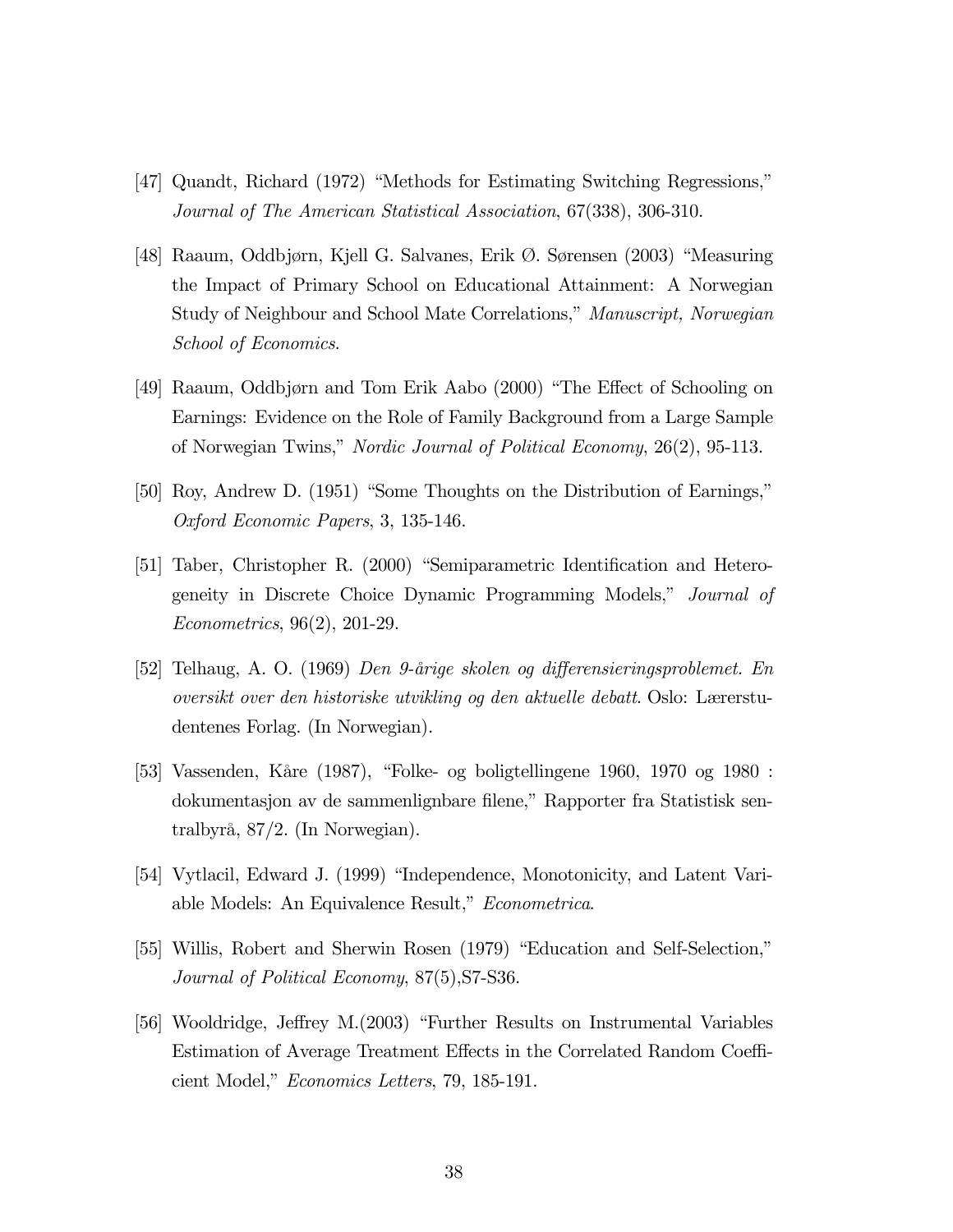| Table I. Definition of education levels applied in the analysis. Birth cohorts 1948-57. |                                                              |  |  |  |
|-----------------------------------------------------------------------------------------|--------------------------------------------------------------|--|--|--|
| Level                                                                                   | Description                                                  |  |  |  |
|                                                                                         | Pre/post reform compuls. and jun. sec. school (7-10/9 years) |  |  |  |
| 2                                                                                       | Upper secondary school 1 year; mainly vocational             |  |  |  |
| 3                                                                                       | Upper secondary school 2-3 years; mainly vocational          |  |  |  |
| 4                                                                                       | Upper secondary school 2-3 years; high school                |  |  |  |
| 5                                                                                       | University I, post upper secondary school, 1-2 years         |  |  |  |
| 6                                                                                       | University II, post upper secondary school, 3-4 years        |  |  |  |
|                                                                                         | University III, master level, university degree, 5+ years    |  |  |  |

| <b>Table II.</b> Data selection process.   |        |         |
|--------------------------------------------|--------|---------|
| Male born 1948 to 1957, total              |        | 295.646 |
| Missing on parents municipality            | 65,102 |         |
| Missing on family and individual variables | 17.565 |         |
| Not full time employed or missing tenure   | 53.527 |         |
| Net sample                                 |        | 159.452 |

**Table III.** Descriptive statistics for the net sample of 159,452 individuals.

| <b>Table III.</b> Descriptive statistics for the fiel sample of 199,492 individuals. |        |                    |  |  |  |  |
|--------------------------------------------------------------------------------------|--------|--------------------|--|--|--|--|
| Variables                                                                            | Mean   | Standard deviation |  |  |  |  |
| Education in years                                                                   | 12.146 | 2.7781             |  |  |  |  |
| Age in 1995                                                                          | 42.729 | 2.8432             |  |  |  |  |
| Tenure                                                                               | 7.4685 | 5.9399             |  |  |  |  |
| Wage 1995 in NOK                                                                     | 299525 | 134368             |  |  |  |  |
| Logwage                                                                              | 12.539 | 0.3542             |  |  |  |  |
| Experience in years                                                                  | 21.155 | 4.0259             |  |  |  |  |
| Father has college                                                                   | 0.1053 | 0.3070             |  |  |  |  |
| Mother has college                                                                   | 0.0326 | 0.1777             |  |  |  |  |
| Vocational available in municip.                                                     | 0.8060 | 0.3953             |  |  |  |  |
| Upper secondary available in munic                                                   | 0.6842 | 0.4648             |  |  |  |  |
| University I available in municip.                                                   | 0.4231 | 0.4940             |  |  |  |  |
| University II available in municip.                                                  | 0.2067 | 0.4049             |  |  |  |  |
|                                                                                      |        |                    |  |  |  |  |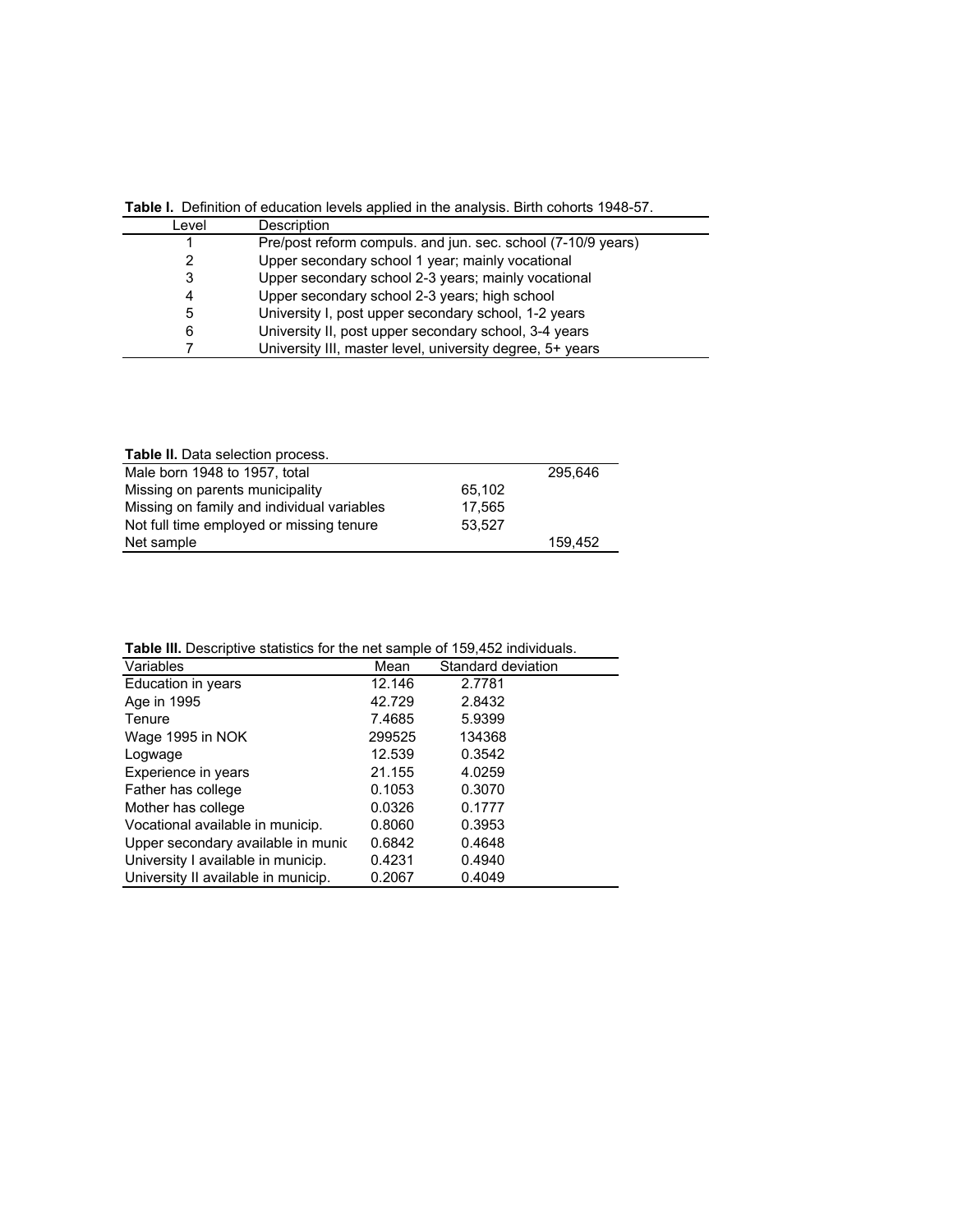|                   |        | Cohort=1948 Cohort=1952 Cohort=1957 |        |
|-------------------|--------|-------------------------------------|--------|
| Number of persons | 13541  | 16101                               | 17474  |
| Compulsory 9 year | 0.0598 | 0.3810                              | 0.9627 |
| Vocational        | 0.7989 | 0.7988                              | 0.8153 |
| Upper secondary   | 0.6538 | 0.6731                              | 0.7130 |
| University I      | 0.4027 | 0.4113                              | 0.4498 |
| University II     | 0.2141 | 0.2002                              | 0.2167 |

**Table V.** Availability of different schools in municipalities. N=435.

| <b>Table V.</b> AVailability of different scribols in municipalities. N=455. |        |        |  |  |  |
|------------------------------------------------------------------------------|--------|--------|--|--|--|
| 1961                                                                         | 1965   | 1970   |  |  |  |
| 0.0210                                                                       | 0.3489 | 0.9563 |  |  |  |
| 0.4777                                                                       | 0.4875 | 0.4889 |  |  |  |
| 0.2472                                                                       | 0.2853 | 0.3038 |  |  |  |
| 0.0833                                                                       | 0.0941 | 0.1049 |  |  |  |
| 0.0111                                                                       | 0.0138 | 0.0138 |  |  |  |
|                                                                              |        |        |  |  |  |

**Table VI.** Observed distribution of qualification levels by reform status. Birth cohorts 1948-57.

| Levels |                      | Pre-reform | Post-reform | Change    | Change in % |
|--------|----------------------|------------|-------------|-----------|-------------|
|        | Pre/post compulsory  | 0.2057     | 0.1418      | $-0.0638$ | $-0.3105$   |
| 2      | Vocational I         | 0.1674     | 0.1831      | 0.0156    | 0.0934      |
| 3      | <b>Vocational II</b> | 0.2451     | 0.2821      | 0.0370    | 0.1512      |
| 4      | Upper secondary      | 0.0446     | 0.0548      | 0.0102    | 0.2286      |
| 5      | University I         | 0.1368     | 0.1433      | 0.0064    | 0.0474      |
| 6      | University II        | 0.0972     | 0.0980      | 0.0007    | 0.0080      |
|        | University III       | 0.1029     | 0.0966      | $-0.0063$ | $-0.0613$   |
|        |                      |            |             |           |             |

**Table VII.** Predicted distribution of qualification levels by reform status. Birth cohorts 1948-57.

| Levels |                     | Pre-reform | Post-reform | Change    | Change in % |
|--------|---------------------|------------|-------------|-----------|-------------|
|        | Pre/post compulsory | 0.1977     | 0.1434      | $-0.0542$ | $-0.2744$   |
| 2      | Vocational I        | 0.1634     | 0.1839      | 0.0204    | 0.1251      |
| 3      | Vocational II       | 0.2459     | 0.2852      | 0.0393    | 0.1599      |
| 4      | Upper secondary     | 0.0454     | 0.0554      | 0.0100    | 0.2200      |
| 5      | University I        | 0.1387     | 0.1426      | 0.0038    | 0.0279      |
| 6      | University II       | 0.0991     | 0.0958      | $-0.0033$ | $-0.0332$   |
|        | University III      | 0.1095     | 0.0934      | $-0.0160$ | $-0.1469$   |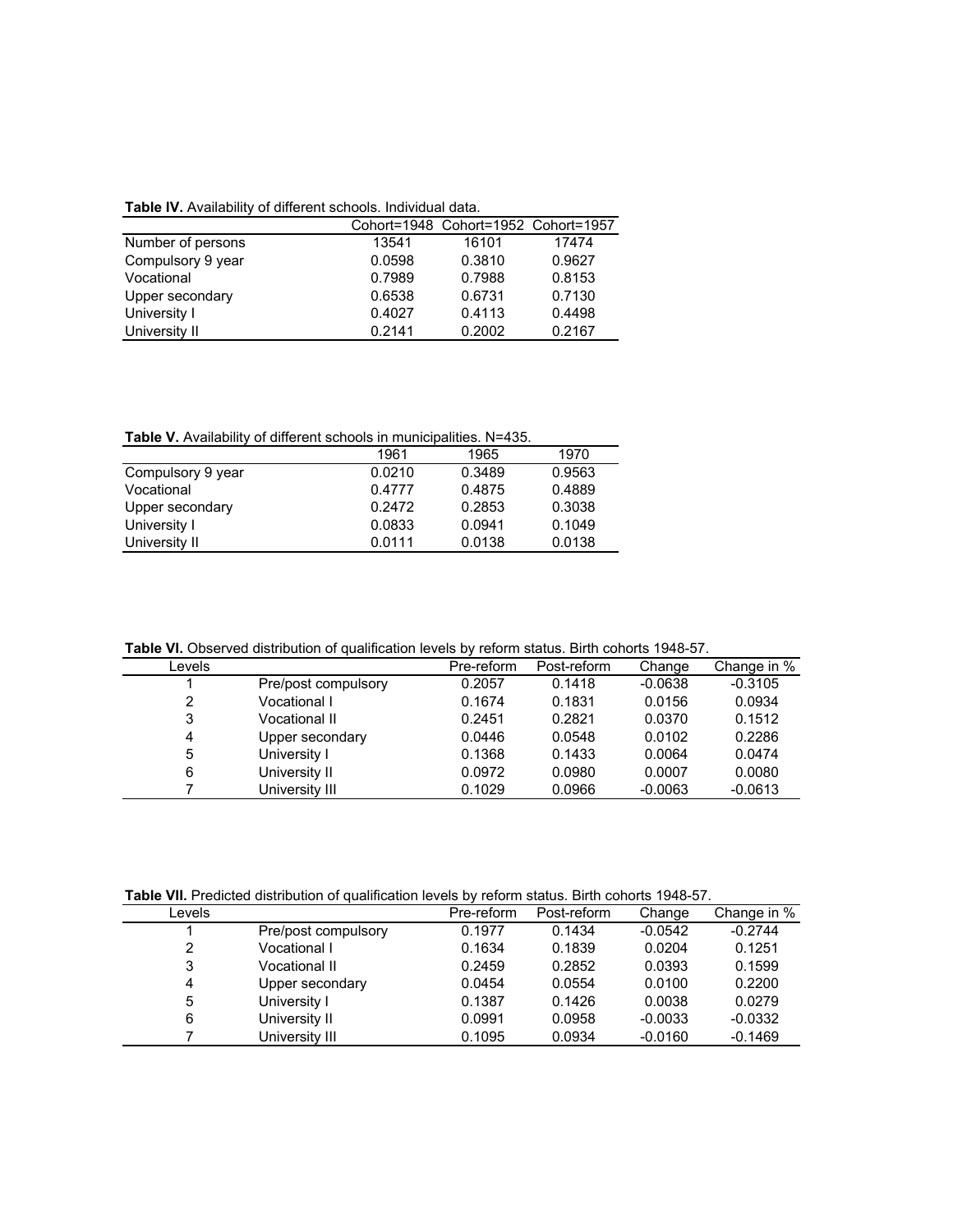|   | 0      |        |                              |                                                                         |
|---|--------|--------|------------------------------|-------------------------------------------------------------------------|
| 0 | 11.608 | 12,153 | 0.545                        |                                                                         |
|   | 11,821 | 12,352 | 0,531                        |                                                                         |
|   |        |        | Vocational<br>0,213<br>0.199 | <b>Table VIII.1.</b> Means of education by school availability<br>0,014 |

|        |   |        | <b>Table VIII.2.</b> Means of education by school availability |          |  |
|--------|---|--------|----------------------------------------------------------------|----------|--|
|        |   |        | Upper secondary                                                |          |  |
|        |   | O      |                                                                |          |  |
|        | 0 | 11.691 | 12.212                                                         | 0.521    |  |
| Reform |   |        |                                                                |          |  |
|        |   | 11.879 | 12,419                                                         | 0.54     |  |
|        |   | 0.188  | 0,207                                                          | $-0,019$ |  |
|        |   |        |                                                                |          |  |

| <b>Table VIII.3.</b> Means of education by school availability |   |        |                                                                |       |
|----------------------------------------------------------------|---|--------|----------------------------------------------------------------|-------|
|                                                                |   |        | University I                                                   |       |
|                                                                |   | 0      |                                                                |       |
|                                                                | 0 | 11,765 | 12,468                                                         | 0,703 |
| Reform                                                         |   |        |                                                                |       |
|                                                                | 1 | 11,985 | 12,579                                                         | 0,594 |
|                                                                |   | 0,22   | 0.111                                                          | 0,109 |
|                                                                |   |        |                                                                |       |
|                                                                |   |        |                                                                |       |
|                                                                |   |        | <b>Table VIII.4.</b> Means of education by school availability |       |
|                                                                |   |        | University II                                                  |       |
|                                                                |   | 0      |                                                                |       |
|                                                                | 0 | 11,912 | 12,61                                                          | 0,698 |
| Reform                                                         |   |        |                                                                |       |
|                                                                | 1 | 12,134 | 12,664                                                         | 0.53  |
|                                                                |   | 0.222  | 0,054                                                          | 0,168 |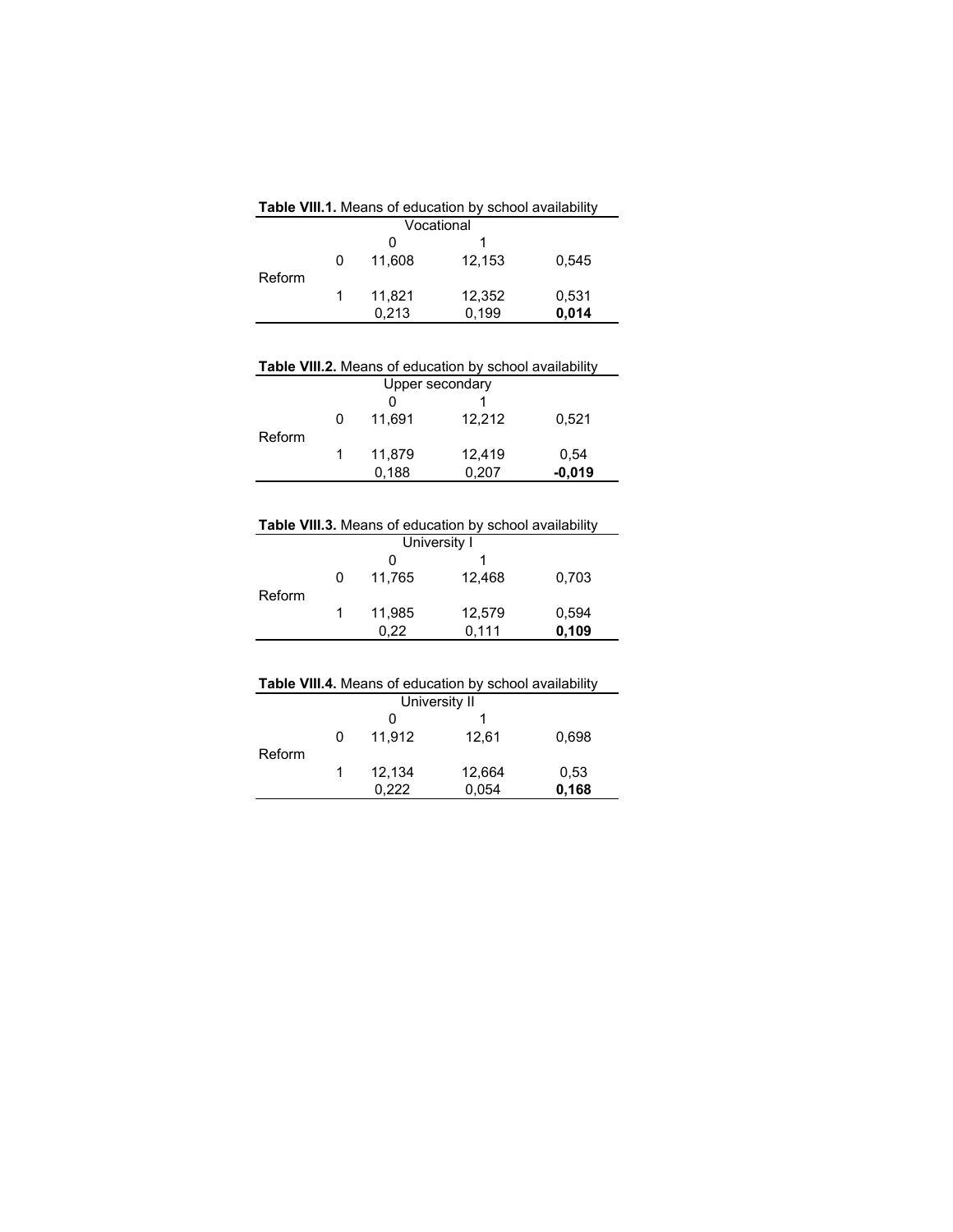**Table IX.** Implementation of reform. Regression. Cohort 1948-1957.

|                       | Coefficient | Standard error |  |
|-----------------------|-------------|----------------|--|
| County2               | $-2.0084$   | 0.6361         |  |
| County3               | 4.6204      | 5.1743         |  |
| County4               | $-0.5769$   | 0.6302         |  |
| County <sub>5</sub>   | $-0.8327$   | 0.6264         |  |
| County6               | $-0.7722$   | 0.6161         |  |
| County7               | $-1.2283$   | 0.6241         |  |
| County8               | $-1.8233$   | 0.6367         |  |
| County9               | $-1.2159$   | 0.6284         |  |
| County10              | $-2.2932$   | 0.6748         |  |
| County11              | $-0.8081$   | 0.5696         |  |
| County12              | $-1.6951$   | 0.5417         |  |
| County13              | $-0.5687$   | 0.6689         |  |
| County14              | 1.0369      | 0.5459         |  |
| County15              | $-1.5363$   | 0.5518         |  |
| County16              | 0.0186      | 0.5608         |  |
| County17              | $-1.2770$   | 0.5311         |  |
| County18              | $-0.2418$   | 0.5973         |  |
| County19              | $-2.7154$   | 0.6836         |  |
| Father college        | 2.4052      | 3.6445         |  |
| Mother college        | 10.732      | 8.2210         |  |
| Father income         | $-0.0059$   | 0.0039         |  |
| Mother income         | $-0.0080$   | 0.0079         |  |
| Father age            | 0.0499      | 0.1510         |  |
| Mother age            | $-0.0936$   | 0.1872         |  |
| Size municipality/100 | $-0.0277$   | 0.0305         |  |
| Constant term         | 1970.9      | 6.6907         |  |

#### **Table X.** Educational choice. Ordered probit model

|                                                                                    | <b>Table A.</b> Ludcational choice. Ordered probit model<br>Model 1<br>Model 2 |         |                     |  |  |
|------------------------------------------------------------------------------------|--------------------------------------------------------------------------------|---------|---------------------|--|--|
| Coefficient<br>Coefficient<br>St.error<br>St.error                                 |                                                                                |         |                     |  |  |
| Father college                                                                     | 0.7349                                                                         | 0.0098  | 0.7994<br>0.0144    |  |  |
| Mother college                                                                     | 0.5250                                                                         | 0.0162  | 0.5627<br>0.0245    |  |  |
| Family income 2                                                                    | 0.0996                                                                         | 0.0074  | 0.0101<br>0.0854    |  |  |
| Family income 3                                                                    | 0.2604                                                                         | 0.0075  | 0.0104<br>0.2520    |  |  |
| Family income 4                                                                    | 0.5245                                                                         | 0.0083  | 0.0116<br>0.5439    |  |  |
| Reformed                                                                           | 0.0401                                                                         | 0.0071  | 0.1879<br>0.0447    |  |  |
| Ref x Father coll                                                                  |                                                                                |         | $-0.1171$<br>0.0196 |  |  |
| Ref x Mother coll                                                                  |                                                                                |         | $-0.0594$<br>0.0327 |  |  |
| Ref x Fam inc 2                                                                    |                                                                                |         | 0.0263<br>0.0149    |  |  |
| Ref x Fam inc 3                                                                    |                                                                                |         | 0.0141<br>0.0152    |  |  |
| Ref x Fam inc 4                                                                    |                                                                                |         | $-0.0394$<br>0.0167 |  |  |
| Cut off level 1                                                                    | $-0.5747$                                                                      | 0.0146  | $-0.5501$<br>0.0176 |  |  |
| Cut off level 2                                                                    | 0.0021                                                                         | 0.0145  | 0.0175<br>0.0271    |  |  |
| Cut off level 3                                                                    | 0.7256                                                                         | 0.0146  | 0.7508<br>0.0176    |  |  |
| Cut off level 4                                                                    | 0.8705                                                                         | 0.0146  | 0.0176<br>0.8957    |  |  |
| Cut off level 5                                                                    | 1.3417                                                                         | 0.0148  | 1.3671<br>0.0177    |  |  |
| Cut off level 6                                                                    | 1.8176                                                                         | 0.0150  | 1.8433<br>0.0179    |  |  |
| Pseudo R-squared                                                                   |                                                                                | 0.0036  | 0.0037              |  |  |
| Observations                                                                       |                                                                                | 159,452 | 159,452             |  |  |
| Cohorts dummies                                                                    |                                                                                | Yes     | Yes                 |  |  |
| County dummies                                                                     | Yes<br>Yes                                                                     |         |                     |  |  |
| Note: Standard error in parenthesis. Family income is divided into four equally    |                                                                                |         |                     |  |  |
| sized groups. All the estimated coefficient are significantly different from zero. |                                                                                |         |                     |  |  |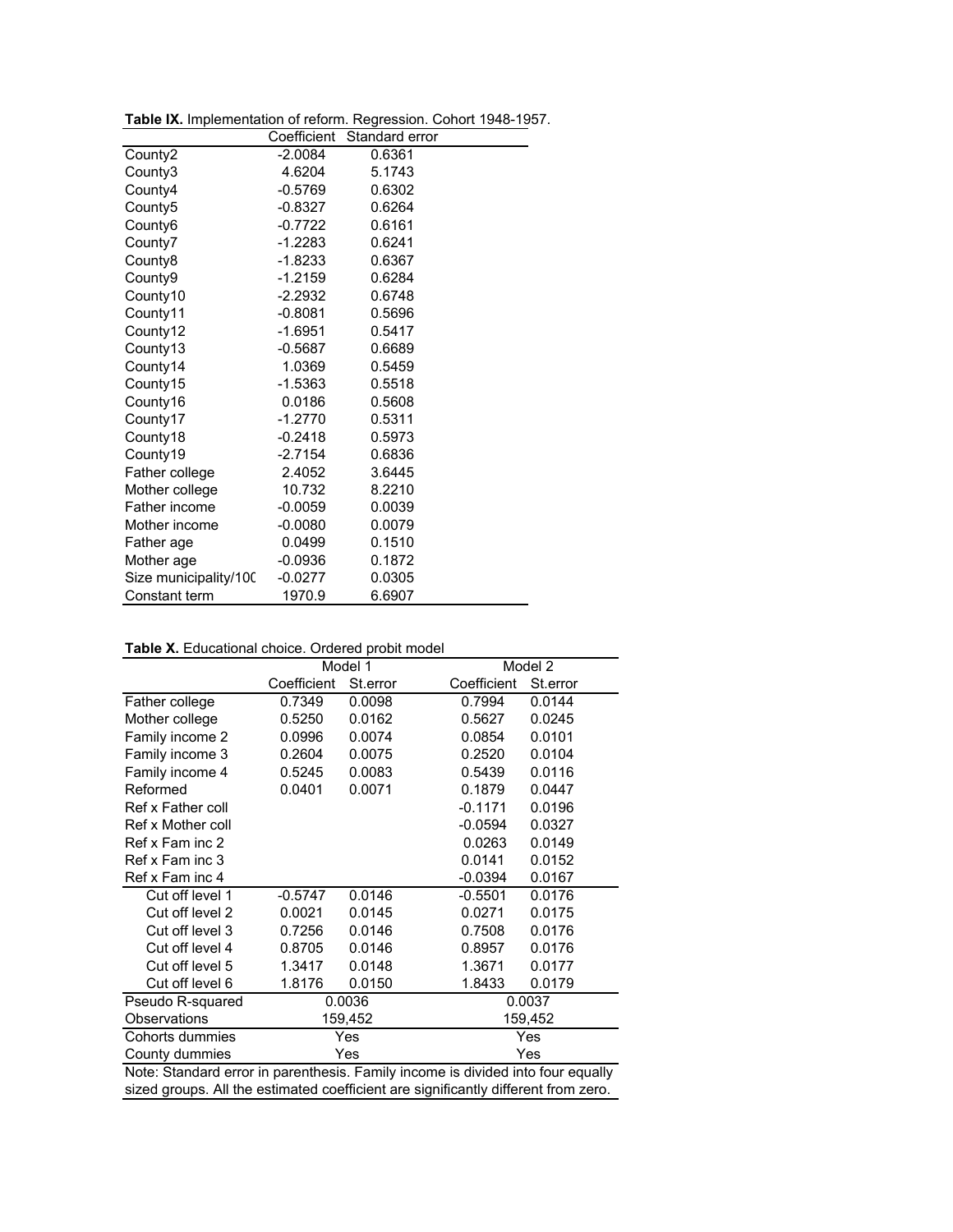| ui unanyes in cuvanales |            |             |  |
|-------------------------|------------|-------------|--|
| Variable / Level        | Pre-reform | Post-reform |  |
| Reformed / 1            |            | -.046       |  |
| Reformed / 2            |            | $-0.19$     |  |
| Reformed / 3            |            | $-.000$     |  |
| Reformed / 4            |            | .003        |  |
| Reformed / 5            |            | .016        |  |
| Reformed / 6            |            | .017        |  |
| Reformed / 7            |            | .029        |  |
| Father college / 1      | -.196      | -.167       |  |
| Father college / 2      | $-.083$    | $-.071$     |  |
| Father college / 3      | -.004      | -.003       |  |
| Father college / 4      | .014       | .012        |  |
| Father college / 5      | .068       | .058        |  |
| Father college / 6      | .076       | .065        |  |
| Father college / 7      | .124       | .106        |  |
| Mother college / 1      | $-138$     | $-0.123$    |  |
| Mother college / 2      | $-.058$    | $-.052$     |  |
| Mother college / 3      | $-.002$    | $-.002$     |  |
| Mother college / 4      | .010       | .009        |  |
| Mother college / 5      | .048       | .043        |  |
| Mother college / 6      | .053       | .047        |  |
| Mother college / 7      | .087       | .078        |  |
| Fam. income 2 / 1       | $-.020$    | $-.027$     |  |
| Fam. income 2 / 2       | -.008      | -.011       |  |
| Fam. income 2 / 3       | $-.000$    | $-.000$     |  |
| Fam. income 2 / 4       | .001       | .002        |  |
| Fam. income 2 / 5       | .007       | .009        |  |
| Fam. income 2 / 6       | .008       | .010        |  |
| Fam. income 2 / 7       | .013       | .017        |  |
| Fam. income 3 / 1       | -.061      | $-065$      |  |
| Fam. income 3 / 2       | -.026      | $-.027$     |  |
| Fam. income 3 / 3       | $-.001$    | -.001       |  |
| Fam. income 3 / 4       | .004       | .004        |  |
| Fam. income 3 / 5       | .021       | .022        |  |
| Fam. income 3 / 6       | .024       | .025        |  |
| Fam. income 3 / 7       | .039       | .041        |  |
| Fam. income 4 / 1       | $-133$     | $-123$      |  |
| Fam. income 4 / 2       | -.056      | $-.052$     |  |
| Fam. income 4 / 3       | $-.002$    | $-.002$     |  |
| Fam. income 4 / 4       | .009       | .009        |  |
| Fam. income 4 / 5       | .046       | .043        |  |
| Fam. income 4 / 6       | .051       | .048        |  |
| Fam. income 4 / 7       | .084       | .078        |  |

**Table XI.** Effects on cell probabilities for educational choice of changes in covariates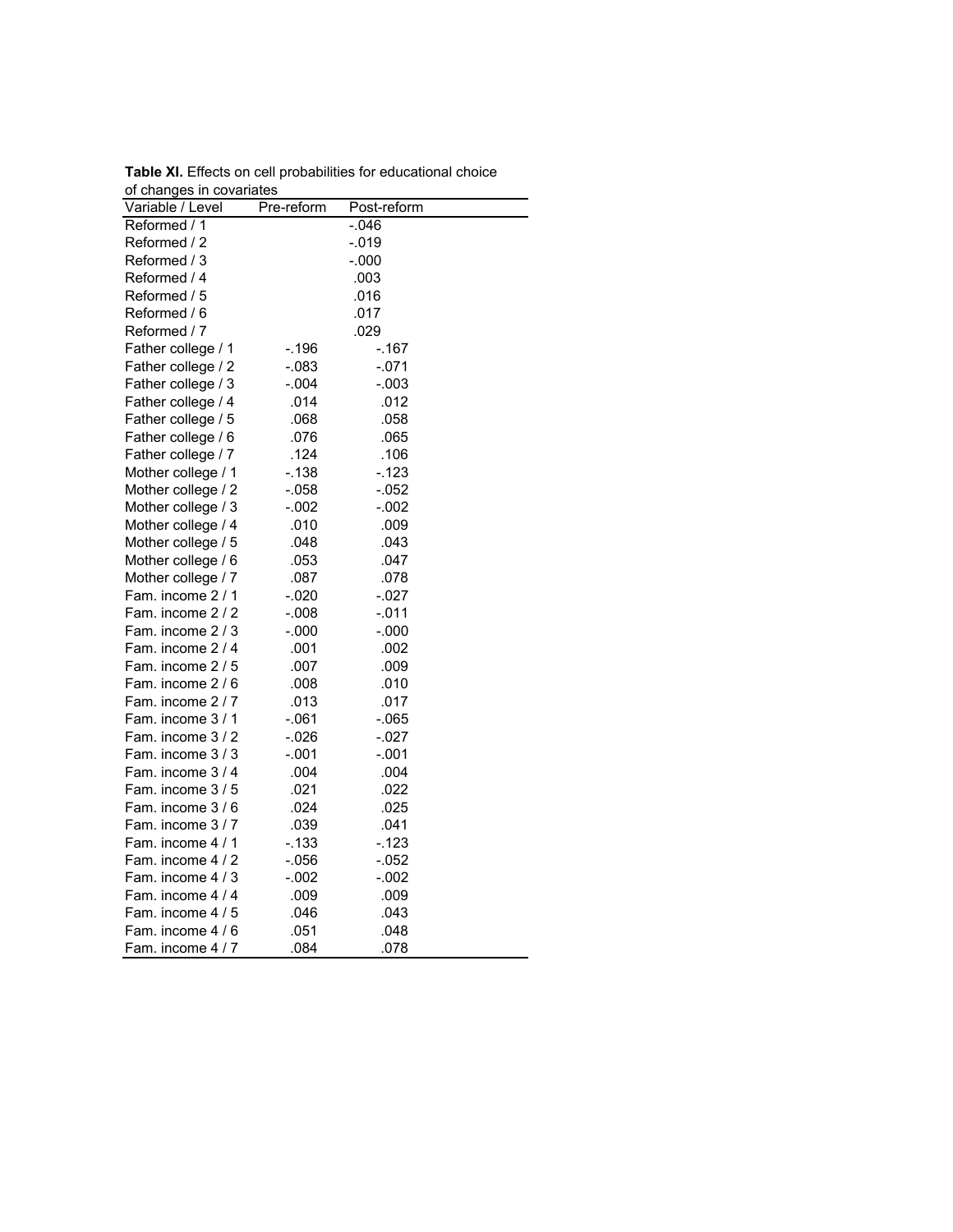| Table XII. Earnings equations, full time employed men, cohorts 1948-1957. |
|---------------------------------------------------------------------------|
|---------------------------------------------------------------------------|

|                     |             | <b>OLS</b> |             | IV         |             | IV       |
|---------------------|-------------|------------|-------------|------------|-------------|----------|
|                     | Coefficient | St.error   | Coefficient | St.error   | Coefficient | St.error |
| Experience          | 0.0448      | (0.0015)   | 0.0453      | (0.0015)   | 0.0508      | (0.0015) |
| Experience sq / 100 | $-0.0700$   | (0.0040)   | $-0.0749$   | (0.0040)   | $-0.0863$   | (0.0040) |
| Tenure              | 0.0099      | (0.0004)   | 0.0099      | (0.0004)   | 0.0100      | (0.0004) |
| Tenure squared      | $-0.0051$   | (0.0002)   | 0.0050      | (0.0002)   | $-0.0051$   | (0.0002) |
| Father college      | 0.0347      | (0.0030)   | $-0.0008$   | (0.0042)   | 0.0548      | (0.0046) |
| Mother college      | 0.0202      | (0.0047)   | $-0.0033$   | (0.0051)   | 0.0375      | (0.0053) |
| Family income 2     | 0.0162      | (0.0022)   | 0.0119      | (0.0022)   | 0.0178      | (0.0022) |
| Family income 3     | 0.0430      | (0.0023)   | 0.0307      | (0.0025)   | 0.0466      | (0.0025) |
| Family income 4     | 0.0954      | (0.0025)   | 0.0703      | (0.0032)   | 0.1049      | (0.0035) |
| Education           | 0.0749      | (0.0005)   | 0.1026      | (0.0024)   | 0.0634      | (0.0027) |
| Lambda              |             |            | 0.0522      | (0.0043)   | 0.0320      | (0.0044) |
| Education*Xi        |             |            |             |            | $-0.0138$   | (0.0005) |
| Constant            | 11.532      | (0.0162)   | 11.443      | (0.0177)   | 11.462      | (0.0177) |
| R-squared           | 0.2238      |            |             | 0.2245     |             | 0.2283   |
| Observations        | 159,452     |            |             | 159,452    |             | 159,452  |
| Cohorts dummies     |             | Yes        |             | Yes        |             | Yes      |
| County dummies      |             | Yes        |             | Yes<br>Yes |             |          |

Notes: Standard error in parenthesis. Family income is divided into four equally sized groups. All the estimated coefficient are significantly different from zero.

| Table XIII. Earnings equations, full time employed men, cohorts 1948-1957. Roy model. |  |  |  |  |  |
|---------------------------------------------------------------------------------------|--|--|--|--|--|
|                                                                                       |  |  |  |  |  |

|                                                                                               | Level=1    | Level=2     | Level=3    | Levels=4   | Level=5     | Level=6    | Level=7    |
|-----------------------------------------------------------------------------------------------|------------|-------------|------------|------------|-------------|------------|------------|
| Experience                                                                                    | .026928    | .030970     | .055082    | .043136    | .050999     | .080839    | .084553    |
|                                                                                               | (0.0040)   | (0.0040)    | (0.0039)   | (0.0096)   | (0.0051)    | (0.0056)   | (0.0057)   |
| Experience sq / 100                                                                           | $-.000440$ | $-000235$   | $-001012$  | $-.000877$ | $-.000786$  | $-.001654$ | $-001561$  |
|                                                                                               | (0.0000)   | (0.0000)    | (0.0000)   | (0.0002)   | (0.0001)    | (0.0001)   | (0.0001)   |
| Tenure                                                                                        | .011569    | .010768     | .012012    | .017476    | .011923     | .006854    | .016516    |
|                                                                                               | (0.0008)   | (0.0008)    | (0.0008)   | (0.0025)   | (0.0013)    | (0.0019)   | (0.0018)   |
| Tenure squared                                                                                | $-.004834$ | $-0.004446$ | $-.005790$ | $-0.09603$ | $-.008124$  | $-.005721$ | $-011367$  |
|                                                                                               | (0.0004)   | (0.0004)    | (0.0004)   | (0.0012)   | (0.0007)    | (0.0010)   | (0.0010)   |
| Father college                                                                                | .020067    | .013230     | .013619    | .032547    | $-.005769$  | .014379    | .000442    |
|                                                                                               | (0.0045)   | (0.0045)    | (0.0042)   | (0.0162)   | (0.0074)    | (0.0095)   | (0.0105)   |
| Mother college                                                                                | .059956    | .035636     | .040110    | .059347    | .004724     | .015090    | .017951    |
|                                                                                               | (0.0049)   | (0.0049)    | (0.0048)   | (0.0220)   | (0.0095)    | (0.0114)   | (0.0122)   |
| Family income 2                                                                               | .124261    | .070130     | .081317    | .118227    | .029707     | .082828    | .059301    |
|                                                                                               | (0.0063)   | (0.0061)    | (0.0063)   | (0.0330)   | (0.0135)    | (0.0156)   | (0.0168)   |
| Family income 3                                                                               | .089688    | .009227     | .020460    | .026263    | $-0.015766$ | $-011849$  | .025189    |
|                                                                                               | (0.0114)   | (0.0100)    | (0.0079)   | (0.0252)   | (0.0122)    | (0.0152)   | (0.0160)   |
| Family income 4                                                                               | .110098    | .043323     | .026597    | .026317    | $-0.019253$ | $-0.04452$ | $-.001021$ |
|                                                                                               | (0.0258)   | (0.0205)    | (0.0136)   | (0.0276)   | (0.0132)    | (0.0149)   | (0.0111)   |
| Xi                                                                                            | .003115    | $-146309$   | $-067551$  | $-011152$  | $-079342$   | $-028732$  | $-007680$  |
|                                                                                               | (0.0287)   | (0.0274)    | (0.0260)   | (0.0485)   | (0.0260)    | (0.0260)   | (0.0237)   |
| Constant term                                                                                 | 11.8939    | 11.7918     | 11.6999    | 11.9881    | 11.9149     | 11.6058    | 11.6845    |
|                                                                                               | (0.0460)   | (0.0501)    | (0.0474)   | (0.1255)   | (0.0612)    | (0.0669)   | (0.0621)   |
| R-squared                                                                                     | 0.0831     | 0.0909      | 0.0863     | 0.0923     | 0.0822      | 0.1360     | 0.1097     |
| Observations                                                                                  | 27810      | 27925       | 41981      | 7914       | 22336       | 15565      | 15921      |
| Cohort dummies                                                                                | Yes        | Yes         | Yes        | Yes        | Yes         | Yes        | Yes        |
| County dummies                                                                                | Yes        | Yes         | Yes        | Yes        | Yes         | Yes        | Yes        |
| Predicted log wage                                                                            | 12.343     | 12.373      | 12.482     | 12.681     | 12.778      | 12.864     | 13.191     |
| Notes: Standard error in narenthesis. Family income is divided into four equally sized groups |            |             |            |            |             |            |            |

Notes: Standard error in parenthesis. Family income is divided into four equally sized groups. All the estimated coefficient are significantly different from zero.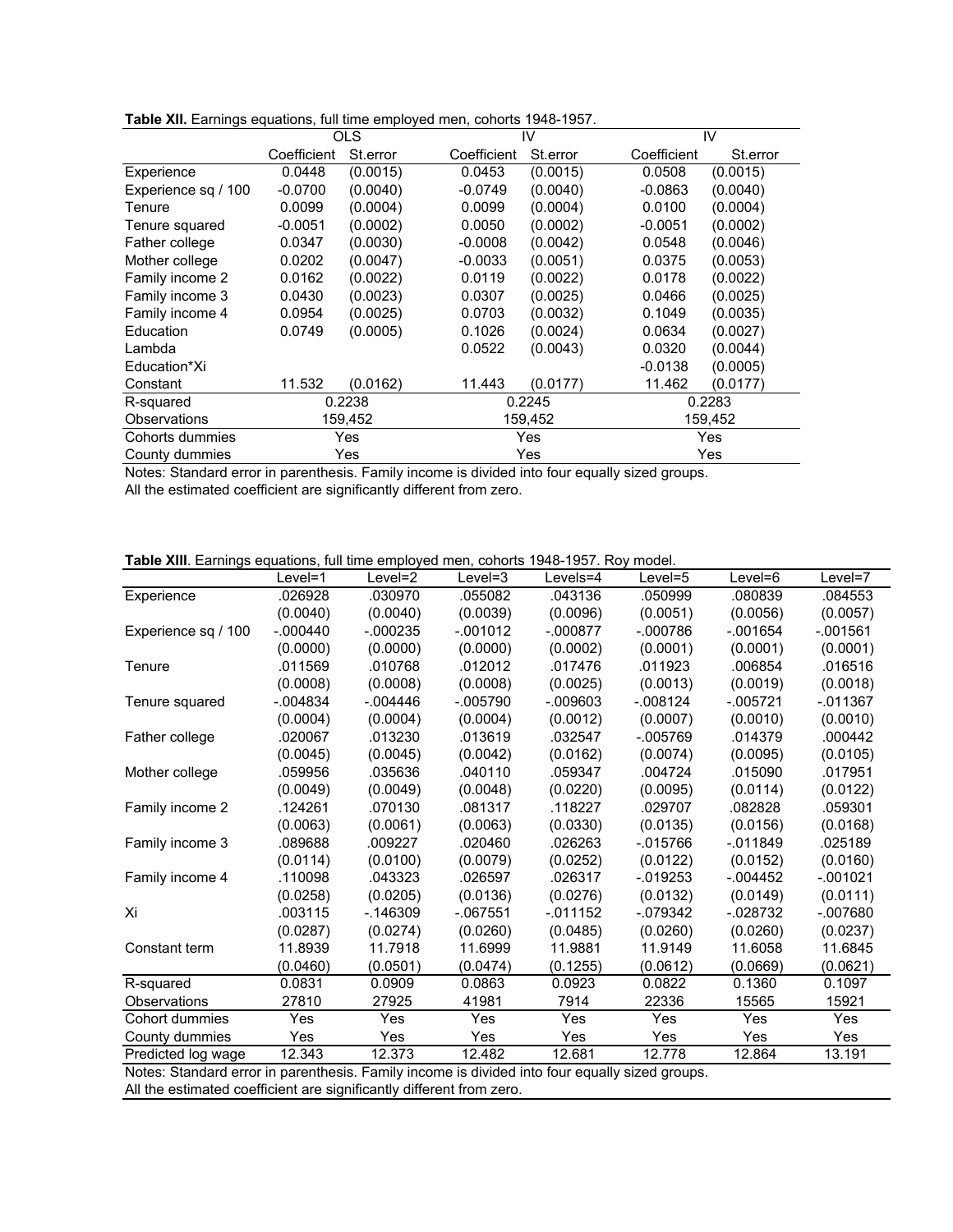| $\sim$ 0.000 $\sim$ 0.000 $\sim$ 0.000 $\sim$ 0.000 $\sim$ 0.000 $\sim$ 0.000 $\sim$ 0.000 $\sim$ 0.000 $\sim$ 0.000 $\sim$ 0.000 $\sim$ 0.000 $\sim$ 0.000 $\sim$ 0.000 $\sim$ 0.000 $\sim$ 0.000 $\sim$ 0.000 $\sim$ 0.000 $\sim$ 0.000 $\sim$ 0.000 $\sim$ 0.000 |                        |        |                      |      |  |  |  |
|---------------------------------------------------------------------------------------------------------------------------------------------------------------------------------------------------------------------------------------------------------------------|------------------------|--------|----------------------|------|--|--|--|
| <b>Educational level</b>                                                                                                                                                                                                                                            | Descriptive statistics |        | Roy model, Selection |      |  |  |  |
|                                                                                                                                                                                                                                                                     | Log earnings           | Effect | <b>ATE</b>           |      |  |  |  |
| Comprehensive                                                                                                                                                                                                                                                       | 12.397                 |        |                      |      |  |  |  |
| Vocational I                                                                                                                                                                                                                                                        | 12.404                 | 0.7    | $-2.1$               | 0.5  |  |  |  |
| Vocational II                                                                                                                                                                                                                                                       | 12.483                 | 8.6    | 8.6                  | 8.3  |  |  |  |
| Upper secondary                                                                                                                                                                                                                                                     | 12.638                 | 24.1   | 20.7                 | 22.5 |  |  |  |
| University I                                                                                                                                                                                                                                                        | 12.676                 | 27.9   | 28.4                 | 30.6 |  |  |  |
| University II                                                                                                                                                                                                                                                       | 12.621                 | 22.4   | 25.4                 | 37.1 |  |  |  |
| University III                                                                                                                                                                                                                                                      | 12.853                 | 45.6   | 52.3                 | 64.4 |  |  |  |
| Note: Effects are calculated based on $E(y x,S=1)$ - $E(y x,S=1)$ both for total                                                                                                                                                                                    |                        |        |                      |      |  |  |  |

Table XIV. Returns to education, Roy Model. Effects are measured i percent.

and are not reported here. sample (ATE) and for subgroups (TT). Standard errors are bootstrap using 100 replications. All coefficients are significantly different from zero,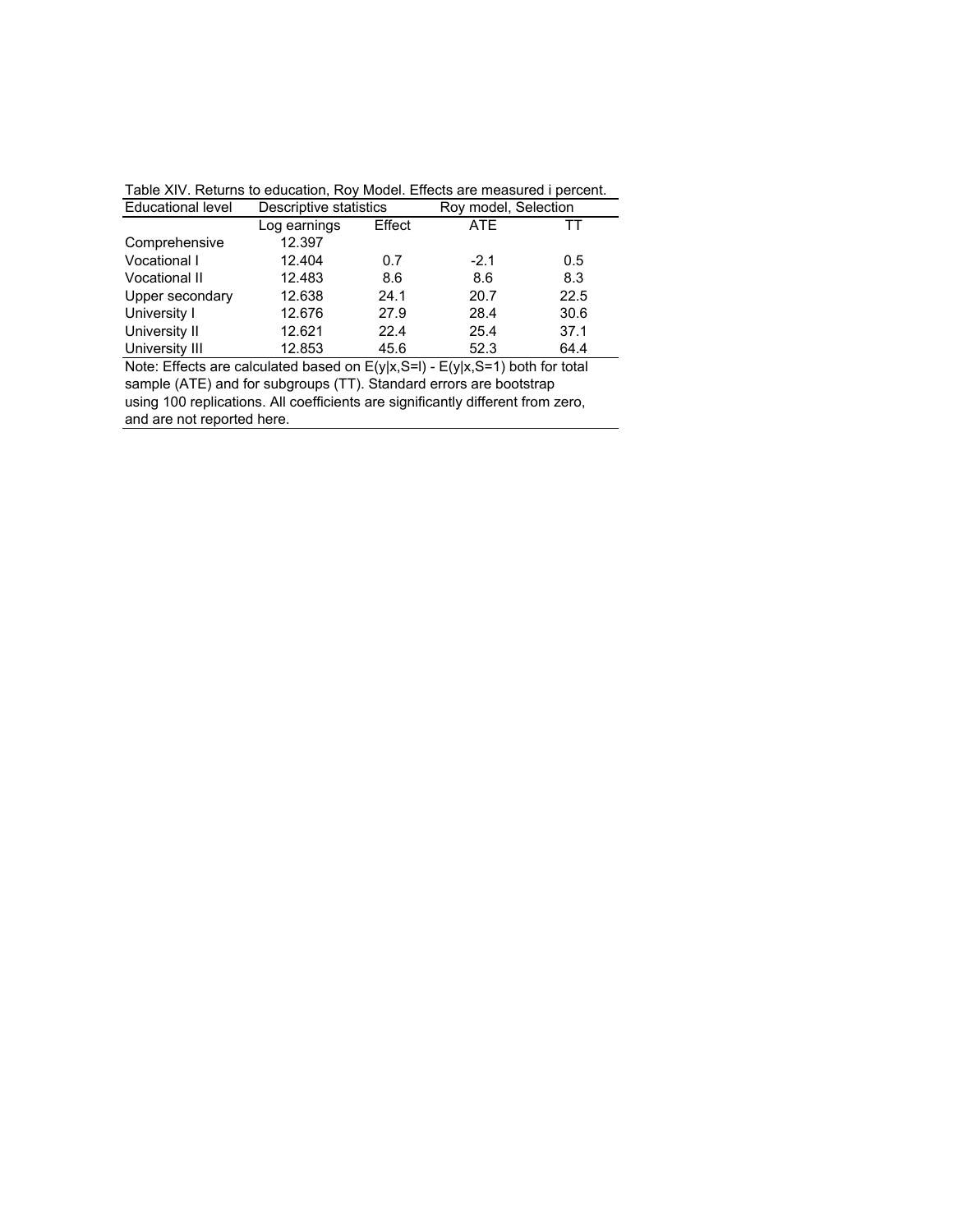

**Figure I**. Accumulated shares of after-reform municipalities and pupils.



**Figure II**. The effect of the reform.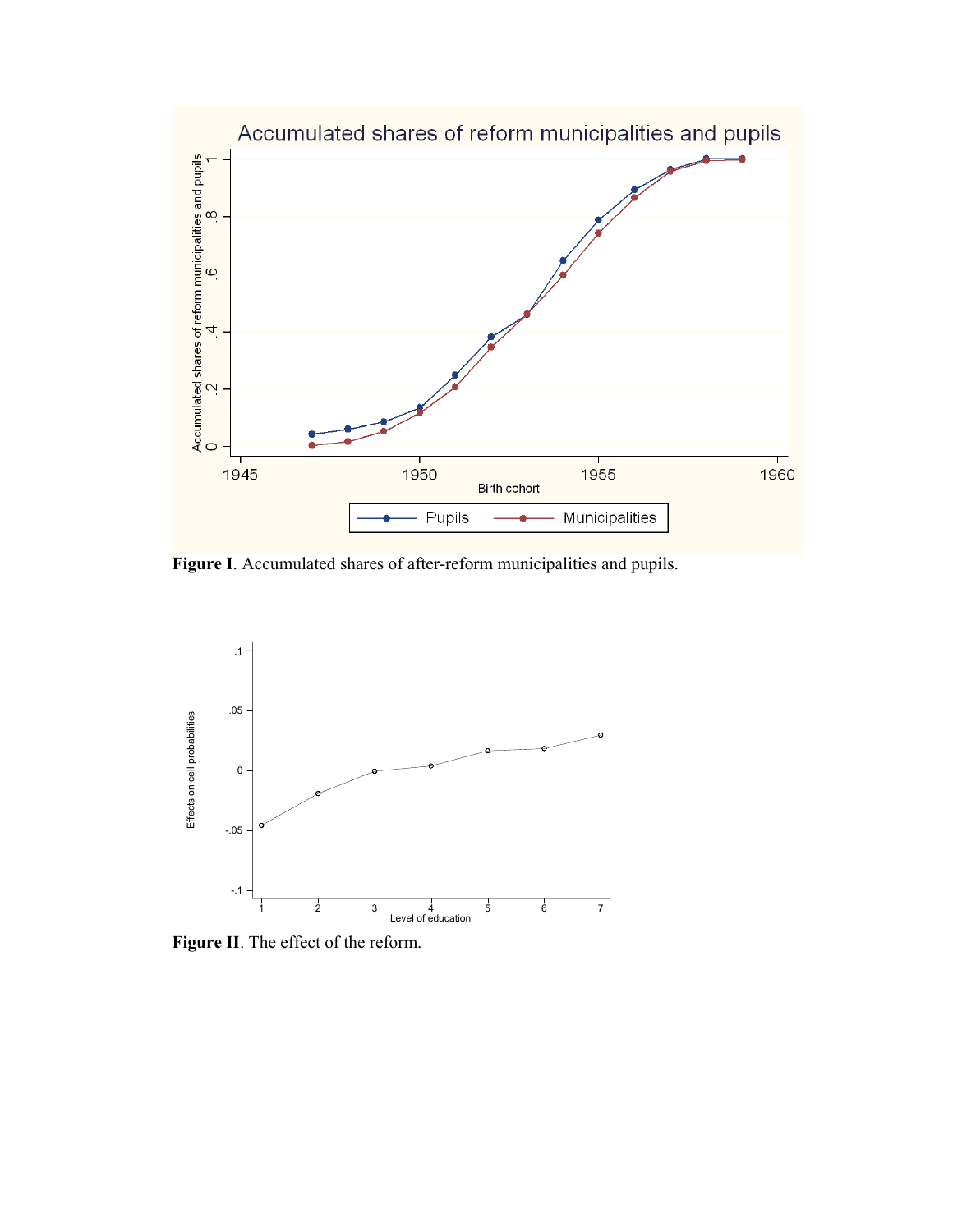

**Figure III**. The effect of father's education (college or not) before and after the reform.



**Figure IV**. The effect of mother's education (college or not) before and after the reform.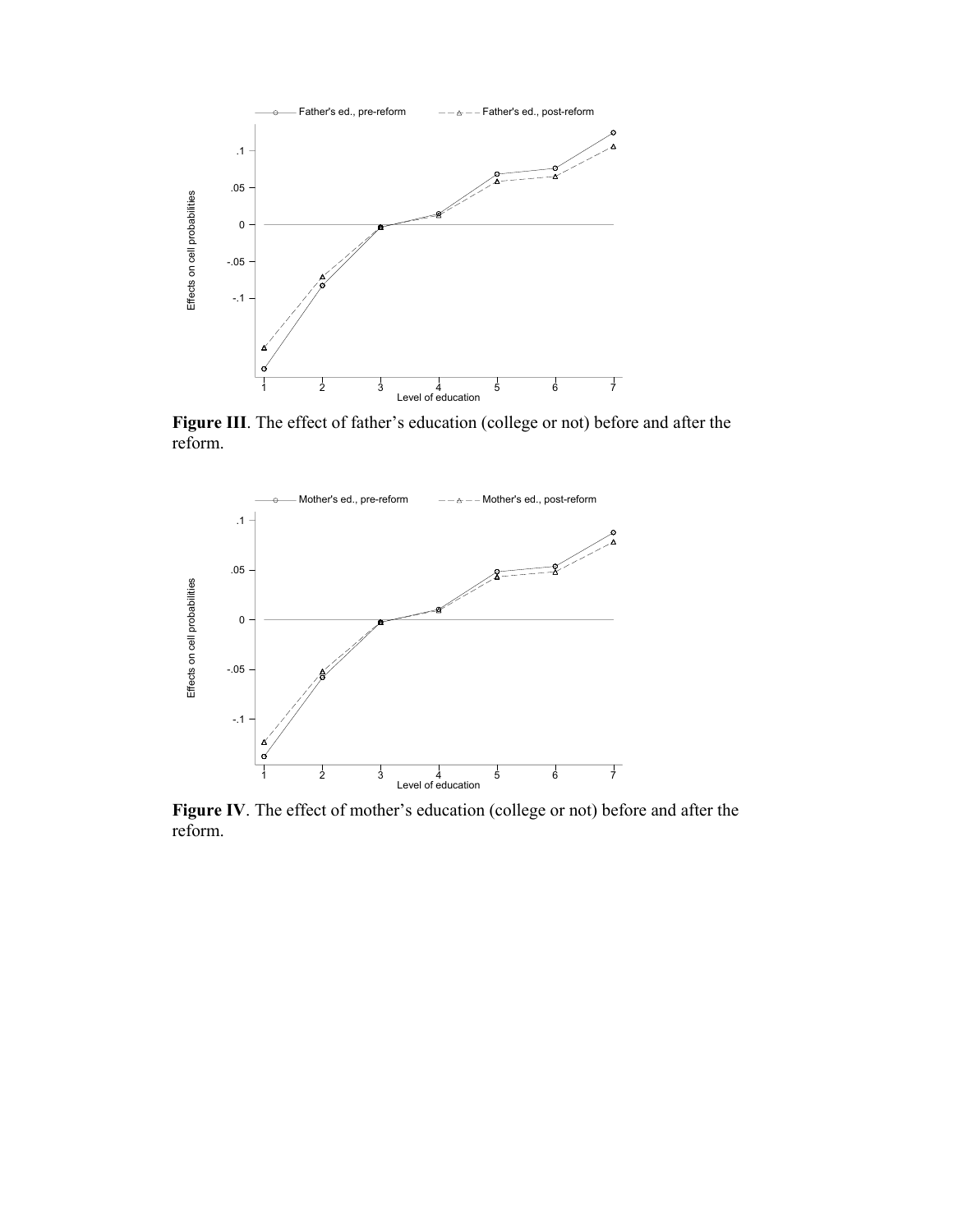

**Figure V**. The effect of income (second quartile) before and after the reform.



**Figure VI**. The effect of income (third quartile) before and after the reform.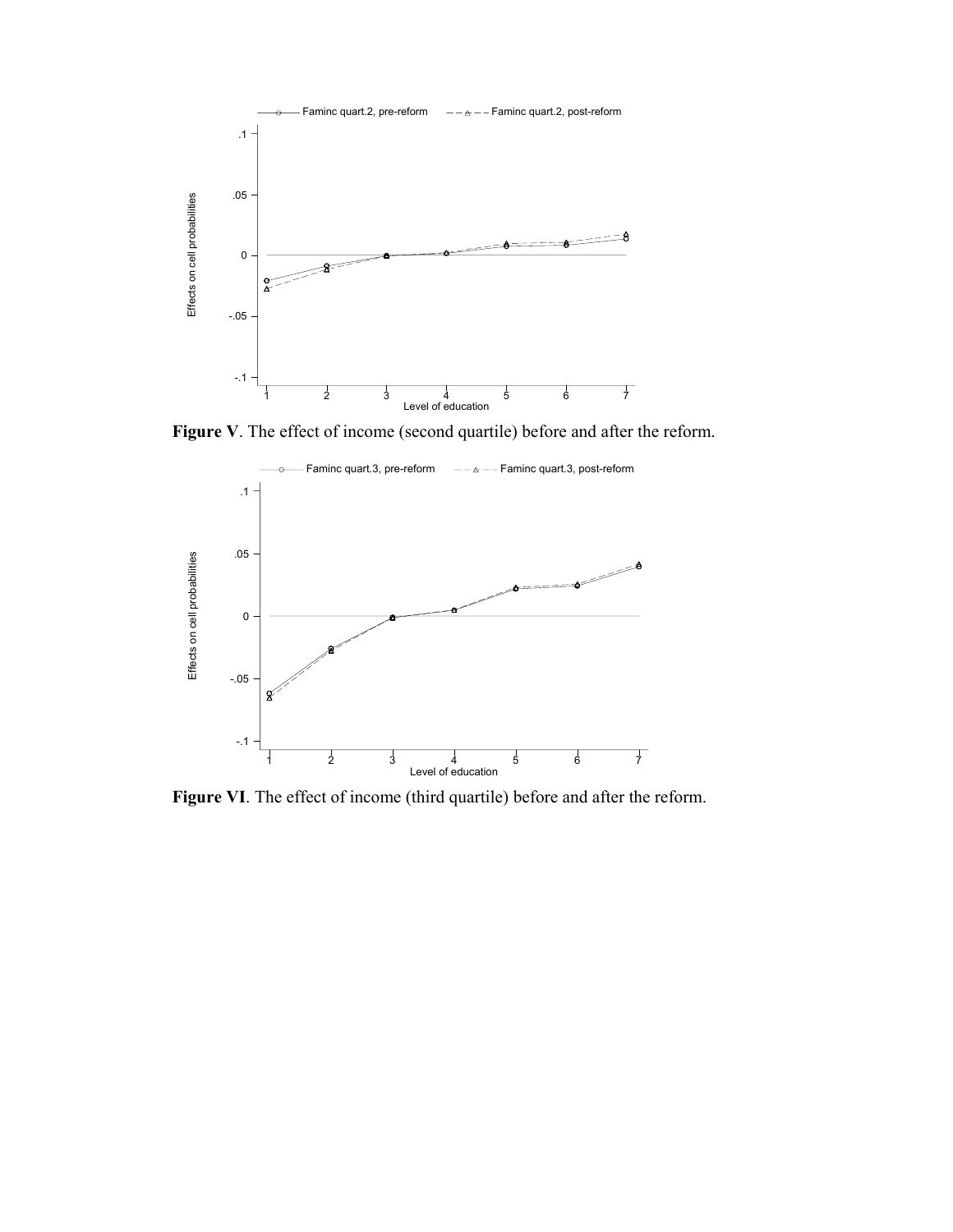

**Figure VII**. The effect of income (fourth quartile) before and after the reform.